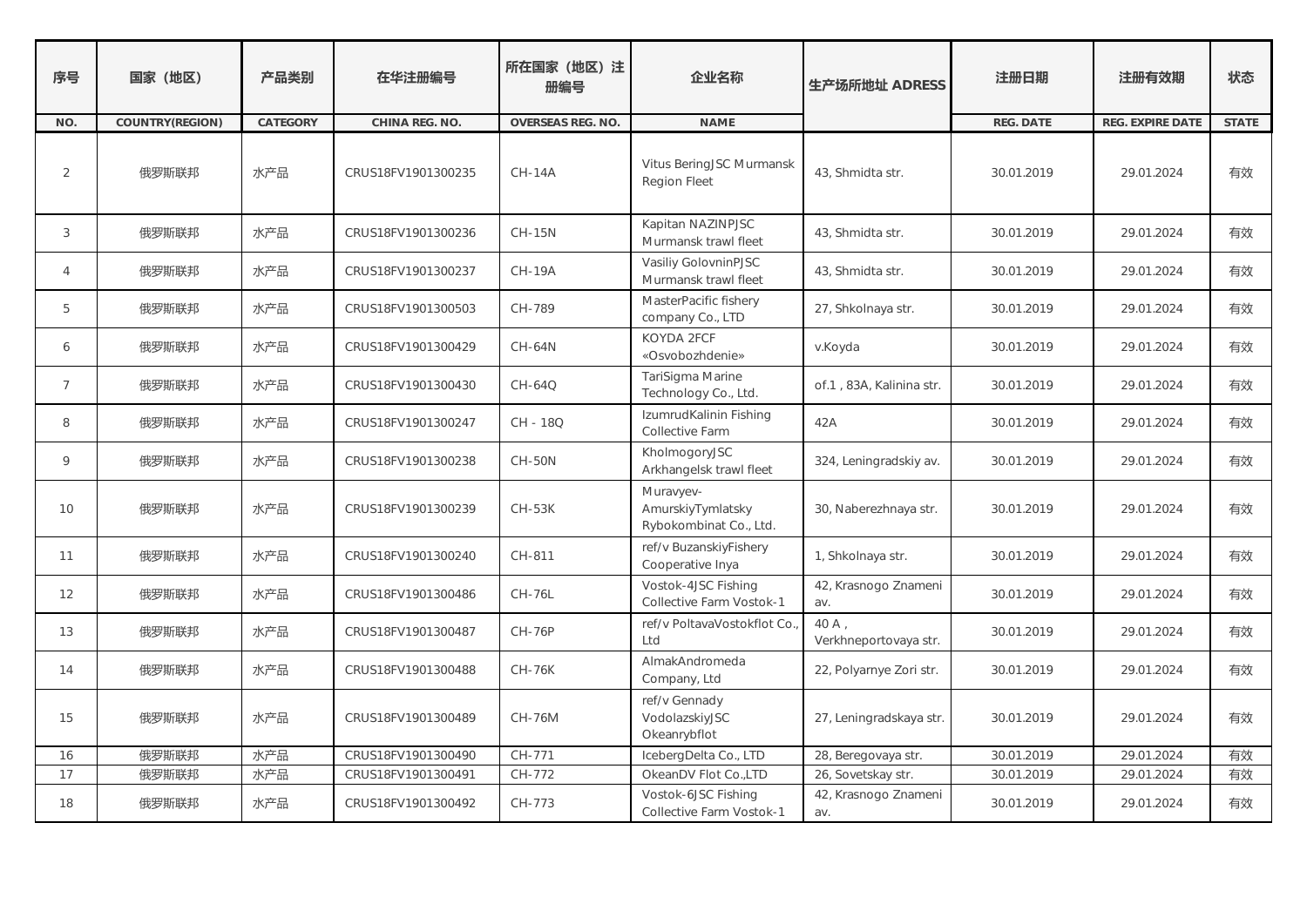| 19 | 俄罗斯联邦 | 水产品 | CRUS18FV1901300305 | <b>CH-21P</b> | Seawind-1PJSC NBAMR<br>(Public Joint Stock<br>Company Nakhodka Active<br>Marine Fishery Base) | 5, Makarova str.                          | 30.01.2019 | 29.01.2024 | 有效 |
|----|-------|-----|--------------------|---------------|-----------------------------------------------------------------------------------------------|-------------------------------------------|------------|------------|----|
| 20 | 俄罗斯联邦 | 水产品 | CRUS18FV1901300306 | $CH-22F$      | Valeriy DzhaparidzeJSC<br><b>Fishing Fleet-FOR</b>                                            | 57, Suvorova str.                         | 30.01.2019 | 29.01.2024 | 有效 |
| 21 | 俄罗斯联邦 | 水产品 | CRUS18FV1901300104 | CH-401        | ShkiperSigma Marine<br>Technology Co., Ltd.                                                   | of.1, 83A, Kalinina str.                  | 30.01.2019 | 29.01.2024 | 有效 |
| 22 | 俄罗斯联邦 | 水产品 | CRUS18FV1901300105 | <b>CH-40D</b> | ChernigovKotlasrybprom<br>Co.Ltd                                                              | of.409,<br>5/23, Vorovskogo str.          | 30.01.2019 | 29.01.2024 | 有效 |
| 23 | 俄罗斯联邦 | 水产品 | CRUS18FV1901300106 | <b>CH-40K</b> | ref/v Ostrov lonyJSC<br><b>Fishing Collective Farm</b><br>Vostok-1                            | 42, Krasnogo Znameni<br>av.               | 30.01.2019 | 29.01.2024 | 有效 |
| 24 | 俄罗斯联邦 | 水产品 | CRUS18FV1901300107 | <b>CH-41L</b> | Vostok-2JSC Fishing<br>Collective Farm Vostok-1                                               | 42, Krasnogo Znameni<br>av.               | 30.01.2019 | 29.01.2024 | 有效 |
| 25 | 俄罗斯联邦 | 水产品 | CRUS18FV1901300108 | <b>CH-42P</b> | ref/v VYSOTSKJSC<br>Gidrostroy                                                                | 11A, Zarechnaya str.                      | 30.01.2019 | 29.01.2024 | 有效 |
| 26 | 俄罗斯联邦 | 水产品 | CRUS18FV1901300052 | CH-218        | TumninRybolovetskaya<br>artel (kolkhoz) im. 50 let<br>Oktyabrya                               | 4, Naberezhnaya str.                      | 30.01.2019 | 29.01.2024 | 有效 |
| 27 | 俄罗斯联邦 | 水产品 | CRUS18FV1901300053 | CH-219        | Kapitan DemidyukPJSC<br>Preobrazhenskaya Base of<br><b>Trawling Fleet</b>                     | 1, Portovaya str.                         | 30.01.2019 | 29.01.2024 | 有效 |
| 28 | 俄罗斯联邦 | 水产品 | CRUS18FV1901300054 | CH-21Q        | ref/v Noviy SvetKD Reefers<br><b>LLC</b>                                                      | 1, Epronovskaya str.,4-<br>th floor       | 30.01.2019 | 29.01.2024 | 有效 |
| 29 | 俄罗斯联邦 | 水产品 | CRUS18FV1901300055 | CH-220        | Kapitan KolesnikovPJSC<br>Preobrazhenskaya Base of<br><b>Trawling Fleet</b>                   | 1, Portovaya str.                         | 30.01.2019 | 29.01.2024 | 有效 |
| 30 | 俄罗斯联邦 | 水产品 | CRUS18FV1901300056 | CH-229        | PARNASRosfishflot Co.Ltd.                                                                     | 28/1, Dalniaya str.                       | 30.01.2019 | 29.01.2024 | 有效 |
| 31 | 俄罗斯联邦 | 水产品 | CRUS18FV1901300261 | CH-036        | SeroglazkaCollective Farm<br>Fishery by V.I. Lenin                                            | 40, Kosmonavtov str.                      | 30.01.2019 | 29.01.2024 | 有效 |
| 32 | 俄罗斯联邦 | 水产品 | CRUS18FV1901300262 | CH-04P        | MirakhClose company<br>Murmanseld 2                                                           | 22, Polyarnye Zori str.                   | 30.01.2019 | 29.01.2024 | 有效 |
| 33 | 俄罗斯联邦 | 水产品 | CRUS18FV1901300263 | <b>CH-05P</b> | <b>BELOMORSKLLC «FC</b><br>«Virma»                                                            | v. Virma                                  | 30.01.2019 | 29.01.2024 | 有效 |
| 34 | 俄罗斯联邦 | 水产品 | CRUS18FV1901300264 | CH-05H        | AlferasCF Zarya Ltd.                                                                          | 22, Polyarnye Zori str.                   | 30.01.2019 | 29.01.2024 | 有效 |
| 35 | 俄罗斯联邦 | 水产品 | CRUS18FV1901300265 | CH-07P        | ref/v CanopusArctic<br>Shipping LLC                                                           | off. 521, lit. A, 9-1,<br>Bumazhnaya str. | 30.01.2019 | 29.01.2024 | 有效 |
| 36 | 俄罗斯联邦 | 水产品 | CRUS18FV1901300266 | <b>CH-08N</b> | Kapitan GorbachevJSC<br>Arkhangelsk trawl fleet                                               | 324, Leningradskiy av.                    | 30.01.2019 | 29.01.2024 | 有效 |
| 37 | 俄罗斯联邦 | 水产品 | CRUS18FV1901300267 | CH-09A        | VerasperTymlatsky<br>Rybokombinat Co., Ltd.                                                   | 30, Naberezhnaya str.                     | 30.01.2019 | 29.01.2024 | 有效 |
| 38 | 俄罗斯联邦 | 水产品 | CRUS18FV1901300268 | CH-1000       | AmurAmurskoe Co., Ltd                                                                         | off.25, 9, Yungov str.                    | 30.01.2019 | 29.01.2024 | 有效 |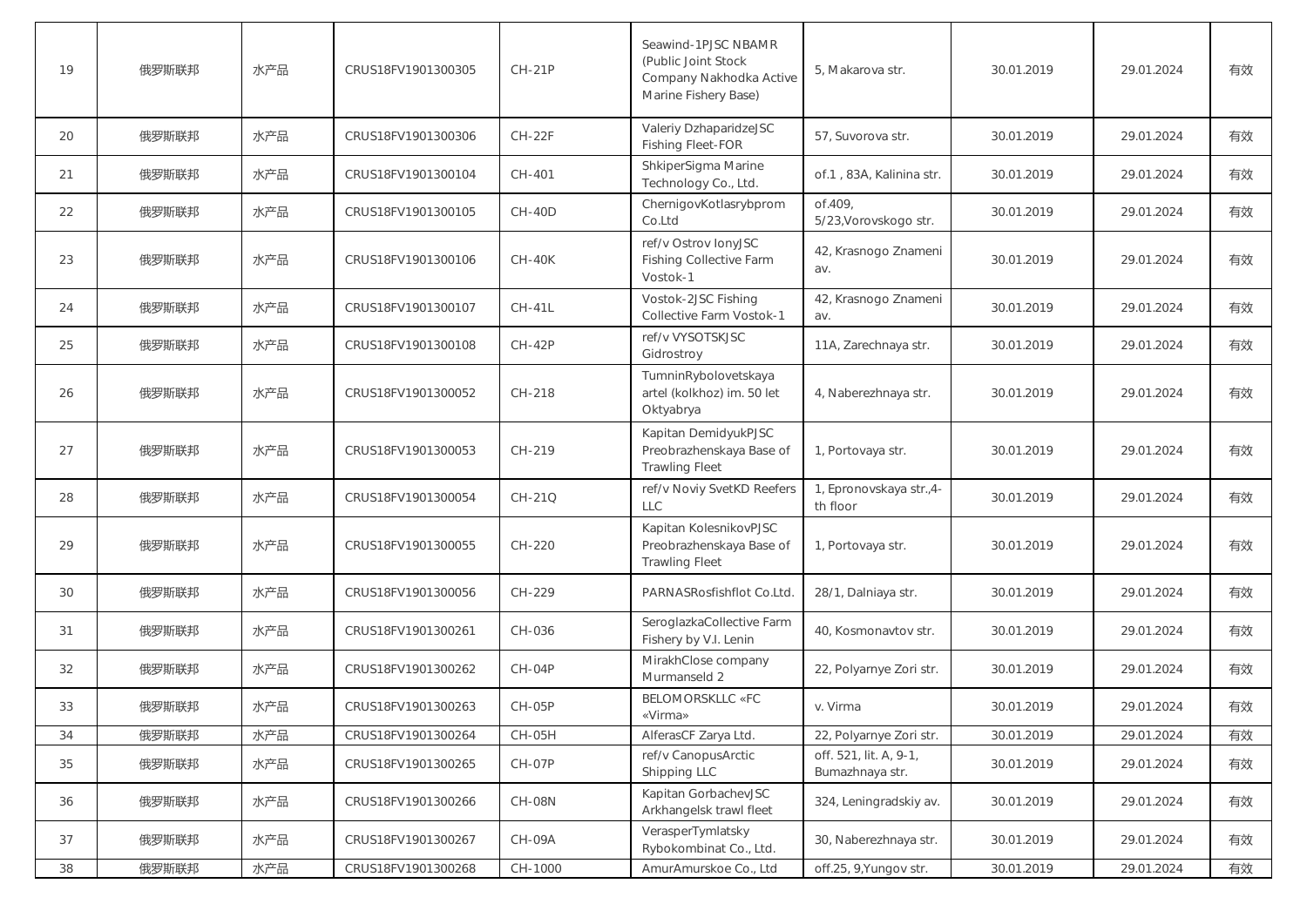| 39 | 俄罗斯联邦 | 水产品 | CRUS18FV1901300269 | CH-1001       | <b>DUBNALLC Amurrybprom</b>                                   | off.71,13A, Amurskiy<br>bvr.              | 30.01.2019 | 29.01.2024 | 有效 |
|----|-------|-----|--------------------|---------------|---------------------------------------------------------------|-------------------------------------------|------------|------------|----|
| 40 | 俄罗斯联邦 | 水产品 | CRUS18FV1901300057 | CH-244        | Shantar-1Dalnevostochnoe<br>poberezhe Co. Ltd.                | of.14, 80/1, Dzhambula<br>str.            | 30.01.2019 | 29.01.2024 | 有效 |
| 41 | 俄罗斯联邦 | 水产品 | CRUS18FV1901300058 | $CH-24L$      | Melkart-2Murman Seafood<br>Co., Ltd.                          | 28, Karla Marksa str.                     | 30.01.2019 | 29.01.2024 | 有效 |
| 42 | 俄罗斯联邦 | 水产品 | CRUS18FV1901300360 | CH-403        | Yugo-Vostock 3Polluks,<br>Co., Ltd                            | 15, Shkolnaya str.                        | 30.01.2019 | 29.01.2024 | 有效 |
| 43 | 俄罗斯联邦 | 水产品 | CRUS18FV1901300361 | CH-404        | TalanJSC Fishing Collective<br>farm Vostok-1                  | 42, Krasnogo Znameni<br>av.               | 30.01.2019 | 29.01.2024 | 有效 |
| 44 | 俄罗斯联邦 | 水产品 | CRUS18FV1901300362 | CH-405        | EndeavourAntey Co. Ltd.                                       | 1203 off., bldng.19A,<br>Russkaya str.    | 30.01.2019 | 29.01.2024 | 有效 |
| 45 | 俄罗斯联邦 | 水产品 | CRUS18FV1901300363 | CH-406        | UgulanAntey Co. Ltd.                                          | 1203 off., bldng.19A,<br>Russkaya str.    | 30.01.2019 | 29.01.2024 | 有效 |
| 46 | 俄罗斯联邦 | 水产品 | CRUS18FV1901300364 | CH-407        | Suntar Antey Co. Ltd.                                         | 1203 off., bldng.19A,<br>Russkaya str.    | 30.01.2019 | 29.01.2024 | 有效 |
| 47 | 俄罗斯联邦 | 水产品 | CRUS18FV1901300365 | CH-409        | Laki Nº1 Moneron Co., LTD                                     | 71, Chekhov str.                          | 30.01.2019 | 29.01.2024 | 有效 |
| 48 | 俄罗斯联邦 | 水产品 | CRUS18FV1901300366 | <b>CH-40G</b> | NikolskiyNorth - West<br>fishing Company -<br>Murmansk Ltd    | 43, Tralovaya str.                        | 30.01.2019 | 29.01.2024 | 有效 |
| 49 | 俄罗斯联邦 | 水产品 | CRUS18FV1901300367 | <b>CH-40Q</b> | Maironis Magadantralflot<br><b>LLC</b>                        | off.25,131, Mishennaya<br>str.            | 30.01.2019 | 29.01.2024 | 有效 |
| 50 | 俄罗斯联邦 | 水产品 | CRUS18FV1901300368 | $CH-41G$      | Aleksandr MashakovNorth<br>West Crab-catching<br>Company, Ltd | 43, Tralovaya str.                        | 30.01.2019 | 29.01.2024 | 有效 |
| 51 | 俄罗斯联邦 | 水产品 | CRUS18FV1901300369 | <b>CH-41N</b> | ref/v BUKHTA RUSSKAYA<br>JSC Okeanrybflot                     | 27, Leningradskaya str.                   | 30.01.2019 | 29.01.2024 | 有效 |
| 52 | 俄罗斯联邦 | 水产品 | CRUS18FV1901300370 | CH-427        | NevelskAtika Co., Ltd.                                        | 231-a, Komsomolskaya<br>str.              | 30.01.2019 | 29.01.2024 | 有效 |
| 53 | 俄罗斯联邦 | 水产品 | CRUS18FV1901300371 | $CH-42R$      | ref/v ARCTIC SPIRIT Arctic<br>Shipping LLC                    | off. 521, lit. A, 9-1,<br>Bumazhnaya str. | 30.01.2019 | 29.01.2024 | 有效 |
| 54 | 俄罗斯联邦 | 水产品 | CRUS18FV1901300372 | $CH-42C$      | Armenak Babaev JSC<br>Vestrybflot                             | 27-A, Komsomolskaya<br>str.               | 30.01.2019 | 29.01.2024 | 有效 |
| 55 | 俄罗斯联邦 | 水产品 | CRUS18FV1901300373 | CH-430        | BagrationElbrus Co., Ltd.                                     | 22E, Sovetskaya str.                      | 30.01.2019 | 29.01.2024 | 有效 |
| 56 | 俄罗斯联邦 | 水产品 | CRUS18FV1901300374 | CH-431        | GEFESTKhasanryba Co. LTD                                      | off.27, 8, Nagornaya<br>str.              | 30.01.2019 | 29.01.2024 | 有效 |
| 57 | 俄罗斯联邦 | 水产品 | CRUS18FV1901300375 | CH-432        | STRIGUNCJSC PACIFIC<br><b>MARINE</b>                          | off. 307, 53, Pologaya<br>str.            | 30.01.2019 | 29.01.2024 | 有效 |
| 58 | 俄罗斯联邦 | 水产品 | CRUS18FV1901300376 | CH-439        | AmurDV-Resurs Co., Ltd.                                       | premise 0 1,11, Frunze<br>str.            | 30.01.2019 | 29.01.2024 | 有效 |
| 59 | 俄罗斯联邦 | 水产品 | CRUS18FV1901300377 | $CH-43M$      | Zvezda Murmana JSC<br>Murmanrybflot-2                         | 6-5, Shmidta str.                         | 30.01.2019 | 29.01.2024 | 有效 |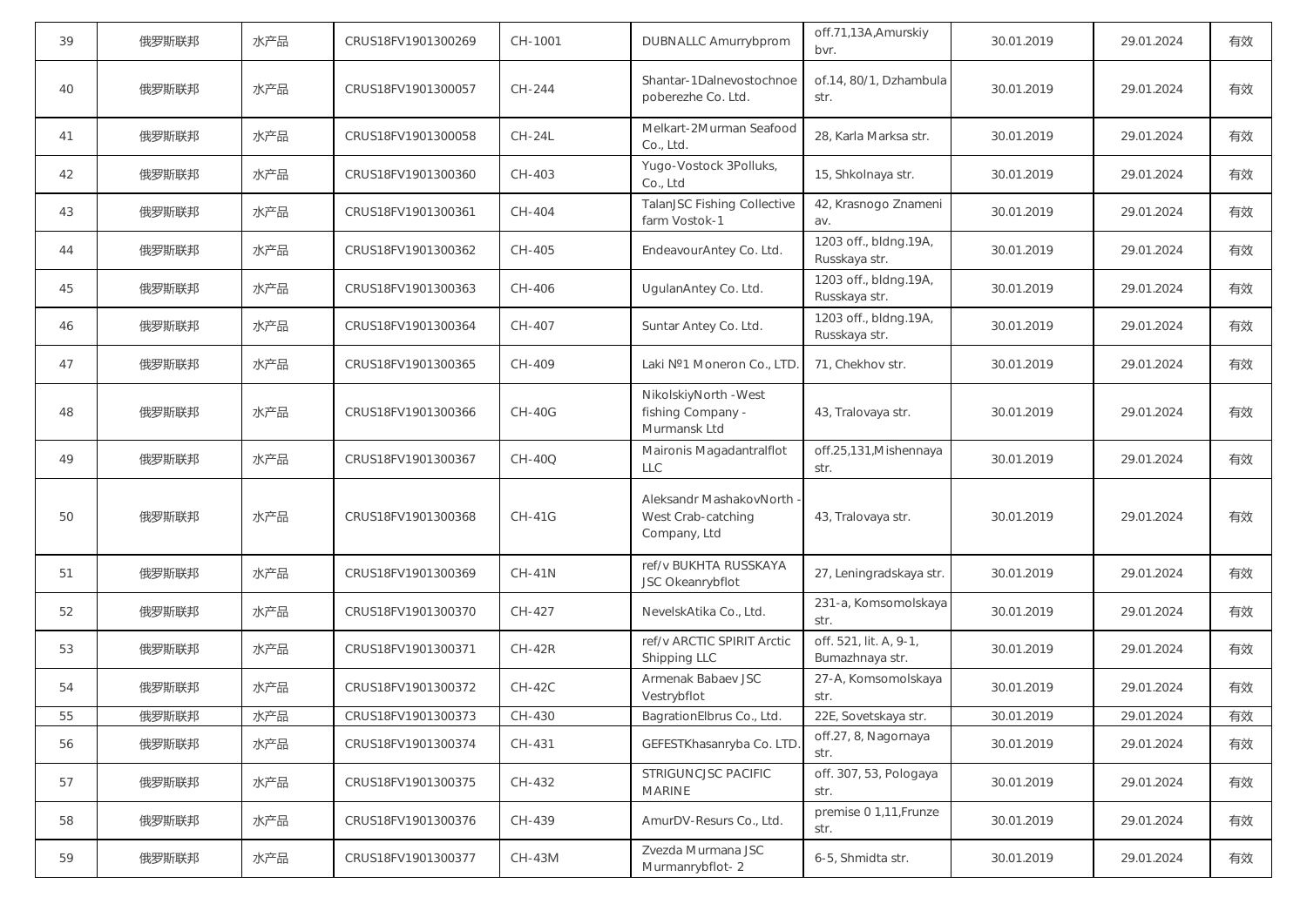| 60 | 俄罗斯联邦 | 水产品 | CRUS18FV1901300378 | $CH-43C$      | Staryy Arbat JSC<br>Vestrybflot                     | 27-A, Komsomolskaya<br>str.                          | 30.01.2019 | 29.01.2024 | 有效 |
|----|-------|-----|--------------------|---------------|-----------------------------------------------------|------------------------------------------------------|------------|------------|----|
| 61 | 俄罗斯联邦 | 水产品 | CRUS18FV1901300466 | CH-724        | Aleksandrit Promflot Co.,<br>Ltd                    | off.55, 30, Holmskoe<br>highway.                     | 30.01.2019 | 29.01.2024 | 有效 |
| 62 | 俄罗斯联邦 | 水产品 | CRUS18FV1901300467 | CH-726        | ref/v TRIADAOPLOT MIRA<br>Co., LTD                  | 20 Severnaya str.                                    | 30.01.2019 | 29.01.2024 | 有效 |
| 63 | 俄罗斯联邦 | 水产品 | CRUS18FV1901300173 | <b>CH-71K</b> | Kapitan DurachenkoLLC<br>" Glow Arctic"             | 51, Tralovaya str.                                   | 30.01.2019 | 29.01.2024 | 有效 |
| 64 | 俄罗斯联邦 | 水产品 | CRUS18FV1901300174 | <b>CH-71N</b> | ref/v SIRIUSArctic Shipping<br><b>LLC</b>           | off. 521, lit. A, 9-1,<br>Bumazhnaya str.            | 30.01.2019 | 29.01.2024 | 有效 |
| 65 | 俄罗斯联邦 | 水产品 | CRUS18FV1901300175 | CH-72H        | LangustaJSC Kurilskiy rybak                         | v. Reydovo                                           | 30.01.2019 | 29.01.2024 | 有效 |
| 66 | 俄罗斯联邦 | 水产品 | CRUS18FV1901300176 | <b>CH-72M</b> | ref/v OdinPrimPortServis<br>Co. Ltd                 | off 1,14, K.Libknehta<br>str.                        | 30.01.2019 | 29.01.2024 | 有效 |
| 67 | 俄罗斯联邦 | 水产品 | CRUS18FV1901300394 | CH-508        | GloriaJSC Dalrybprom                                | 69, Okeansky ave.                                    | 30.01.2019 | 29.01.2024 | 有效 |
| 68 | 俄罗斯联邦 | 水产品 | CRUS18FV1901300395 | <b>CH-50L</b> | Northern EnterpriseJSC<br>Severomorskij Aljans      | 43, Tralovaya str.                                   | 30.01.2019 | 29.01.2024 | 有效 |
| 69 | 俄罗斯联邦 | 水产品 | CRUS18FV1901300396 | <b>CH-50M</b> | AzuritOceanprom Ltd.,                               | off. 1H, 3, pr.<br>Metallistov                       | 30.01.2019 | 29.01.2024 | 有效 |
| 70 | 俄罗斯联邦 | 水产品 | CRUS18FV1901300397 | CH-521        | Zaliv ZabiyakaJSC Tralkom                           | 3-2 Parkovaya str.                                   | 30.01.2019 | 29.01.2024 | 有效 |
| 71 | 俄罗斯联邦 | 水产品 | CRUS18FV1901300398 | CH-533        | CHONAShturman Co. Ltd.                              | 12/2, Horpinskoe<br>highway                          | 30.01.2019 | 29.01.2024 | 有效 |
| 72 | 俄罗斯联邦 | 水产品 | CRUS18FV1901300399 | CH-53G        | ProektGELA, LTD                                     | 26,Stroiteley<br>str.,v.Molochniy                    | 30.01.2019 | 29.01.2024 | 有效 |
| 73 | 俄罗斯联邦 | 水产品 | CRUS18FV1901300400 | CH-53Q        | <b>ESTERJSC Fishing Fleet-FOR</b>                   | 57, Suvorova str.                                    | 30.01.2019 | 29.01.2024 | 有效 |
| 74 | 俄罗斯联邦 | 水产品 | CRUS18FV1901300401 | <b>CH-54M</b> | ref/v Anton GurinDalreefer<br>Shipping Company Ltd. | off.262B,105A, 100-<br>letiya Vladivostoka<br>prosp. | 30.01.2019 | 29.01.2024 | 有效 |
| 75 | 俄罗斯联邦 | 水产品 | CRUS18FV1901300402 | $CH-54N$      | SantanaJSC Albakor Prim                             | 16 off.301, Karla<br>Marksa str.                     | 30.01.2019 | 29.01.2024 | 有效 |
| 76 | 俄罗斯联邦 | 水产品 | CRUS18FV1901300493 | CH-778        | BodryyFeniks Co., LTD                               | 36A, Sakhalinskaya str.                              | 30.01.2019 | 29.01.2024 | 有效 |
| 77 | 俄罗斯联邦 | 水产品 | CRUS18FV1901300494 | <b>CH-77G</b> | IrtyshskJSC Okeanrybflot                            | 27, Leningradskaya str.                              | 30.01.2019 | 29.01.2024 | 有效 |
| 78 | 俄罗斯联邦 | 水产品 | CRUS18FV1901300495 | <b>CH-77P</b> | ref/v TavriaVostokflot Co.,<br>Ltd                  | 40 A<br>Verkhneportovaya str.                        | 30.01.2019 | 29.01.2024 | 有效 |
| 79 | 俄罗斯联邦 | 水产品 | CRUS18FV1901300496 | <b>CH-77K</b> | KomarnoLTD<br>SEVRYBKOMFLOT                         | off. 5, 6 Shmidta str.                               | 30.01.2019 | 29.01.2024 | 有效 |
| 80 | 俄罗斯联邦 | 水产品 | CRUS18FV1901300497 | <b>CH-77M</b> | ref/v Petr RikordMercury<br>Co.,LTD                 | 28/1, Dalniaya str.                                  | 30.01.2019 | 29.01.2024 | 有效 |
| 81 | 俄罗斯联邦 | 水产品 | CRUS18FV1901300162 | <b>CH-66H</b> | Aleksey AnichkinJSC<br>ATLANTRYBFLOT                | 57, Suvorova str.                                    | 30.01.2019 | 29.01.2024 | 有效 |
| 82 | 俄罗斯联邦 | 水产品 | CRUS18FV1901300163 | CH-66M        | Melkart-4MURMAN-F LLC                               | 28, Karl Marks str.                                  | 30.01.2019 | 29.01.2024 | 有效 |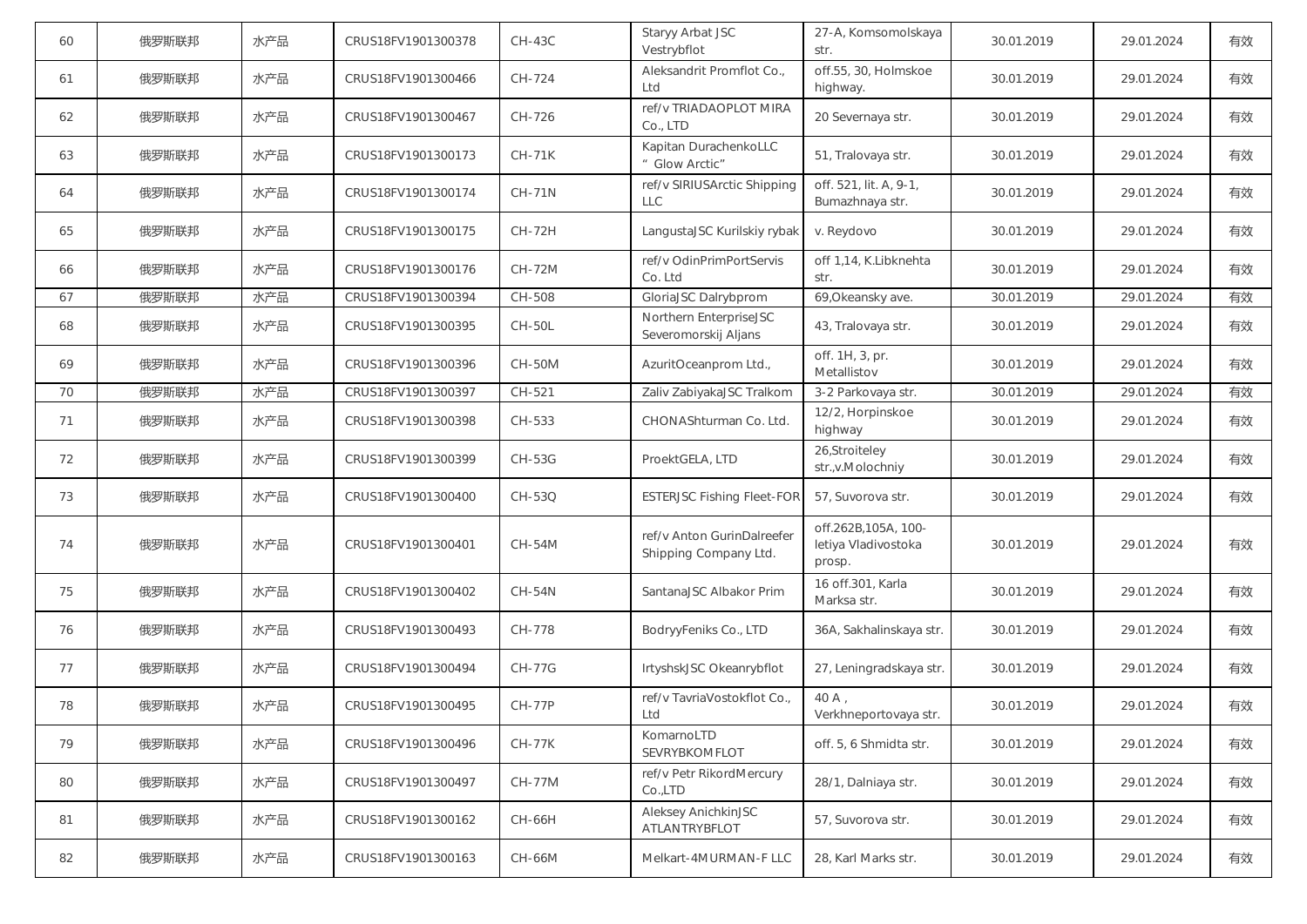| 83  | 俄罗斯联邦 | 水产品 | CRUS18FV1901300164 | <b>CH-66P</b> | PechoraAgricultural<br>Industrial Cooperative<br><b>Fishing Collective Farm</b><br>«Andeg» | v.Andeg                          | 30.01.2019 | 29.01.2024 | 有效 |
|-----|-------|-----|--------------------|---------------|--------------------------------------------------------------------------------------------|----------------------------------|------------|------------|----|
| 84  | 俄罗斯联邦 | 水产品 | CRUS18FV1901300165 | CH-67C        | Zakhar SorokinJSC Taurus                                                                   | 43, Shmidta str.                 | 30.01.2019 | 29.01.2024 | 有效 |
| 85  | 俄罗斯联邦 | 水产品 | CRUS18FV1901300166 | CH-682        | Yuriy OrelJSC Dalryba                                                                      | 51-A, Svetlanskaya str.          | 30.01.2019 | 29.01.2024 | 有效 |
| 86  | 俄罗斯联邦 | 水产品 | CRUS18FV1901300167 | CH-687        | SOLIDCJSC AKROS 4"                                                                         | of.33,31, Serysheva str.         | 30.01.2019 | 29.01.2024 | 有效 |
| 87  | 俄罗斯联邦 | 水产品 | CRUS18FV1901300168 | CH-689        | OtradnyyAquarius Co., Ltd                                                                  | off. 83, 23 Postysheva<br>str.   | 30.01.2019 | 29.01.2024 | 有效 |
| 88  | 俄罗斯联邦 | 水产品 | CRUS18FV1901300169 | CH-701        | <b>Vsevolod SibirtsevJSC</b><br>Yuzhmorrybflot                                             | 16, Zavodskaya str.              | 30.01.2019 | 29.01.2024 | 有效 |
| 89  | 俄罗斯联邦 | 水产品 | CRUS18FV1901300170 | CH-714        | ref/v AndromedaMercury<br>Co.,LTD                                                          | 28/1, Dalniaya str.              | 30.01.2019 | 29.01.2024 | 有效 |
| 90  | 俄罗斯联邦 | 水产品 | CRUS18FV1901300171 | CH-716        | SIBIRTSEVOLLC<br>Komsomolskribprom                                                         | 13, Horpinskoye<br>Highway       | 30.01.2019 | 29.01.2024 | 有效 |
| 91  | 俄罗斯联邦 | 水产品 | CRUS18FV1901300172 | CH-717        | SovremennikJSC Orion<br>Pacific                                                            | 8 b, Detskaya str.               | 30.01.2019 | 29.01.2024 | 有效 |
| 92  | 俄罗斯联邦 | 水产品 | CRUS18FV1901300332 | CH-318        | Piltun Primkrevetka Co., LTD                                                               | of 108, 15A , Kirova str.        | 30.01.2019 | 29.01.2024 | 有效 |
| 93  | 俄罗斯联邦 | 水产品 | CRUS18FV1901300333 | $CH-31R$      | DariaLLC Sevnauchflot                                                                      | Building 1,4, Studeniy<br>proezd | 30.01.2019 | 29.01.2024 | 有效 |
| 94  | 俄罗斯联邦 | 水产品 | CRUS18FV1901300334 | $CH-32G$      | ArkhangelskPomor Seafood<br>Ltd                                                            | 45, Talazhskoe<br>highway        | 30.01.2019 | 29.01.2024 | 有效 |
| 95  | 俄罗斯联邦 | 水产品 | CRUS18FV1901300335 | <b>CH-32L</b> | LavinnyyDalkrevetka Co.,<br>Ltd.                                                           | 20, Severnaya str.               | 30.01.2019 | 29.01.2024 | 有效 |
| 96  | 俄罗斯联邦 | 水产品 | CRUS18FV1901300336 | <b>CH-33G</b> | <b>Brest</b><br>OOO" SP" Soyuzryba"                                                        | off.405, 82, Lenin av.           | 30.01.2019 | 29.01.2024 | 有效 |
| 97  | 俄罗斯联邦 | 水产品 | CRUS18FV1901300337 | CH-33H        | DolgoschelyePersey, Ltd                                                                    | 5-37, Shmidta str.               | 30.01.2019 | 29.01.2024 | 有效 |
| 98  | 俄罗斯联邦 | 水产品 | CRUS18FV1901300338 | <b>CH-33P</b> | Saami" Saami " LTD                                                                         | v. Minkino                       | 30.01.2019 | 29.01.2024 | 有效 |
| 99  | 俄罗斯联邦 | 水产品 | CRUS18FV1901300339 | CH-33Q        | ref/v RubinovyyJSC<br>Gidrostroy                                                           | 11A, Zarechnaya str.             | 30.01.2019 | 29.01.2024 | 有效 |
| 100 | 俄罗斯联邦 | 水产品 | CRUS18FV1901300340 | $CH-33R$      | Nord TralFishing collektive<br>farm " Belomorskij ribak"                                   | Chavanga                         | 30.01.2019 | 29.01.2024 | 有效 |
| 101 | 俄罗斯联邦 | 水产品 | CRUS18FV1901300445 | CH-681        | ZlatoustovskAlaid Co, LTD                                                                  | 51a, Sakhalinskaya str.          | 30.01.2019 | 29.01.2024 | 有效 |
| 102 | 俄罗斯联邦 | 水产品 | CRUS18FV1901300446 | CH-684        | RubinovyyLLC Sea Breeze                                                                    | 22, Pushkinskaya str.            | 30.01.2019 | 29.01.2024 | 有效 |
| 103 | 俄罗斯联邦 | 水产品 | CRUS18FV1901300468 | CH-728        | MYS VELIKANTranzit-DV<br>Co., Ltd                                                          | 16, Lenina str.                  | 30.01.2019 | 29.01.2024 | 有效 |
| 104 | 俄罗斯联邦 | 水产品 | CRUS18FV1901300469 | <b>CH-72N</b> | SokolJSC Primrybflot                                                                       | 16 off.301, Karla<br>Marksa str. | 30.01.2019 | 29.01.2024 | 有效 |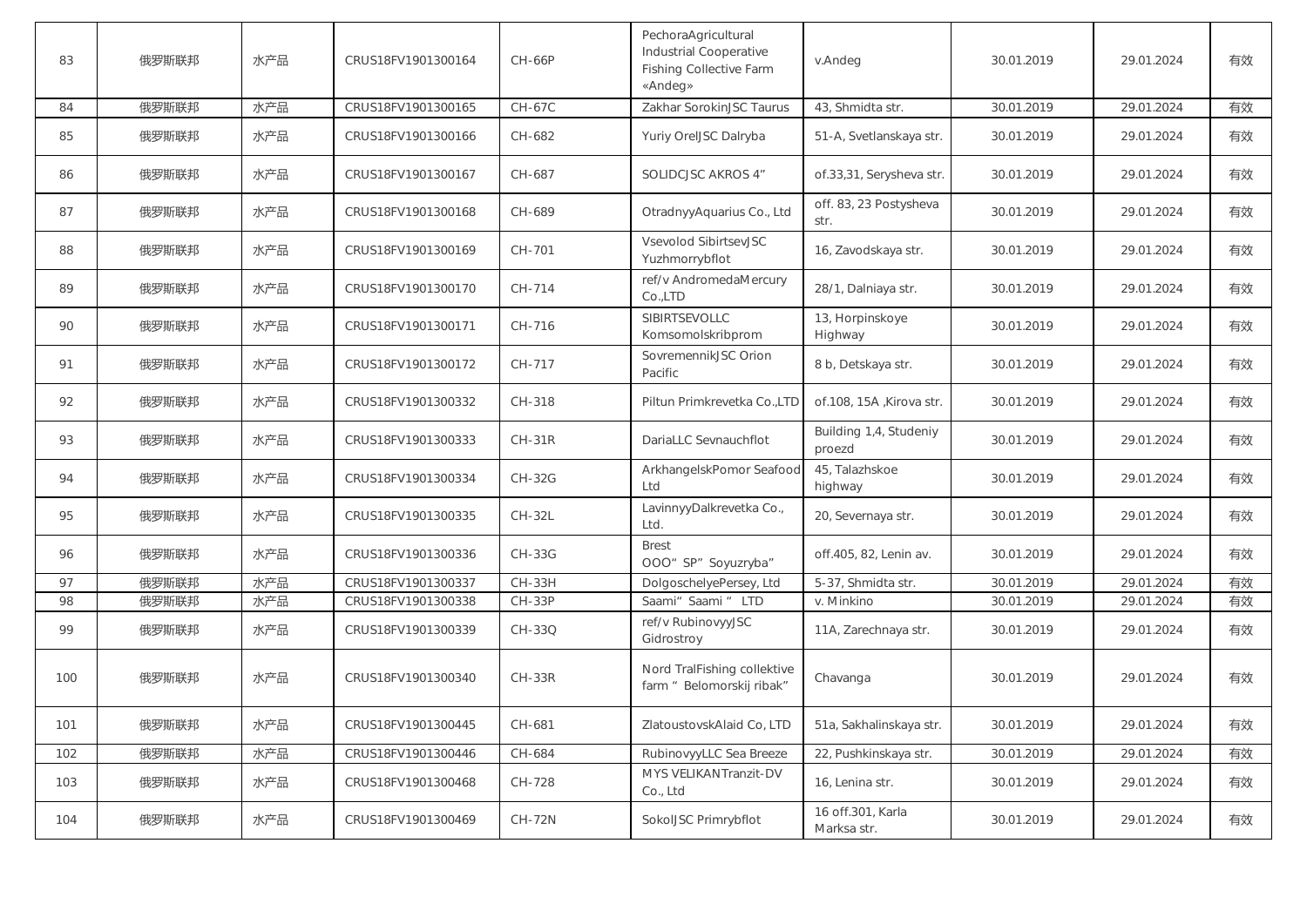| 105 | 俄罗斯联邦 | 水产品 | CRUS18FV1901300470 | CH-72Q        | Kapitan Demidenko Public<br>Joint-Stock Company<br>«MURMANSK TRAWL<br><b>FLEET»</b> | 43, Shmidta str.                           | 30.01.2019 | 29.01.2024 | 有效 |
|-----|-------|-----|--------------------|---------------|-------------------------------------------------------------------------------------|--------------------------------------------|------------|------------|----|
| 106 | 俄罗斯联邦 | 水产品 | CRUS18CS1901300021 | CH-65Q        | Morozko Co.Ltd Cold store<br>2,3,4                                                  | Southern district<br>fishing port, dock 41 | 30.01.2019 | 29.01.2024 | 有效 |
| 107 | 俄罗斯联邦 | 水产品 | CRUS18CS1901300022 | <b>CH-69P</b> | JSC Arkhangelsk Trawl<br>FleetWarehouse Nº 26<br>(freezing warehouse)               | 49, Maimaksa road                          | 30.01.2019 | 29.01.2024 | 有效 |
| 108 | 俄罗斯联邦 | 水产品 | CRUS18CS1901300023 | CH-76Q        | Nolina LLC                                                                          | 49, Vyselkovaya str.                       | 30.01.2019 | 29.01.2024 | 有效 |
| 109 | 俄罗斯联邦 | 水产品 | CRUS18CS1901300024 | CH-77Q        | DAK LLC                                                                             | 121, Gagarin str.                          | 30.01.2019 | 29.01.2024 | 有效 |
| 110 | 俄罗斯联邦 | 水产品 | CRUS18FV1901300382 | $CH-45A$      | Mys DokuchaevaLLC<br><b>PRODUCTION</b><br><b>ASSOCIATION</b><br>SAKHALINRYBAKSOYUZ  | 15, Altayskiy lane                         | 30.01.2019 | 29.01.2024 | 有效 |
| 111 | 俄罗斯联邦 | 水产品 | CRUS18FV1901300383 | CH-465        | MaltsevoJSC STANDERS                                                                | 28, Souznaya str.                          | 30.01.2019 | 29.01.2024 | 有效 |
| 112 | 俄罗斯联邦 | 水产品 | CRUS18FV1901300384 | <b>CH-46L</b> | Vostok-3JSC Fishing<br>Collective Farm Vostok-1                                     | 42, Krasnogo Znameni<br>av.                | 30.01.2019 | 29.01.2024 | 有效 |
| 113 | 俄罗斯联邦 | 水产品 | CRUS18FV1901300385 | CH-46Q        | ref/v ORION-1Aleut-VLK<br>Co.,LTD                                                   | off.1301, 19A,<br>Russkaya str.            | 30.01.2019 | 29.01.2024 | 有效 |
| 114 | 俄罗斯联邦 | 水产品 | CRUS18FV1901300386 | <b>CH-47A</b> | Mys Datta Poronay Co., Ltd.                                                         | 15, Altayskiy lane                         | 30.01.2019 | 29.01.2024 | 有效 |
| 115 | 俄罗斯联邦 | 水产品 | CRUS18CS1901300025 | <b>CH-83N</b> | JSC " Sevrybsbyt" Cold<br>Store Nº4                                                 | Sea Fish Port, Yuzhnye<br>prichaly         | 30.01.2019 | 29.01.2024 | 有效 |
| 116 | 俄罗斯联邦 | 水产品 | CRUS18CS1901300026 | CH-908        | <b>LLC DIOMID</b>                                                                   | 243D, Kalinina str.                        | 30.01.2019 | 29.01.2024 | 有效 |
| 117 | 俄罗斯联邦 | 水产品 | CRUS18CS1901300027 | CH-917        | DV Port LLC                                                                         | 3, Bosfora str.                            | 30.01.2019 | 29.01.2024 | 有效 |
| 118 | 俄罗斯联邦 | 水产品 | CRUS18CS1901300028 | CH-944        | ProdImport CO.LTD                                                                   | 15 A, Kamyshovy lane                       | 30.01.2019 | 29.01.2024 | 有效 |
| 119 | 俄罗斯联邦 | 水产品 | CRUS18CS1901300029 | CH-949        | Far Eastern Commercial<br>Refrigerator JSC                                          | Berth 44                                   | 30.01.2019 | 29.01.2024 | 有效 |
| 120 | 俄罗斯联邦 | 水产品 | CRUS18FV1901300498 | CH-782        | Dersu UzalaTranzit Co.LTD                                                           | 15, Altayskiy lane                         | 30.01.2019 | 29.01.2024 | 有效 |
| 121 | 俄罗斯联邦 | 水产品 | CRUS18FV1901300499 | CH-784        | Electron Moneron Co., LTD                                                           | 71, Chekhov str.                           | 30.01.2019 | 29.01.2024 | 有效 |
| 122 | 俄罗斯联邦 | 水产品 | CRUS18FV1901300447 | CH-685        | Vlad OrionDALMORFISH<br>Co.,Ltd                                                     | 10, Dubovaya str.                          | 30.01.2019 | 29.01.2024 | 有效 |
| 123 | 俄罗斯联邦 | 水产品 | CRUS18FV1901300448 | CH-68Q        | VITYAZMorskoy Briz LLC                                                              | off. 704,59, Leninskaya<br>str.            | 30.01.2019 | 29.01.2024 | 有效 |
| 124 | 俄罗斯联邦 | 水产品 | CRUS18FV1901300449 | CH-696        | Svyatoy VladimirElbrus Co.<br>Ltd.                                                  | 22E, Sovetskaya str.                       | 30.01.2019 | 29.01.2024 | 有效 |
| 125 | 俄罗斯联邦 | 水产品 | CRUS18FV1901300450 | CH-69L        | AltairJSC Ostrov Sakhalin                                                           | 15, Altayskiy lane                         | 30.01.2019 | 29.01.2024 | 有效 |
| 126 | 俄罗斯联邦 | 水产品 | CRUS18FV1901300451 | <b>CH-69K</b> | Morskoy BrizJSC<br>Severomorskij Aljans                                             | 43, Tralovaya str.                         | 30.01.2019 | 29.01.2024 | 有效 |
| 127 | 俄罗斯联邦 | 水产品 | CRUS18FV1901300452 | CH-704        | NefritovyyKammag Co., Ltd                                                           | $35 - 206$<br>Leningradskaya str.          | 30.01.2019 | 29.01.2024 | 有效 |
| 128 | 俄罗斯联邦 | 水产品 | CRUS18FV1901300150 | CH-624        | Kamchatka HarvestSC<br>Kolkhoz im. Bekereva"                                        | 4, Shkolnaya str.                          | 30.01.2019 | 29.01.2024 | 有效 |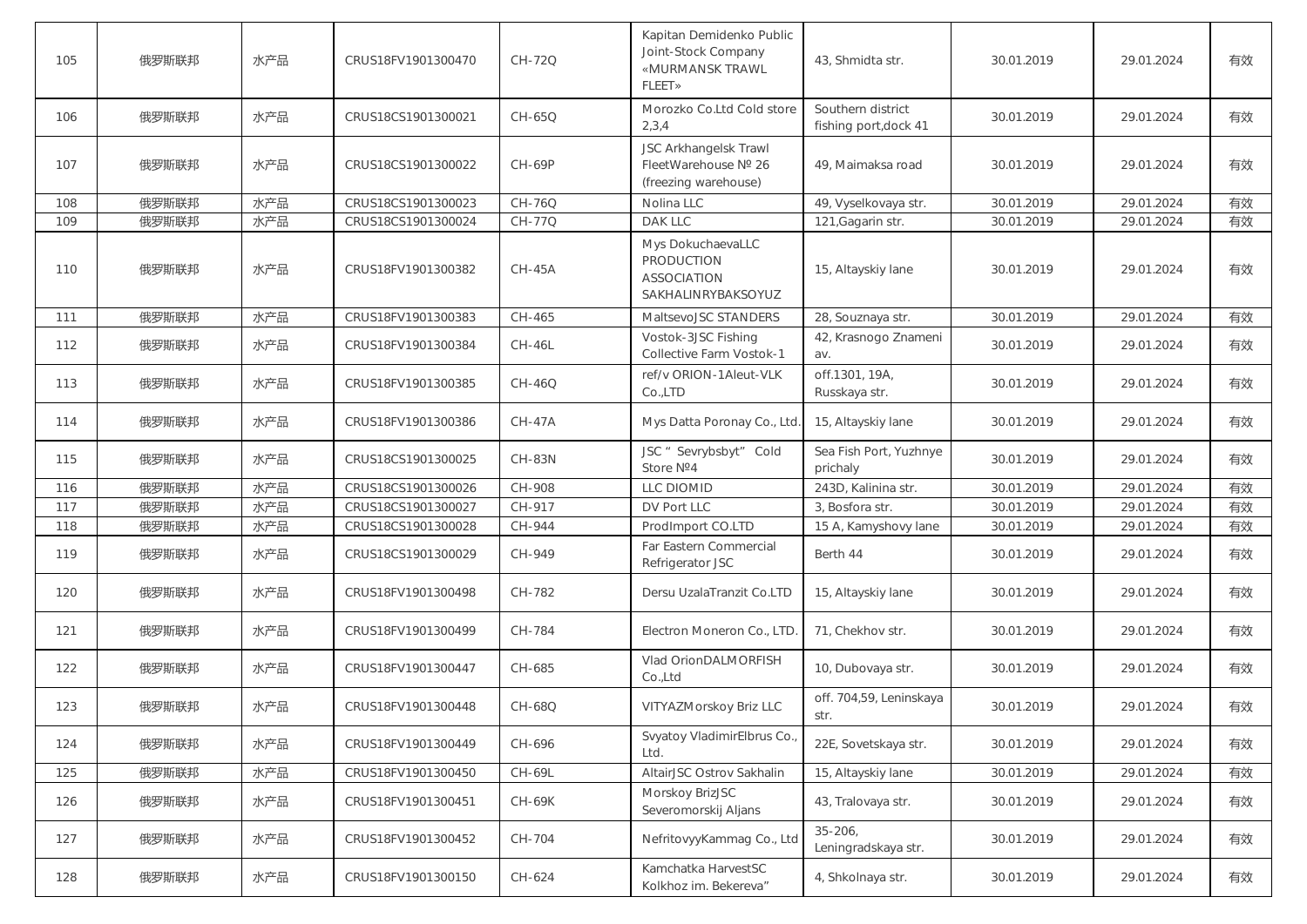| 129 | 俄罗斯联邦 | 水产品 | CRUS18FV1901300151 | CH-62L        | Ivan KalininLLC<br>Sovgavanryba                                                                     | 14, Pionerskaya str.                  | 30.01.2019 | 29.01.2024 | 有效 |
|-----|-------|-----|--------------------|---------------|-----------------------------------------------------------------------------------------------------|---------------------------------------|------------|------------|----|
| 130 | 俄罗斯联邦 | 水产品 | CRUS18FV1901300152 | CH-634        | Shans 103JSC Fishing<br>Collective Farm Vostok-1                                                    | 42, Krasnogo Znameni<br>av.           | 30.01.2019 | 29.01.2024 | 有效 |
| 131 | 俄罗斯联邦 | 水产品 | CRUS18FV1901300153 | CH-635        | Nikolay SolodchukSea Lion<br>LLC                                                                    | off.319, 49 Zerkalnaya<br>str.        | 30.01.2019 | 29.01.2024 | 有效 |
| 132 | 俄罗斯联邦 | 水产品 | CRUS18FV1901300154 | CH-636        | Seawind JSC Feniks                                                                                  | 26, Leninskaya str.                   | 30.01.2019 | 29.01.2024 | 有效 |
| 133 | 俄罗斯联邦 | 水产品 | CRUS18FV1901300155 | <b>CH-63B</b> | VoykovoFishing collective<br>farm MURMAN                                                            | 83/2, Tralovaya str.                  | 30.01.2019 | 29.01.2024 | 有效 |
| 134 | 俄罗斯联邦 | 水产品 | CRUS18FV1901300156 | CH-63G        | Bukhta PreobrazheniyaPJSC<br>Preobrazhenskaya Base of<br><b>Trawling Fleet</b>                      | 1, Portovaya str.                     | 30.01.2019 | 29.01.2024 | 有效 |
| 135 | 俄罗斯联邦 | 水产品 | CRUS18FV1901300157 | <b>CH-64D</b> | KorundJSC Eridan                                                                                    | 43, Shmidta str.                      | 30.01.2019 | 29.01.2024 | 有效 |
| 136 | 俄罗斯联邦 | 水产品 | CRUS18FV1901300158 | CH-652        | EkaterinaCJSC Vostok-<br>Japan                                                                      | 50-A, Nekrasovskaja<br>str.           | 30.01.2019 | 29.01.2024 | 有效 |
| 137 | 俄罗斯联邦 | 水产品 | CRUS18FV1901300159 | CH-656        | KIREEVKALLC " RK NOVYI<br>MIR"                                                                      | off.16,10, Ganslep str.               | 30.01.2019 | 29.01.2024 | 有效 |
| 138 | 俄罗斯联邦 | 水产品 | CRUS18FV1901300160 | CH-65H        | Josif ShmelkinJSC «FOR-<br>Fishing»                                                                 | 57, Suvorova str.                     | 30.01.2019 | 29.01.2024 | 有效 |
| 139 | 俄罗斯联邦 | 水产品 | CRUS18FV1901300161 | CH-65K        | Ilya Konovalov PJSC<br>NBAMR (Public Joint Stock<br>Company Nakhodka Active<br>Marine Fishery Base) | 5, Makarova str.                      | 30.01.2019 | 29.01.2024 | 有效 |
| 140 | 俄罗斯联邦 | 水产品 | CRUS18FV1901300270 | CH-1002       | Vostok-8JSC Fishing<br>Collective Farm Vostok-1                                                     | 42, Krasnogo Znameni<br>av.           | 30.01.2019 | 29.01.2024 | 有效 |
| 141 | 俄罗斯联邦 | 水产品 | CRUS18FV1901300271 | CH-1003       | OSTROVNOY-9Fish Factory<br>Ostrovnoy LLC                                                            | off.1, Liter V, 8,<br>Sovetskaya str. | 30.01.2019 | 29.01.2024 | 有效 |
| 142 | 俄罗斯联邦 | 水产品 | CRUS18FV1901300379 | CH-447        | AsandaMagadanryba Co.,<br>Ltd                                                                       | 11, Proletarskaya str.,<br>office 312 | 30.01.2019 | 29.01.2024 | 有效 |
| 143 | 俄罗斯联邦 | 水产品 | CRUS18FV1901300380 | CH-448        | Stella KarinaMagadanryba<br>Co., Ltd                                                                | 11, Proletarskaya str.,<br>office 312 | 30.01.2019 | 29.01.2024 | 有效 |
| 144 | 俄罗斯联邦 | 水产品 | CRUS18FV1901300381 | $CH-44A$      | Mys OrlovaVodoley Co.,<br><b>LTD</b>                                                                | 7-38, Mukhina str.                    | 30.01.2019 | 29.01.2024 | 有效 |
| 145 | 俄罗斯联邦 | 水产品 | CRUS18FV1901300500 | CH-785        | ALEKSANDRAPrimribflot<br>Co., Ltd                                                                   | off. 202, 55,<br>Fontannaya str.      | 30.01.2019 | 29.01.2024 | 有效 |
| 146 | 俄罗斯联邦 | 水产品 | CRUS18FV1901300501 | CH-787        | Arka-35Antey Co. Ltd.                                                                               | off.1203, 19A,<br>Russkaya str.       | 30.01.2019 | 29.01.2024 | 有效 |
| 147 | 俄罗斯联邦 | 水产品 | CRUS18FV1901300502 | CH-788        | Porfiriy ChanchibadzeJSC<br><b>TURNIF</b>                                                           | 87, Pushkinskaya str.                 | 30.01.2019 | 29.01.2024 | 有效 |
| 148 | 俄罗斯联邦 | 水产品 | CRUS18FV1901300039 | CH-161        | TikhmenevoJSC Fishery<br>Kolkhoz Primorets                                                          | 12, Zelenaya str.                     | 30.01.2019 | 29.01.2024 | 有效 |
| 149 | 俄罗斯联邦 | 水产品 | CRUS18FV1901300040 | CH-162        | Slantsy JSC Fishery Kolkhoz<br>Primorets                                                            | 12, Zelenaya str                      | 30.01.2019 | 29.01.2024 | 有效 |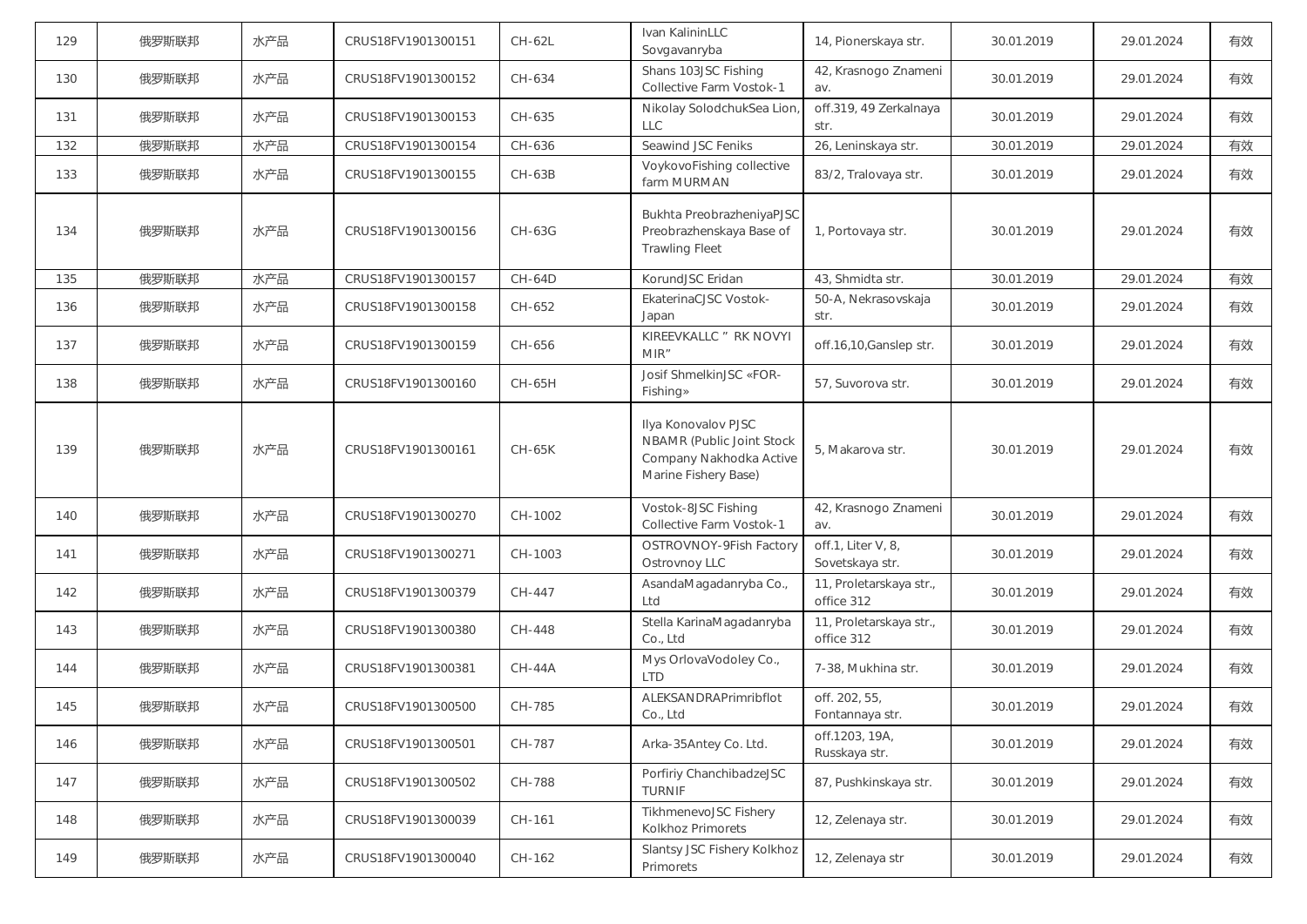| 150 | 俄罗斯联邦 | 水产品 | CRUS18FV1901300431 | CH-650        | OSTROV MONERONJSC<br>North-Kurilsk base of<br>seiner fleet (JSC SK BSF) | 2, Naberezhnaya str.                | 30.01.2019 | 29.01.2024 | 有效 |
|-----|-------|-----|--------------------|---------------|-------------------------------------------------------------------------|-------------------------------------|------------|------------|----|
| 151 | 俄罗斯联邦 | 水产品 | CRUS18FV1901300432 | $CH-65B$      | VegaJSC Vega                                                            | Teatralniy boulevard, 9-            | 30.01.2019 | 29.01.2024 | 有效 |
| 152 | 俄罗斯联邦 | 水产品 | CRUS18FV1901300433 | CH-65M        | <b>RYBAKPJSC Murmansk</b><br>trawl fleet                                | 43, Shmidta str.                    | 30.01.2019 | 29.01.2024 | 有效 |
| 153 | 俄罗斯联邦 | 水产品 | CRUS18FV1901300434 | CH-65P        | ref/v Pyotr<br>GusenkovPiligrim Co., Ltd.                               | Off 3, 267A,<br>Komsomolskaya str.  | 30.01.2019 | 29.01.2024 | 有效 |
| 154 | 俄罗斯联邦 | 水产品 | CRUS18FV1901300241 | CH-960        | Rem StarFC LUNTOS Co.,<br>Ltd                                           | 11, Ozernovskaya Kosa<br>str.       | 30.01.2019 | 29.01.2024 | 有效 |
| 155 | 俄罗斯联邦 | 水产品 | CRUS18FV1901300242 | CH-964        | Vasily PoyarkovLLC<br>Dalnevostochnyy<br>tekhnologicheskiy resurs       | 64, bild. 61/2, Susanin<br>str.     | 30.01.2019 | 29.01.2024 | 有效 |
| 156 | 俄罗斯联邦 | 水产品 | CRUS18FV1901300243 | <b>CH-26L</b> | VutanFCF Energy                                                         | 12, Tralovaya str.                  | 30.01.2019 | 29.01.2024 | 有效 |
| 157 | 俄罗斯联邦 | 水产品 | CRUS18FV1901300244 | $CH-32P$      | Mys ChuprovaPolaris<br>Co.Ltd.                                          | 5-29, Sadoviy lane                  | 30.01.2019 | 29.01.2024 | 有效 |
| 158 | 俄罗斯联邦 | 水产品 | CRUS18FV1901300245 | <b>CH-92P</b> | TenorJSC UTRF-<br>KAMCHATKA                                             | 10, Toporkova str.                  | 30.01.2019 | 29.01.2024 | 有效 |
| 159 | 俄罗斯联邦 | 水产品 | CRUS18FV1901300246 | <b>CH-96P</b> | AvachaPolaris Co.Ltd.                                                   | 5-29, Sadoviy lane                  | 30.01.2019 | 29.01.2024 | 有效 |
| 160 | 俄罗斯联邦 | 水产品 | CRUS18FV1901300435 | CH-667        | Zaliv NakhodkaOPLOT<br>MIRA Co., LTD                                    | 20, Severnaya str.                  | 30.01.2019 | 29.01.2024 | 有效 |
| 161 | 俄罗斯联邦 | 水产品 | CRUS18FV1901300436 | CH-668        | Apostol PetrOPLOT MIRA<br>Co., LTD                                      | 20, Severnaya str.                  | 30.01.2019 | 29.01.2024 | 有效 |
| 162 | 俄罗斯联邦 | 水产品 | CRUS18FV1901300437 | CH-669        | PIK NADEZHDYNew Fishing<br>Company MAREN Co., LTD                       | 42/6, Vladivostokskaya<br>str.      | 30.01.2019 | 29.01.2024 | 有效 |
| 163 | 俄罗斯联邦 | 水产品 | CRUS18FV1901300438 | CH-66B        | Vostok-1JSC Fishing<br>Collective Farm Vostok-1                         | 42, Krasnogo Znameni<br>av.         | 30.01.2019 | 29.01.2024 | 有效 |
| 164 | 俄罗斯联邦 | 水产品 | CRUS18FV1901300439 | <b>CH-66F</b> | RetinskoeNorth - West<br>fishing Company -<br>Murmansk Ltd              | 43, Tralovaya str.                  | 30.01.2019 | 29.01.2024 | 有效 |
| 165 | 俄罗斯联邦 | 水产品 | CRUS18FV1901300144 | CH-592        | ref/v HATSUKARIRosfishflot<br>Co.Ltd.                                   | 28/1, Dalniaya str.                 | 30.01.2019 | 29.01.2024 | 有效 |
| 166 | 俄罗斯联邦 | 水产品 | CRUS18FV1901300145 | CH-59L        | Geroi Damanskogo<br>Ozernovsky Fish Canning<br>Plant № 55, JSC          | 1 A, Oktyabrskaya str.              | 30.01.2019 | 29.01.2024 | 有效 |
| 167 | 俄罗斯联邦 | 水产品 | CRUS18FV1901300146 | CH-606        | TopazovyyFeniks Co., LTD                                                | 36A, Sakhalinskaya str.             | 30.01.2019 | 29.01.2024 | 有效 |
| 168 | 俄罗斯联邦 | 水产品 | CRUS18FV1901300147 | CH-613        | SovetskoyeTriera LLC                                                    | off.700,<br>23D, Eniseiskaya str.   | 30.01.2019 | 29.01.2024 | 有效 |
| 169 | 俄罗斯联邦 | 水产品 | CRUS18FV1901300148 | CH-619        | StartParoos Co., LTD                                                    | off. 520, 23,<br>Dzerzhinskogo str. | 30.01.2019 | 29.01.2024 | 有效 |
| 170 | 俄罗斯联邦 | 水产品 | CRUS18FV1901300149 | CH-620        | SelengaParoos Co., LTD                                                  | off. 520, 23,<br>Dzerzhinskogo str. | 30.01.2019 | 29.01.2024 | 有效 |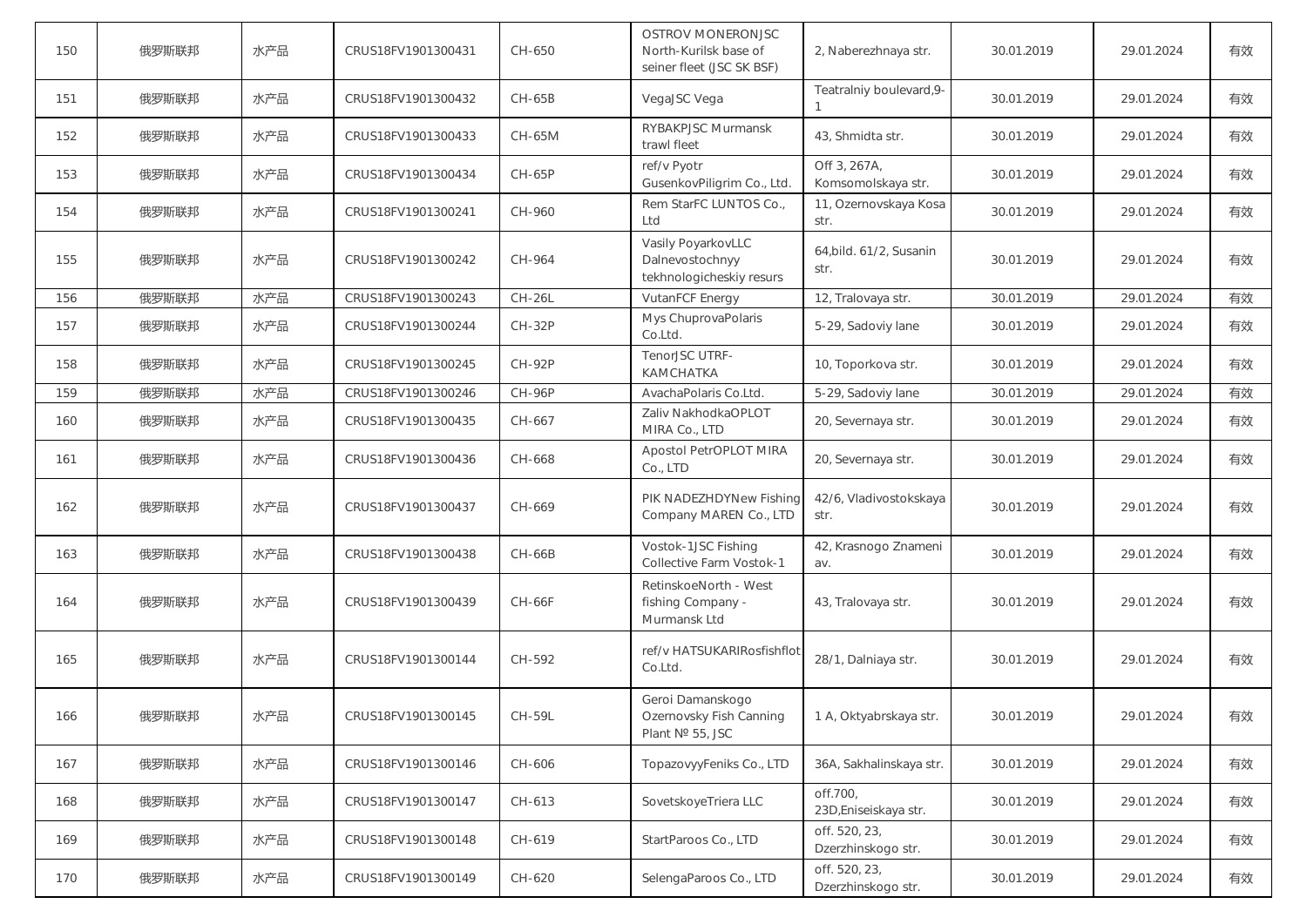| 171 | 俄罗斯联邦 | 水产品 | CRUS18FV1901300387 | CH-480        | Evening Star Kurilskiy<br>Universal Komplex, Co., Ltd.                             | 71, Chekhov str.                       | 30.01.2019 | 29.01.2024 | 有效 |
|-----|-------|-----|--------------------|---------------|------------------------------------------------------------------------------------|----------------------------------------|------------|------------|----|
| 172 | 俄罗斯联邦 | 水产品 | CRUS18FV1901300388 | CH-485        | <b>ARCTIC LIDERPolaris</b><br>Co.Ltd.                                              | 5-29, Sadoviy lane                     | 30.01.2019 | 29.01.2024 | 有效 |
| 173 | 俄罗斯联邦 | 水产品 | CRUS18FV1901300389 | <b>CH-48H</b> | SantaFishing Collective<br>Farm Belomor                                            | 3/53, Flotskiy line                    | 30.01.2019 | 29.01.2024 | 有效 |
| 174 | 俄罗斯联邦 | 水产品 | CRUS18FV1901300390 | <b>CH-48L</b> | DiomedesJSC Arcticservice                                                          | 43, Tralovaya str.                     | 30.01.2019 | 29.01.2024 | 有效 |
| 175 | 俄罗斯联邦 | 水产品 | CRUS18FV1901300391 | <b>CH-48N</b> | ref/v ArcticDILMAS Co. Ltd                                                         | 72, Pogranichnaya str.                 | 30.01.2019 | 29.01.2024 | 有效 |
| 176 | 俄罗斯联邦 | 水产品 | CRUS18FV1901300392 | <b>CH-48A</b> | Mys MenshikovaLLC<br><b>PRODUCTION</b><br><b>ASSOCIATION</b><br>SAKHALINRYBAKSOYUZ | 15, Altayskiy lane                     | 30.01.2019 | 29.01.2024 | 有效 |
| 177 | 俄罗斯联邦 | 水产品 | CRUS18FV1901300393 | <b>CH-49L</b> | Atka EnterpriseJSC<br>Arcticservice                                                | 43, Tralovaya str.                     | 30.01.2019 | 29.01.2024 | 有效 |
| 178 | 俄罗斯联邦 | 水产品 | CRUS18FV1901300409 | <b>CH-58N</b> | ORVARJSC Vega                                                                      | 9-1, Teatralniy<br>boulevard           | 30.01.2019 | 29.01.2024 | 有效 |
| 179 | 俄罗斯联邦 | 水产品 | CRUS18FV1901300410 | <b>CH-58M</b> | ref/v Vostok ReeferJSC<br><b>Fishing Collective Farm</b><br>Vostok-1               | 42, Krasnogo Znameni<br>av.            | 30.01.2019 | 29.01.2024 | 有效 |
| 180 | 俄罗斯联邦 | 水产品 | CRUS18FV1901300411 | <b>CH-58H</b> | KolomenskoyeMorskaya<br>FVezda, Co.Ltd                                             | 57, Suvorova str.                      | 30.01.2019 | 29.01.2024 | 有效 |
| 181 | 俄罗斯联邦 | 水产品 | CRUS18FV1901300412 | CH-594        | PodyapolskJSC Fishery<br><b>Kolkhoz Primorets</b>                                  | 12, Zelenaya str.                      | 30.01.2019 | 29.01.2024 | 有效 |
| 182 | 俄罗斯联邦 | 水产品 | CRUS18FV1901300413 | CH-597        | Yugo-Vostock-<br>1Morrybprom Co., LTD                                              | 15, Shkolnaya str.                     | 30.01.2019 | 29.01.2024 | 有效 |
| 183 | 俄罗斯联邦 | 水产品 | CRUS18FV1901300414 | CH-599        | IridaCranis Co., Ltd                                                               | 25, Shutova str                        | 30.01.2019 | 29.01.2024 | 有效 |
| 184 | 俄罗斯联邦 | 水产品 | CRUS18FV1901300415 | CH-59M        | ref/v Corona<br><b>ReeferMORSKOY</b><br><b>TRANSPORT LLC</b>                       | 6B, Dubovaya str.                      | 30.01.2019 | 29.01.2024 | 有效 |
| 185 | 俄罗斯联邦 | 水产品 | CRUS18FV1901300416 | <b>CH-59H</b> | KaracharovoMorskaya<br>FVezda, Co.Ltd                                              | 57, Suvorova str.                      | 30.01.2019 | 29.01.2024 | 有效 |
| 186 | 俄罗斯联邦 | 水产品 | CRUS18FV1901300417 | CH-605        | AskurOPLOT MIRA Co., LTD                                                           | 20 Severnaya str.                      | 30.01.2019 | 29.01.2024 | 有效 |
| 187 | 俄罗斯联邦 | 水产品 | CRUS18FV1901300418 | <b>CH-60A</b> | Matvey KuzminJSC<br>Okeanrybflot                                                   | 27, Leningradskaya str.                | 30.01.2019 | 29.01.2024 | 有效 |
| 188 | 俄罗斯联邦 | 水产品 | CRUS18FV1901300419 | <b>CH-60N</b> | ref/v Nikolay<br>KasatkinParoos Co., LTD                                           | off. 520, 23,<br>Dzerzhinskogo str.    | 30.01.2019 | 29.01.2024 | 有效 |
| 189 | 俄罗斯联邦 | 水产品 | CRUS18FV1901300420 | $CH-60P$      | AldanJSC Dalrybprom                                                                | 69, Okeanskiy ave                      | 30.01.2019 | 29.01.2024 | 有效 |
| 190 | 俄罗斯联邦 | 水产品 | CRUS18FV1901300421 | CH-60M        | VARDHOLMPCF Yuzhno-<br>Kyrilsky Ryibocombinat Co.<br>Ltd.                          | 17, Zavodskaya str.                    | 30.01.2019 | 29.01.2024 | 有效 |
| 191 | 俄罗斯联邦 | 水产品 | CRUS18FV1901300422 | CH-612        | SPARTAAntey Co. Ltd.                                                               | 1203 off., bldng.19A,<br>Russkaya str. | 30.01.2019 | 29.01.2024 | 有效 |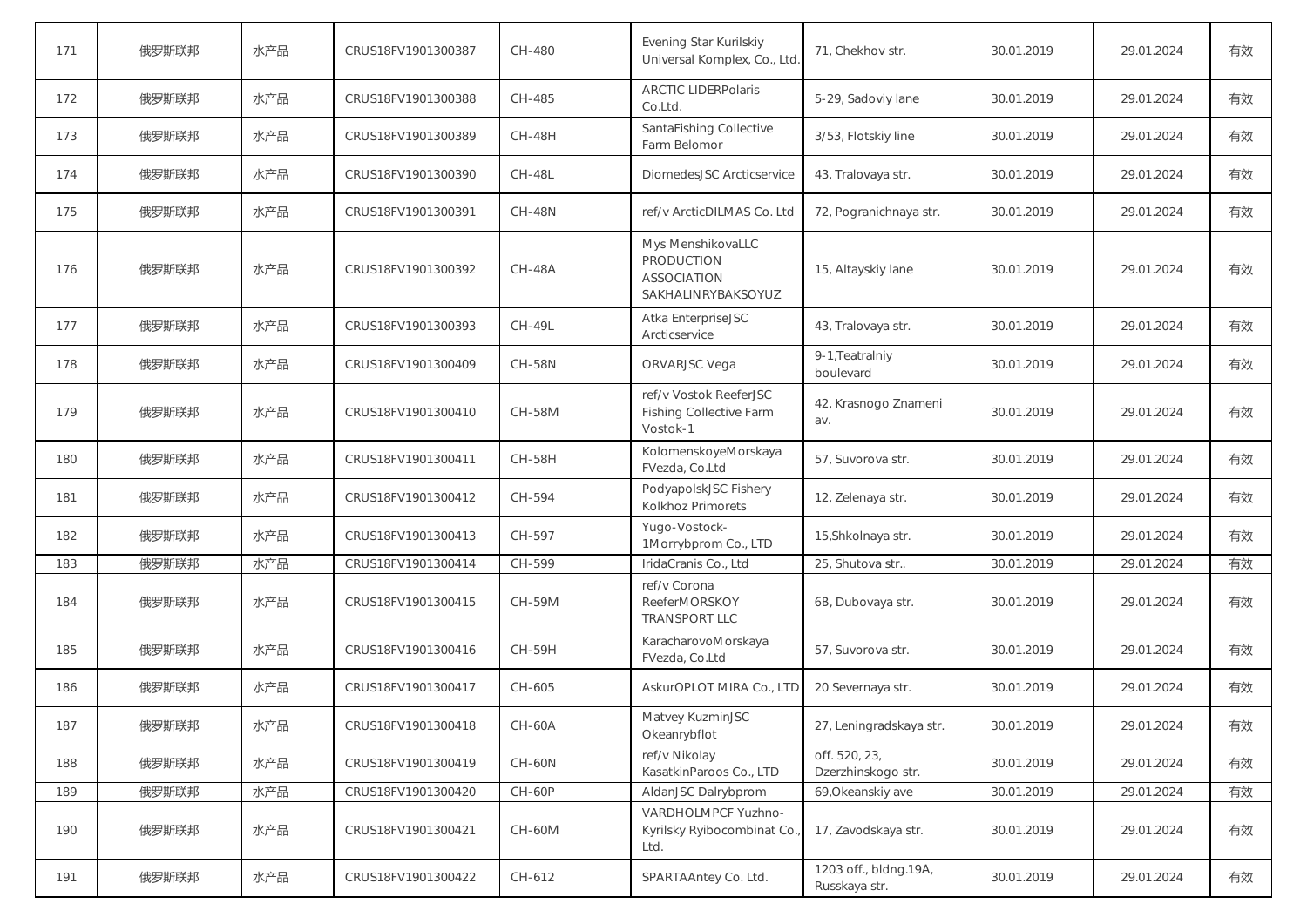| 192 | 俄罗斯联邦 | 水产品 | CRUS18FV1901300423 | $CH-61P$      | ref/v SlavyankaMETELITSA<br><b>COMPANY LIMITED</b>                                                  | off.702, 40<br>Pushkinskaya str.   | 30.01.2019 | 29.01.2024 | 有效 |
|-----|-------|-----|--------------------|---------------|-----------------------------------------------------------------------------------------------------|------------------------------------|------------|------------|----|
| 193 | 俄罗斯联邦 | 水产品 | CRUS18FV1901300424 | <b>CH-62A</b> | XXVII SYEZD KPSS JSC<br>Okeanrybflot                                                                | 27, Leningradskaya str.            | 30.01.2019 | 29.01.2024 | 有效 |
| 194 | 俄罗斯联邦 | 水产品 | CRUS18FV1901300425 | CH-62Q        | ref/v VyborgJSC Gidrostroy                                                                          | 11A, Zarechnaya str.               | 30.01.2019 | 29.01.2024 | 有效 |
| 195 | 俄罗斯联邦 | 水产品 | CRUS18FV1901300321 | $CH-26R$      | ref/v DRUZHBAPromflot<br>Co., Ltd                                                                   | off.55, 30, Holmskoe<br>highway    | 30.01.2019 | 29.01.2024 | 有效 |
| 196 | 俄罗斯联邦 | 水产品 | CRUS18FV1901300109 | CH-438        | Genyo MaruLLC Atlant                                                                                | of 820 B, 45A,<br>Aleutskaya str.  | 30.01.2019 | 29.01.2024 | 有效 |
| 197 | 俄罗斯联邦 | 水产品 | CRUS18FV1901300101 | <b>CH-38P</b> | Mekhanik Sergey<br>Agapov" ROBINZON" Ltd                                                            | 45, Podgornaya str.                | 30.01.2019 | 29.01.2024 | 有效 |
| 198 | 俄罗斯联邦 | 水产品 | CRUS18FV1901300102 | <b>CH-39K</b> | Nikolay Chepik PJSC<br>NBAMR (Public Joint Stock<br>Company Nakhodka Active<br>Marine Fishery Base) | 5, Makarova str.                   | 30.01.2019 | 29.01.2024 | 有效 |
| 199 | 俄罗斯联邦 | 水产品 | CRUS18FV1901300103 | CH-400        | TalerSigma Marine<br>Technology Co., Ltd.                                                           | of 1, 83A, Kalinina str.           | 30.01.2019 | 29.01.2024 | 有效 |
| 200 | 俄罗斯联邦 | 水产品 | CRUS18FV1901300012 | CH-05A        | KalkanJSC YAMSy                                                                                     | 131, Mishennaya str.               | 30.01.2019 | 29.01.2024 | 有效 |
| 201 | 俄罗斯联邦 | 水产品 | CRUS18FV1901300127 | CH-549        | AnturInterrybflot Co., Ltd                                                                          | 6B, Dubovaya str.                  | 30.01.2019 | 29.01.2024 | 有效 |
| 202 | 俄罗斯联邦 | 水产品 | CRUS18FV1901300128 | CH-556        | PhoenixRosfishflot Co.Ltd.                                                                          | 28/1, Dalniaya str.                | 30.01.2019 | 29.01.2024 | 有效 |
| 203 | 俄罗斯联邦 | 水产品 | CRUS18FV1901300129 | <b>CH-55P</b> | ref/v Kamchatskiy<br>prolivMORSKOY<br><b>TRANSPORT LLC</b>                                          | 6B, Dubovaya str.                  | 30.01.2019 | 29.01.2024 | 有效 |
| 204 | 俄罗斯联邦 | 水产品 | CRUS18FV1901300130 | CH-567        | SIRIUSRosfishflot Co.Ltd.                                                                           | 28/1, Dalniaya str.                | 30.01.2019 | 29.01.2024 | 有效 |
| 205 | 俄罗斯联邦 | 水产品 | CRUS18FV1901300285 | <b>CH-15F</b> | Anatoliy PonomarevJSC<br>Okeanrybflot                                                               | 27, Leningradskaya str.            | 30.01.2019 | 29.01.2024 | 有效 |
| 206 | 俄罗斯联邦 | 水产品 | CRUS18FV1901300286 | <b>CH-15H</b> | AnivaJSC Ostrov Sakhalin                                                                            | 15, Altayskiy lane                 | 30.01.2019 | 29.01.2024 | 有效 |
| 207 | 俄罗斯联邦 | 水产品 | CRUS18FV1901300223 | <b>CH-89P</b> | ref/v Crystal AntarctidaJSC<br>TRANS WIND FLEET                                                     | off.201,78 B,<br>Svetlanskaya str. | 30.01.2019 | 29.01.2024 | 有效 |
| 208 | 俄罗斯联邦 | 水产品 | CRUS18FV1901300224 | <b>CH-90M</b> | ref/v VyborgskiyLoran Co.,<br>Ltd.                                                                  | off.412, 12A, Tralovaya<br>str.    | 30.01.2019 | 29.01.2024 | 有效 |
| 209 | 俄罗斯联邦 | 水产品 | CRUS18FV1901300225 | CH-90P        | ref/v Crystal AsiaJSC TRANS<br><b>WIND FLEET</b>                                                    | off.201,78 B,<br>Svetlanskaya str. | 30.01.2019 | 29.01.2024 | 有效 |
| 210 | 俄罗斯联邦 | 水产品 | CRUS18FV1901300226 | CH-93Q        | ref/v BIKIN«BURAN»<br>Company Limited                                                               | off.503,40,<br>Pushkinskaya str.   | 30.01.2019 | 29.01.2024 | 有效 |
| 211 | 俄罗斯联邦 | 水产品 | CRUS18FV1901300227 | <b>CH-94B</b> | KepromarARGO-M LTD                                                                                  | ap.63,3, Flotskiy<br>proyezd       | 30.01.2019 | 29.01.2024 | 有效 |
| 212 | 俄罗斯联邦 | 水产品 | CRUS18FV1901300228 | CH-94Q        | ref/v RusticaBRINER LLC                                                                             | 116,50 let Oktyabrya<br>av.        | 30.01.2019 | 29.01.2024 | 有效 |
| 213 | 俄罗斯联邦 | 水产品 | CRUS18FV1901300229 | <b>CH-95A</b> | Kapitan BogomolovJSC<br>Eridan                                                                      | 43, Shmidta str.                   | 30.01.2019 | 29.01.2024 | 有效 |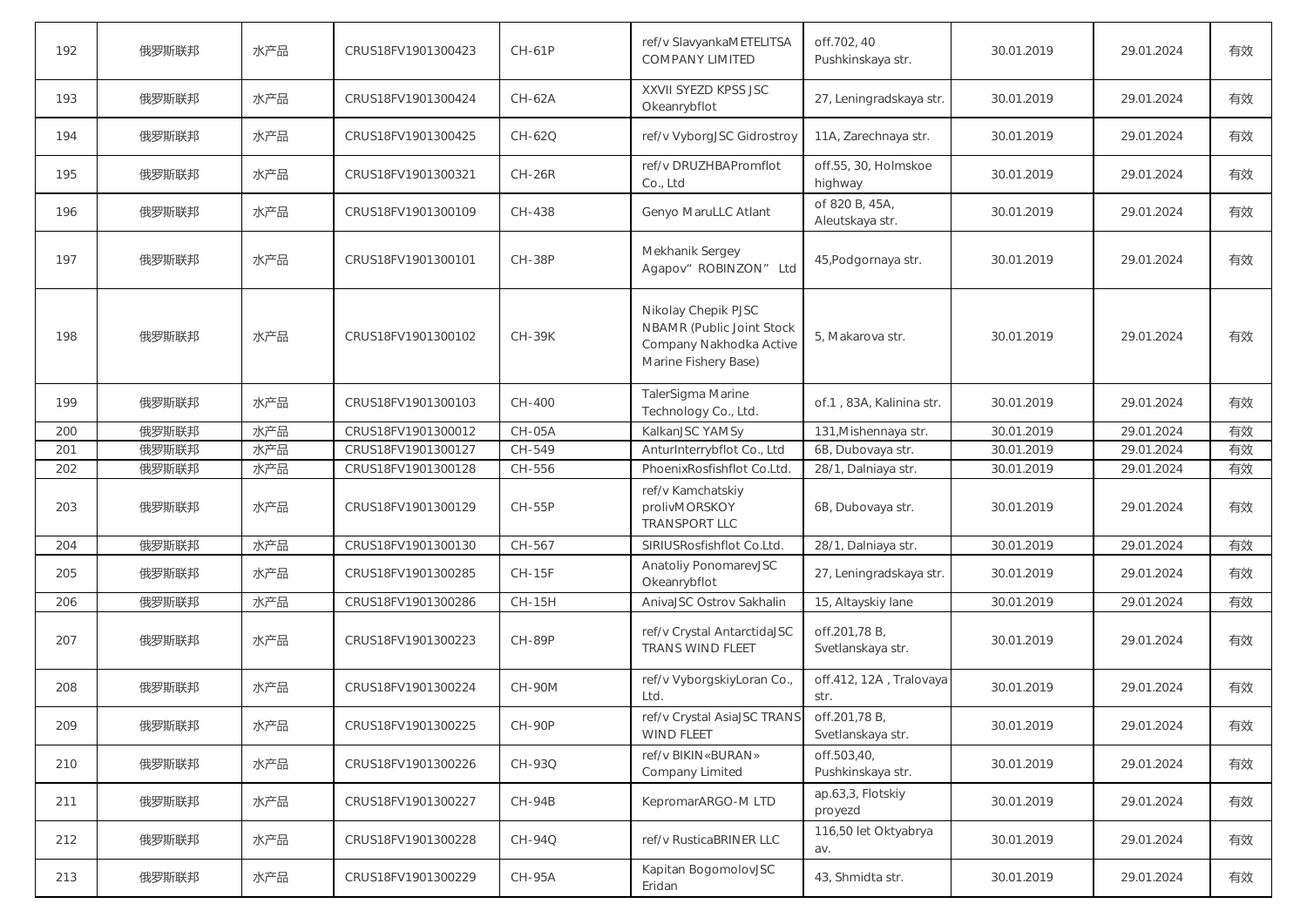| 214 | 俄罗斯联邦 | 水产品 | CRUS18FV1901300230 | CH-95Q        | ref/v ATLANTIC LADY<br>REFRYBFLOT SHIPPING<br><b>COMPANY LLC</b>                                                                                                           | off.11,1, Epronovskaya<br>str.  | 30.01.2019 | 29.01.2024 | 有效 |
|-----|-------|-----|--------------------|---------------|----------------------------------------------------------------------------------------------------------------------------------------------------------------------------|---------------------------------|------------|------------|----|
| 215 | 俄罗斯联邦 | 水产品 | CRUS18FV1901300231 | CH-96M        | Sapphire IIKalinin Fishing<br><b>Collective Farm</b>                                                                                                                       | 42A                             | 30.01.2019 | 29.01.2024 | 有效 |
| 216 | 俄罗斯联邦 | 水产品 | CRUS18FV1901300232 | <b>CH-96N</b> | ref/v DionaJSC North-<br>Kurilsk base of seiner fleet<br>(JSC SK BSF)                                                                                                      | 2, Naberezhnaya str.            | 30.01.2019 | 29.01.2024 | 有效 |
| 217 | 俄罗斯联邦 | 水产品 | CRUS18FV1901300233 | CH-99Q        | Polar EnterpriseZigrand<br><b>LTD</b>                                                                                                                                      | 2, Tralovaya str.               | 30.01.2019 | 29.01.2024 | 有效 |
| 218 | 俄罗斯联邦 | 水产品 | CRUS18FV1901300471 | <b>CH-72K</b> | TezeyJSC Vega                                                                                                                                                              | Teatralniy boulevard, 9-        | 30.01.2019 | 29.01.2024 | 有效 |
| 219 | 俄罗斯联邦 | 水产品 | CRUS18FV1901300472 | CH-730        | OdoevskVIA Engineering<br>Co., Ltd                                                                                                                                         | apart. 12,14, Zvezdnaya<br>str. | 30.01.2019 | 29.01.2024 | 有效 |
| 220 | 俄罗斯联邦 | 水产品 | CRUS18FV1901300473 | CH-731        | ProtonKurilskiy Universal<br>Komplex, Co., Ltd.                                                                                                                            | 71, Chekhov str.                | 30.01.2019 | 29.01.2024 | 有效 |
| 221 | 俄罗斯联邦 | 水产品 | CRUS18FV1901300474 | CH-736        | LeopardPJSC<br>Preobrazhenskaya Base of<br><b>Trawling Fleet</b>                                                                                                           | 1, Portovaya str.               | 30.01.2019 | 29.01.2024 | 有效 |
| 222 | 俄罗斯联邦 | 水产品 | CRUS18FV1901300475 | CH-737        | RysPJSC Preobrazhenskaya<br><b>Base of Trawling Fleet</b>                                                                                                                  | 1, Portovaya str.               | 30.01.2019 | 29.01.2024 | 有效 |
| 223 | 俄罗斯联邦 | 水产品 | CRUS18FV1901300476 | <b>CH-73M</b> | ref/v LyraMag-Sea Tranzit<br>Co., Ltd                                                                                                                                      | 26, Lenina av.                  | 30.01.2019 | 29.01.2024 | 有效 |
| 224 | 俄罗斯联邦 | 水产品 | CRUS18FV1901300477 | CH-73H        | MelkartMurman Seafood<br>Co., Ltd.                                                                                                                                         | 28, Karla Marksa str.           | 30.01.2019 | 29.01.2024 | 有效 |
| 225 | 俄罗斯联邦 | 水产品 | CRUS18FV1901300478 | $CH-73P$      | Mys SlepikovskogoJSC<br>Rybprominvest                                                                                                                                      | 43, Shmidta str.                | 30.01.2019 | 29.01.2024 | 有效 |
| 226 | 俄罗斯联邦 | 水产品 | CRUS18FV1901300199 | <b>CH-81A</b> | Astronom PJSC NBAMR<br>(Public Joint Stock<br>Company Nakhodka Active<br>Marine Fishery Base)                                                                              | 5, Makarova str.                | 30.01.2019 | 29.01.2024 | 有效 |
| 227 | 俄罗斯联邦 | 水产品 | CRUS18FV1901300200 | <b>CH-81F</b> | VariantJSC Fishery Firm<br>Variant                                                                                                                                         | 2, travel Portovy               | 30.01.2019 | 29.01.2024 | 有效 |
| 228 | 俄罗斯联邦 | 水产品 | CRUS18FV1901300201 | CH-821        | Kapitan TeplyukovPC<br>Kolhoz Oktyabr                                                                                                                                      | 4, Oktyabrskaya str.            | 30.01.2019 | 29.01.2024 | 有效 |
| 229 | 俄罗斯联邦 | 水产品 | CRUS18FV1901300203 | CH-834        | Victoria 3Sigma Marine<br>Technology Co., Ltd.                                                                                                                             | of 1, 83A, Kalinina str.        | 30.01.2019 | 29.01.2024 | 有效 |
| 230 | 俄罗斯联邦 | 水产品 | CRUS18FV1901300204 | CH-837        | MP-1064 nonself -<br>propelled rack-mountable<br>vessel for processing and<br>storage of biological<br>resources of the aquatic<br>environmentDV More-<br>Resursy Co., Ltd | of.34, 8, Khabarovskaya<br>str. | 30.01.2019 | 29.01.2024 | 有效 |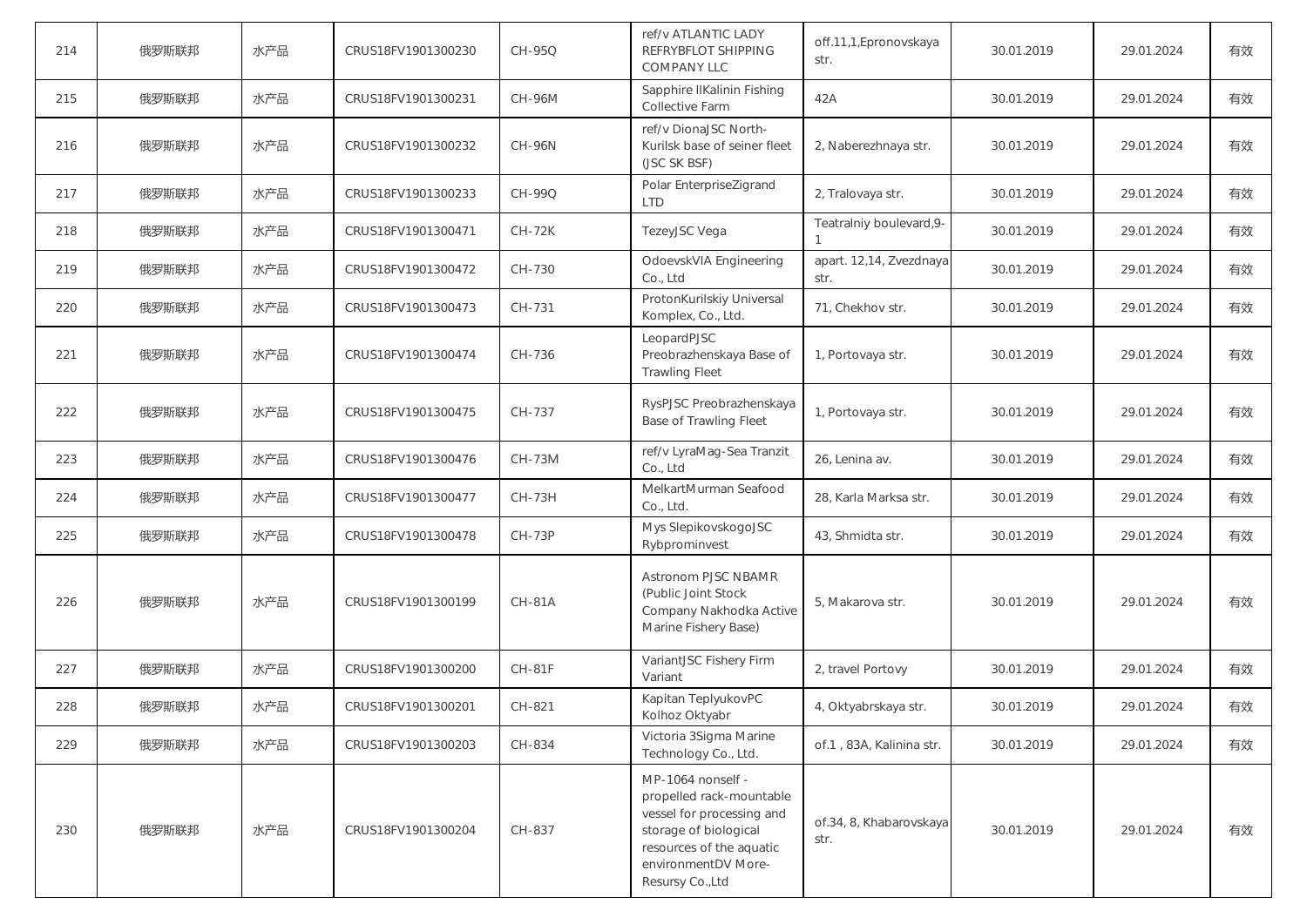| 231 | 俄罗斯联邦 | 水产品 | CRUS18FV1901300205 | <b>CH-83P</b> | ref/v TornadoAlkor LLC                             | off. 219, 10, Krylova str.          | 30.01.2019 | 29.01.2024 | 有效 |
|-----|-------|-----|--------------------|---------------|----------------------------------------------------|-------------------------------------|------------|------------|----|
| 232 | 俄罗斯联邦 | 水产品 | CRUS18FV1901300206 | CH-840        | Valeriy MaslakovAntey Co.<br>Ltd.                  | of.1203, 19A, Russkaya<br>str.      | 30.01.2019 | 29.01.2024 | 有效 |
| 233 | 俄罗斯联邦 | 水产品 | CRUS18FV1901300207 | CH-84P        | ref/v Marine StarKamrei<br>Co.LTD                  | off. 26, 30, Kurilskaya<br>str.     | 30.01.2019 | 29.01.2024 | 有效 |
| 234 | 俄罗斯联邦 | 水产品 | CRUS18FV1901300208 | CH-857        | Petr IJSC Tralflot                                 | of. 34, 34, Serysheva<br>str.       | 30.01.2019 | 29.01.2024 | 有效 |
| 235 | 俄罗斯联邦 | 水产品 | CRUS18FV1901300209 | <b>CH-85A</b> | <b>BorodinoJSC INTRAROS</b>                        | 87, Pushkinskaya str.               | 30.01.2019 | 29.01.2024 | 有效 |
| 236 | 俄罗斯联邦 | 水产品 | CRUS18FV1901300131 | CH-568        | MARSRosfishflot Co.Ltd.                            | 28/1, Dalniaya str.                 | 30.01.2019 | 29.01.2024 | 有效 |
| 237 | 俄罗斯联邦 | 水产品 | CRUS18FV1901300287 | CH-15Q        | ArinayCHUKOTKA Co., LTD                            | off.4, 28, Lenina str.              | 30.01.2019 | 29.01.2024 | 有效 |
| 238 | 俄罗斯联邦 | 水产品 | CRUS18FV1901300288 | <b>CH-16F</b> | PolluksJSC Okeanrybflot                            | 27, Leningradskaya str.             | 30.01.2019 | 29.01.2024 | 有效 |
| 239 | 俄罗斯联邦 | 水产品 | CRUS18FV1901300289 | <b>CH-16H</b> | Pilenga-2 JSC Pilenga                              | 15, Altayskiy lane                  | 30.01.2019 | 29.01.2024 | 有效 |
| 240 | 俄罗斯联邦 | 水产品 | CRUS18FV1901300290 | <b>CH-16N</b> | Boris SyromyatnikovJSC<br><b>Fishing Fleet-FOR</b> | 57, Suvorova str.                   | 30.01.2019 | 29.01.2024 | 有效 |
| 241 | 俄罗斯联邦 | 水产品 | CRUS18FV1901300291 | $CH-16B$      | <b>Boris ZaitsevPJSC</b><br>Murmansk trawl fleet   | 43. Shmidta str.                    | 30.01.2019 | 29.01.2024 | 有效 |
| 242 | 俄罗斯联邦 | 水产品 | CRUS18FV1901300292 | CH-170        | <b>JUPITERJUPITER FISHERIES</b><br>Co., Ltd.       | of.512.3A.<br>Kosmicheskiy pr.      | 30.01.2019 | 29.01.2024 | 有效 |
| 243 | 俄罗斯联邦 | 水产品 | CRUS18FV1901300293 | <b>CH-17N</b> | ref/v Frio AgatesDILMAS<br>Co.Ltd                  | 72, Pogranichnaya str.              | 30.01.2019 | 29.01.2024 | 有效 |
| 244 | 俄罗斯联邦 | 水产品 | CRUS18FV1901300294 | CH-17Q        | ref/v Frio SapfirDILMAS<br>Co.Ltd                  | 72, Pogranichnaya str.              | 30.01.2019 | 29.01.2024 | 有效 |
| 245 | 俄罗斯联邦 | 水产品 | CRUS18FV1901300013 | <b>CH-05N</b> | ArcticaJSC Arkhangelsk<br>trawl fleet              | 324, Leningradskiy av.              | 30.01.2019 | 29.01.2024 | 有效 |
| 246 | 俄罗斯联邦 | 水产品 | CRUS18FV1901300014 | CH-063        | Yakov PavlovSever Co.,LTD                          | of.24, 34, Serysheva str.           | 30.01.2019 | 29.01.2024 | 有效 |
| 247 | 俄罗斯联邦 | 水产品 | CRUS18FV1901300463 | CH-721        | KorsarPromflot Co., Ltd                            | off.55, 30, Holmskoe<br>highway     | 30.01.2019 | 29.01.2024 | 有效 |
| 248 | 俄罗斯联邦 | 水产品 | CRUS18FV1901300464 | CH-722        | SARYCHEVSKDALMORFISH<br>Co.,Ltd                    | 10, Dubovaya str.                   | 30.01.2019 | 29.01.2024 | 有效 |
| 249 | 俄罗斯联邦 | 水产品 | CRUS18FV1901300465 | CH-723        | Sapfir-1 Promflot Co., Ltd                         | off.55, 30, Holmskoe<br>highway     | 30.01.2019 | 29.01.2024 | 有效 |
| 250 | 俄罗斯联邦 | 水产品 | CRUS18FV1901300282 | $CH-14K$      | Vladimir ZagoskinJSC<br>Morskoe sodruzhestvo       | off. 5, 6 Shmidta str.              | 30.01.2019 | 29.01.2024 | 有效 |
| 251 | 俄罗斯联邦 | 水产品 | CRUS18FV1901300283 | CH-152        | MuromLLC Fishery Kolkhoz<br>Tikhiy Okean           | 12, Kolkhoznaya str.                | 30.01.2019 | 29.01.2024 | 有效 |
| 252 | 俄罗斯联邦 | 水产品 | CRUS18FV1901300284 | CH-154        | EglaineMercury Co.,LTD                             | 28/1, Dalniaya str.                 | 30.01.2019 | 29.01.2024 | 有效 |
| 253 | 俄罗斯联邦 | 水产品 | CRUS18FV1901300440 | $CH-66Q$      | SunfishMercury Co.,LTD                             | 28/1, Dalniaya str.                 | 30.01.2019 | 29.01.2024 | 有效 |
| 254 | 俄罗斯联邦 | 水产品 | CRUS18FV1901300441 | CH-673        | OSSORA«Magadanryba 2»<br>Co. LTD                   | off. 303,<br>11, Proletarskaya str. | 30.01.2019 | 29.01.2024 | 有效 |
| 255 | 俄罗斯联邦 | 水产品 | CRUS18FV1901300442 | CH-674        | OrlanPiligrim Co., Ltd.                            | 267-A. of 3,<br>Komsomolskaya str.  | 30.01.2019 | 29.01.2024 | 有效 |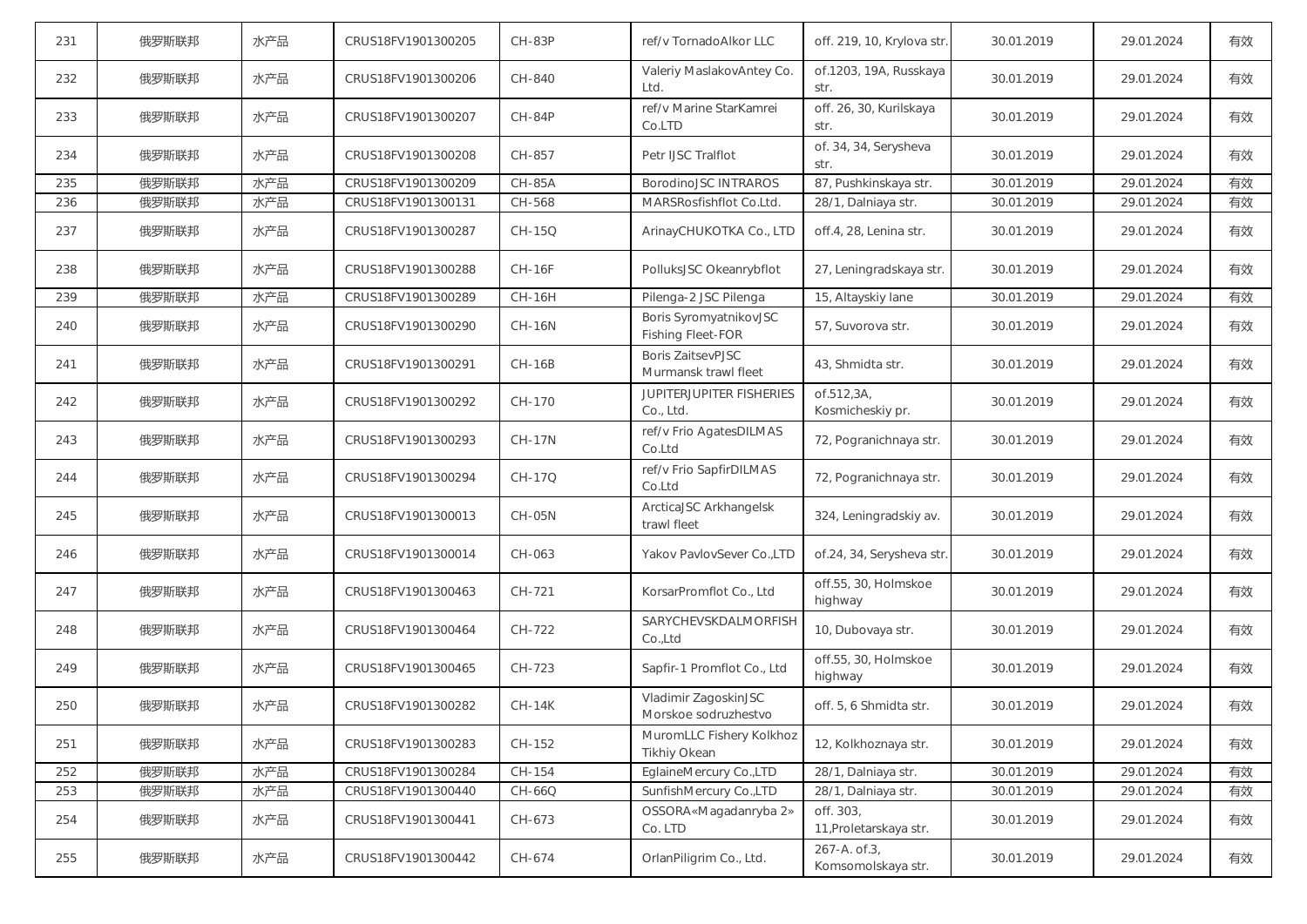| 256 | 俄罗斯联邦 | 水产品 | CRUS18FV1901300443 | CH-675        | OptimistPiligrim Co., Ltd.                                              | 267-A. of 3,<br>Komsomolskaya str.                  | 30.01.2019 | 29.01.2024 | 有效 |
|-----|-------|-----|--------------------|---------------|-------------------------------------------------------------------------|-----------------------------------------------------|------------|------------|----|
| 257 | 俄罗斯联邦 | 水产品 | CRUS18FV1901300444 | CH-67Q        | Demokrat Leonov<br>Ozernovsky Fish Canning<br>Plant № 55, JSC           | 1A, Oktyabrskaya str.                               | 30.01.2019 | 29.01.2024 | 有效 |
| 258 | 俄罗斯联邦 | 水产品 | CRUS18FV1901300258 | <b>CH-02G</b> | SalacgrivaNorth-West<br>fishing Company -<br>Murmansk, Ltd              | 43, Tralovaya str.                                  | 30.01.2019 | 29.01.2024 | 有效 |
| 259 | 俄罗斯联邦 | 水产品 | CRUS18FV1901300132 | CH-569        | DIONYSRosfishflot Co.Ltd.                                               | 28/1, Dalniaya str.                                 | 30.01.2019 | 29.01.2024 | 有效 |
| 260 | 俄罗斯联邦 | 水产品 | CRUS18FV1901300177 | CH-733        | MayborgJSC Fishing<br>Company Malkinskoe                                | 19/a, Vitaliya Kruchiny<br>str.                     | 30.01.2019 | 29.01.2024 | 有效 |
| 261 | 俄罗斯联邦 | 水产品 | CRUS18FV1901300178 | CH-741        | SOLID 1CJSC AKROS 4                                                     | of.33,31, Serysheva str.                            | 30.01.2019 | 29.01.2024 | 有效 |
| 262 | 俄罗斯联邦 | 水产品 | CRUS18FV1901300179 | CH-745        | KishinevkaRiko Co., Ltd                                                 | 21 A, Vulkannaya str.                               | 30.01.2019 | 29.01.2024 | 有效 |
| 263 | 俄罗斯联邦 | 水产品 | CRUS18FV1901300180 | CH-746        | <b>Oriental DiscovererALITET</b><br>DV LLC                              | off.8, 5, Abrekskaya str.                           | 30.01.2019 | 29.01.2024 | 有效 |
| 264 | 俄罗斯联邦 | 水产品 | CRUS18FV1901300181 | CH-747        | AlestarAntey Co. Ltd.                                                   | 1203 off., bldng.19A,<br>Russkaya str.              | 30.01.2019 | 29.01.2024 | 有效 |
| 265 | 俄罗斯联邦 | 水产品 | CRUS18FV1901300182 | CH-751        | SoverenSever Co.Ltd                                                     | of.24, 34, Serysheva str                            | 30.01.2019 | 29.01.2024 | 有效 |
| 266 | 俄罗斯联邦 | 水产品 | CRUS18FV1901300183 | CH-755        | ElladoraMagadanryba Co.,<br>Ltd                                         | off.312, 11,<br>Proletarskaya str.                  | 30.01.2019 | 29.01.2024 | 有效 |
| 267 | 俄罗斯联邦 | 水产品 | CRUS18FV1901300184 | CH-757        | ErofeiSPPSSK TAKHTA                                                     | room 2, 46 V, Prospekt<br>Mira                      | 30.01.2019 | 29.01.2024 | 有效 |
| 268 | 俄罗斯联邦 | 水产品 | CRUS18FV1901300185 | CH-759        | YahontCHUKOTKA Co., LTD                                                 | off.4,28 Lenina str.                                | 30.01.2019 | 29.01.2024 | 有效 |
| 269 | 俄罗斯联邦 | 水产品 | CRUS18FV1901300186 | CH-776        | VostokVostochno-<br>Promyslovaya Kompaniya                              | 15A, Pushkina str.                                  | 30.01.2019 | 29.01.2024 | 有效 |
| 270 | 俄罗斯联邦 | 水产品 | CRUS18FV1901300259 | <b>CH-02N</b> | ref/v BELOMORYEArctic<br>Shipping LLC                                   | off. 521, lit. A, 9-1,<br>Bumazhnaya str.           | 30.01.2019 | 29.01.2024 | 有效 |
| 271 | 俄罗斯联邦 | 水产品 | CRUS18FV1901300260 | CH-032        | Ekarma-3JSC Fishery<br>Kolkhoz Primorets                                | 12, Zelenaya str.                                   | 30.01.2019 | 29.01.2024 | 有效 |
| 272 | 俄罗斯联邦 | 水产品 | CRUS18FV1901300088 | <b>CH-34M</b> | ref/v Kapitan<br>Kirichenko" Dalreefer"<br>Shipping Company Ltd.        | of.262B,105A, 100-<br>letiya Vladivostoka<br>prosp. | 30.01.2019 | 29.01.2024 | 有效 |
| 273 | 俄罗斯联邦 | 水产品 | CRUS18FV1901300089 | CH-357        | OrionKurilskiy Universal<br>Komplex, Co., Ltd.                          | 71, Chekhov str.                                    | 30.01.2019 | 29.01.2024 | 有效 |
| 274 | 俄罗斯联邦 | 水产品 | CRUS18FV1901300090 | CH-358        | Kasima Maru 8Primoryes<br>Fishering Company, Co.,<br><b>LTD</b>         | 71, Chekhov str.                                    | 30.01.2019 | 29.01.2024 | 有效 |
| 275 | 俄罗斯联邦 | 水产品 | CRUS18FV1901300091 | CH-359        | Anatoliy<br>TorchinovPrimoryes<br>Fishering Company, Co.,<br><b>LTD</b> | 71, Chekhov str.                                    | 30.01.2019 | 29.01.2024 | 有效 |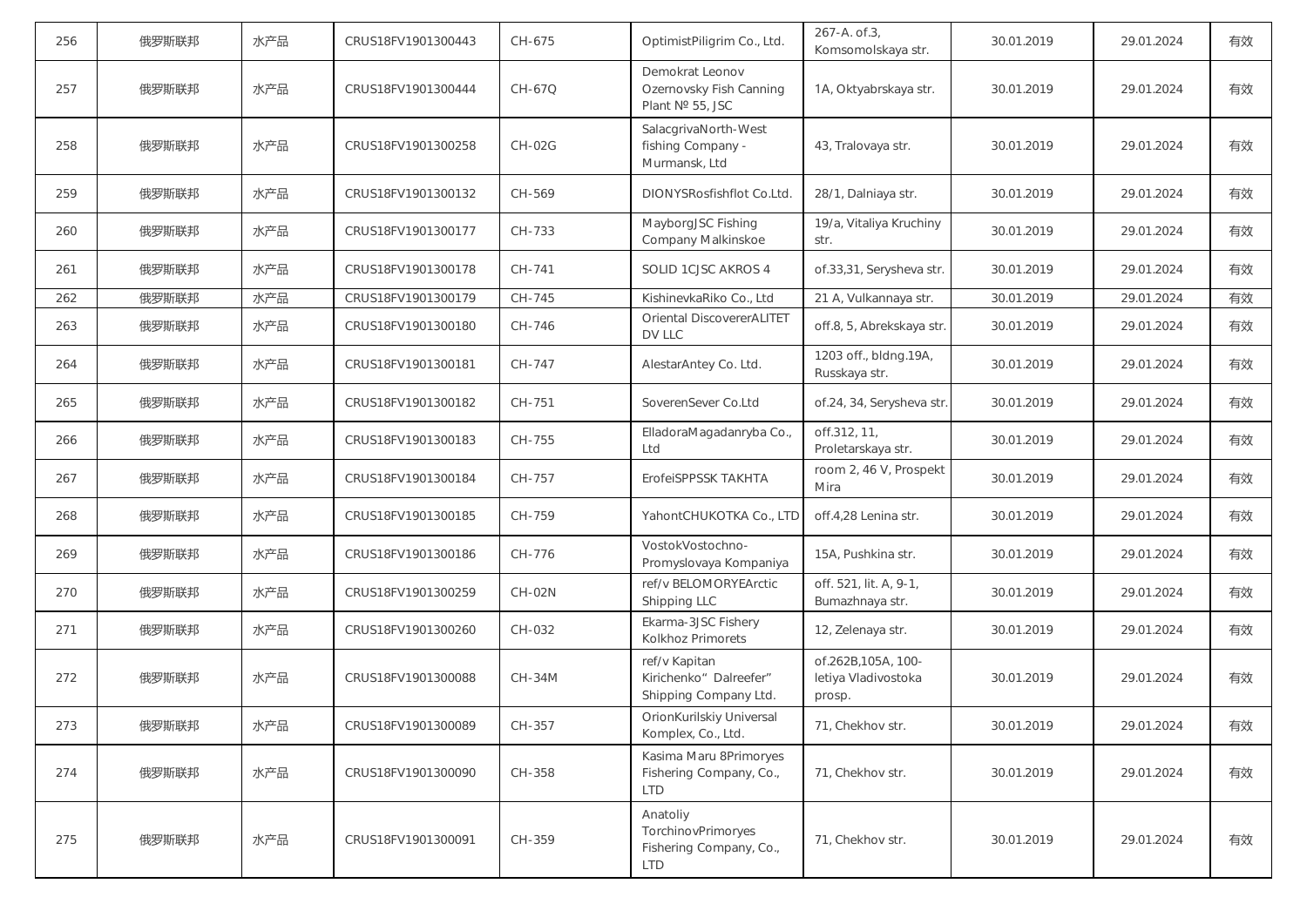| 276 | 俄罗斯联邦 | 水产品 | CRUS18FV1901300092 | <b>CH-35A</b> | Mys MuravjevaJSC Sakhalin<br>Leasing Flot"                                                              | of.23,131, Mishennaya<br>str.           | 30.01.2019 | 29.01.2024 | 有效 |
|-----|-------|-----|--------------------|---------------|---------------------------------------------------------------------------------------------------------|-----------------------------------------|------------|------------|----|
| 277 | 俄罗斯联邦 | 水产品 | CRUS18FV1901300093 | <b>CH-35B</b> | Admiral ShabalinPJSC<br>Murmansk trawl fleet                                                            | 43, Shmidta str.                        | 30.01.2019 | 29.01.2024 | 有效 |
| 278 | 俄罗斯联邦 | 水产品 | CRUS18FV1901300094 | CH-35H        | Pioner NikolaevaJSC<br><b>TURNIF</b>                                                                    | 87, Pushkinskaya str.                   | 30.01.2019 | 29.01.2024 | 有效 |
| 279 | 俄罗斯联邦 | 水产品 | CRUS18FV1901300095 | <b>CH-36B</b> | Aleksandr MironenkoJSC<br>Taurus                                                                        | 43, Shmidta str.                        | 30.01.2019 | 29.01.2024 | 有效 |
| 280 | 俄罗斯联邦 | 水产品 | CRUS18FV1901300096 | <b>CH-36N</b> | TaurusJSC Taurus                                                                                        | 43, Shmidta str.                        | 30.01.2019 | 29.01.2024 | 有效 |
| 281 | 俄罗斯联邦 | 水产品 | CRUS18FV1901300097 | <b>CH-36P</b> | Vostok-7JSC Fishing<br>Collective Farm Vostok-1                                                         | 42, Krasnogo Znameni<br>av.             | 30.01.2019 | 29.01.2024 | 有效 |
| 282 | 俄罗斯联邦 | 水产品 | CRUS18FV1901300098 | <b>CH-37M</b> | ref/v Vasiliy<br>PoleshchukLODIA LLC                                                                    | 4-B, Kalinina str.                      | 30.01.2019 | 29.01.2024 | 有效 |
| 283 | 俄罗斯联邦 | 水产品 | CRUS18FV1901300099 | <b>CH-38B</b> | Vasiliy LozovskiyJSC<br><b>Strelets</b>                                                                 | 43, Shmidta str.                        | 30.01.2019 | 29.01.2024 | 有效 |
| 284 | 俄罗斯联邦 | 水产品 | CRUS18FV1901300100 | <b>CH-38L</b> | SEA HUNTERTikhrybcom<br>Co., Ltd                                                                        | 1, Portovaya str.                       | 30.01.2019 | 29.01.2024 | 有效 |
| 285 | 俄罗斯联邦 | 水产品 | CRUS18FV1901300187 | <b>CH-77A</b> | Mekhanik Bryzgalin PJSC<br>NBAMR (Public Joint Stock<br>Company Nakhodka Active<br>Marine Fishery Base) | 5, Makarova str.                        | 30.01.2019 | 29.01.2024 | 有效 |
| 286 | 俄罗斯联邦 | 水产品 | CRUS18FV1901300188 | <b>CH-77F</b> | Karelia IIKarelian Seafoods<br><b>JSC</b>                                                               | 10, Port-poselok str.                   | 30.01.2019 | 29.01.2024 | 有效 |
| 287 | 俄罗斯联邦 | 水产品 | CRUS18FV1901300189 | <b>CH-77H</b> | RumyantsevoJSC North-<br>Kurilsk base of seiner fleet<br>(JSC SK BSF)                                   | 2, Naberezhnaya str.                    | 30.01.2019 | 29.01.2024 | 有效 |
| 288 | 俄罗斯联邦 | 水产品 | CRUS18FV1901300190 | CH-780        | DarkoLLC Atlant                                                                                         | of. 820 B, 45A,<br>Aleutskaya str.      | 30.01.2019 | 29.01.2024 | 有效 |
| 289 | 俄罗斯联邦 | 水产品 | CRUS18FV1901300191 | CH-783        | AdonisEcofim Co., Ltd                                                                                   | 8 B, Detskaya str.                      | 30.01.2019 | 29.01.2024 | 有效 |
| 290 | 俄罗斯联邦 | 水产品 | CRUS18FV1901300210 | <b>CH-85K</b> | NordkapJSC Alternativa                                                                                  | 25 off.3,<br>Zheleznodorozhnaya<br>str. | 30.01.2019 | 29.01.2024 | 有效 |
| 291 | 俄罗斯联邦 | 水产品 | CRUS18FV1901300211 | <b>CH-85M</b> | Mekhanik KovtunJSC<br>AKROS 3                                                                           | off. 22,131, Mishennaya<br>str.         | 30.01.2019 | 29.01.2024 | 有效 |
| 292 | 俄罗斯联邦 | 水产品 | CRUS18FV1901300212 | CH-86K        | StreletsJSC Strelets                                                                                    | 43, Shmidta str.                        | 30.01.2019 | 29.01.2024 | 有效 |
| 293 | 俄罗斯联邦 | 水产品 | CRUS18FV1901300213 | <b>CH-86M</b> | HrizolitKAMMAG Co., LTD                                                                                 | $35 - 206$ ,<br>Leningradskaya str.     | 30.01.2019 | 29.01.2024 | 有效 |
| 294 | 俄罗斯联邦 | 水产品 | CRUS18FV1901300214 | <b>CH-86N</b> | KapelanKalinin Fishing<br>Collective Farm                                                               | 42A                                     | 30.01.2019 | 29.01.2024 | 有效 |
| 295 | 俄罗斯联邦 | 水产品 | CRUS18FV1901300215 | CH-86Q        | Svyatoy Spiridon<br>ARKTICHOLDING, Ltd                                                                  | off.44,40, Polyarnye<br>Zori str.       | 30.01.2019 | 29.01.2024 | 有效 |
| 296 | 俄罗斯联邦 | 水产品 | CRUS18FV1901300216 | <b>CH-87B</b> | VetlugaJSC Arkhangelsk<br>trawl fleet                                                                   | 324, Leningradskiy av.                  | 30.01.2019 | 29.01.2024 | 有效 |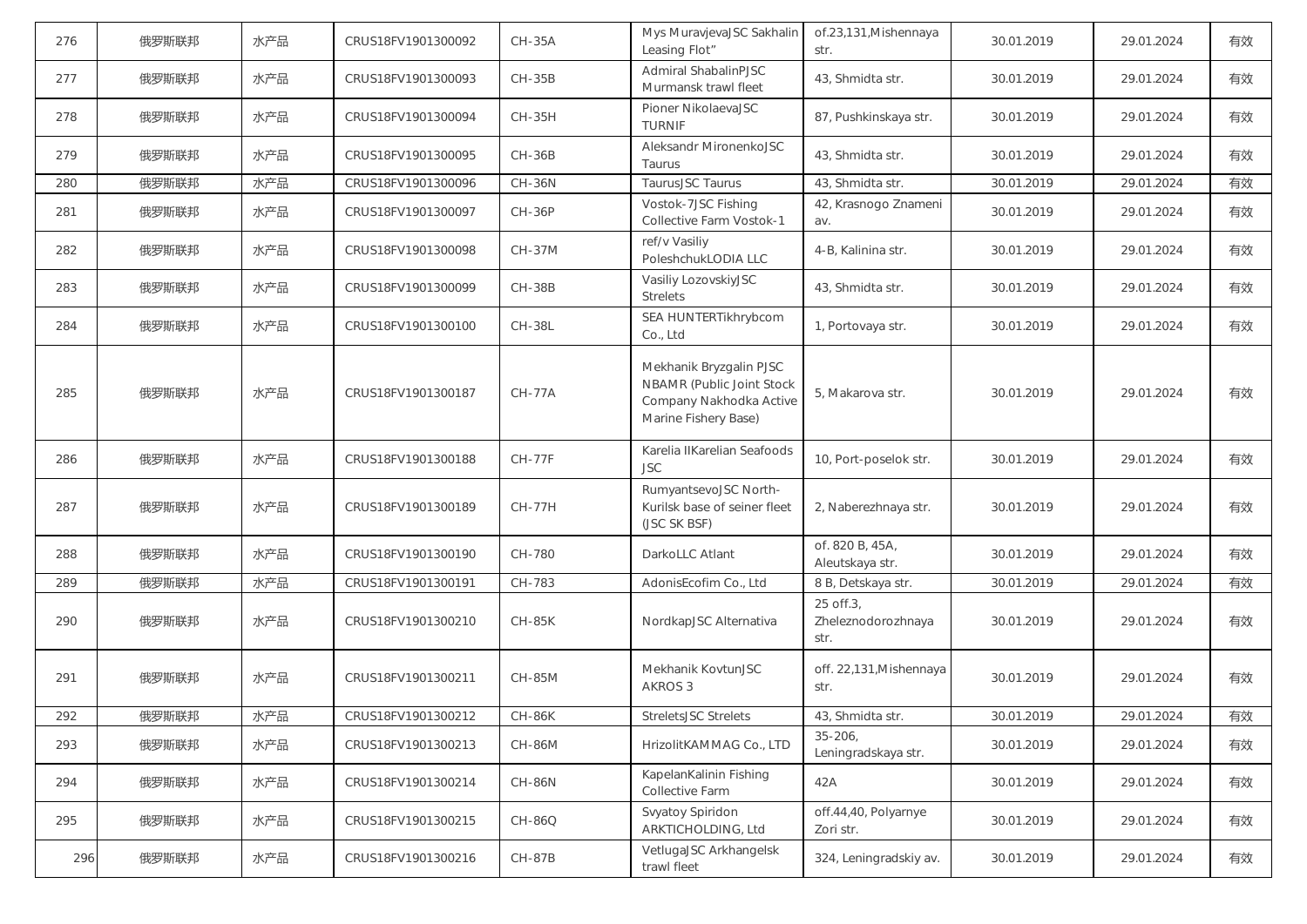| 297 | 俄罗斯联邦 | 水产品 | CRUS18FV1901300217 | <b>CH-87K</b> | Pavel Kutakhov PJSC<br>Murmansk trawl fleet                                         | 43, Shmidta str.                                          | 30.01.2019 | 29.01.2024 | 有效 |
|-----|-------|-----|--------------------|---------------|-------------------------------------------------------------------------------------|-----------------------------------------------------------|------------|------------|----|
| 298 | 俄罗斯联邦 | 水产品 | CRUS18FV1901300218 | <b>CH-87P</b> | ref/v SviritsaForever LLC                                                           | off.4,20, Karl Marx str.                                  | 30.01.2019 | 29.01.2024 | 有效 |
| 299 | 俄罗斯联邦 | 水产品 | CRUS18FV1901300219 | <b>CH-87Q</b> | Arctic Lion DEFA fishing<br><b>LLC</b>                                              | room.9, pom.55-N.,<br>liter A., 21,<br>Gakkelevskaya str. | 30.01.2019 | 29.01.2024 | 有效 |
| 300 | 俄罗斯联邦 | 水产品 | CRUS18FV1901300220 | <b>CH-88A</b> | Kapitan OleynichukJSC<br><b>TURNIF</b>                                              | 87, Pushkinskaya str.                                     | 30.01.2019 | 29.01.2024 | 有效 |
| 301 | 俄罗斯联邦 | 水产品 | CRUS18FV1901300221 | <b>CH-88P</b> | ref/v OS REEFERForever LLC                                                          | off.4,20, Karl Marx str.                                  | 30.01.2019 | 29.01.2024 | 有效 |
| 302 | 俄罗斯联邦 | 水产品 | CRUS18FV1901300222 | <b>CH-88K</b> | BrizJSC North-Kurilsk base<br>of seiner fleet (JSC SK BSF)                          | 2, Naberezhnaya str.                                      | 30.01.2019 | 29.01.2024 | 有效 |
| 303 | 俄罗斯联邦 | 水产品 | CRUS18FV1901300426 | CH-644        | SVETLYIGranis Co.LTD                                                                | 25, Shutova str.                                          | 30.01.2019 | 29.01.2024 | 有效 |
| 304 | 俄罗斯联邦 | 水产品 | CRUS18FV1901300427 | CH-647        | BREEZE Moneron Co., LTD.                                                            | 71, Chekhov str.                                          | 30.01.2019 | 29.01.2024 | 有效 |
| 305 | 俄罗斯联邦 | 水产品 | CRUS18FV1901300428 | <b>CH-64G</b> | BratsevoTymlatsky<br>Rybokombinat Co., Ltd.                                         | 30, Naberezhnaya str.                                     | 30.01.2019 | 29.01.2024 | 有效 |
| 306 | 俄罗斯联邦 | 水产品 | CRUS18FV1901300307 | <b>CH-22G</b> | SerpukhovAgricultural<br>industrial cooperative<br>Fishing Collective farm<br>Andeg | 12A, Tralovaya str.                                       | 30.01.2019 | 29.01.2024 | 有效 |
| 307 | 俄罗斯联邦 | 水产品 | CRUS18FV1901300308 | CH-238        | LangeriAquamarine, LLC                                                              | 9 room, 100, Im.<br>Kosmonavta Popovicha<br>str.          | 30.01.2019 | 29.01.2024 | 有效 |
| 308 | 俄罗斯联邦 | 水产品 | CRUS18FV1901300309 | $CH-23F$      | Pavel BatovJSC DMP-RM                                                               | off.301,109,<br>Pushkinskaya str.                         | 30.01.2019 | 29.01.2024 | 有效 |
| 309 | 俄罗斯联邦 | 水产品 | CRUS18FV1901300310 | $CH-23R$      | AURUSINSOF MARINE Co.,<br>Ltd.                                                      | 7A-31, Sovetskaya str.                                    | 30.01.2019 | 29.01.2024 | 有效 |
| 310 | 俄罗斯联邦 | 水产品 | CRUS18FV1901300311 | CH-249        | Pacific OrionJSC Fishing<br>Collective Farm Vostok-1                                | 42, Krasnogo Znameni<br>av.                               | 30.01.2019 | 29.01.2024 | 有效 |
| 311 | 俄罗斯联邦 | 水产品 | CRUS18FV1901300312 | CH-250        | Arctic OrionJSC Fishing<br>Collective Farm Vostok-1                                 | 42, Krasnogo Znameni<br>av.                               | 30.01.2019 | 29.01.2024 | 有效 |
| 312 | 俄罗斯联邦 | 水产品 | CRUS18FV1901300313 | CH-251        | <b>Tikhiy OkeanINSOF</b><br>MARINE Co., Ltd.                                        | 7A-31, Sovetskaya str.                                    | 30.01.2019 | 29.01.2024 | 有效 |
| 313 | 俄罗斯联邦 | 水产品 | CRUS18FV1901300314 | CH-252        | NikomINSOF MARINE Co.<br>Ltd.                                                       | 7A-31, Sovetskaya str.                                    | 30.01.2019 | 29.01.2024 | 有效 |
| 314 | 俄罗斯联邦 | 水产品 | CRUS18FV1901300315 | CH-254        | Tekhnolog SarkisovJSC<br>Dalrybprom                                                 | 69, Okeanskiy ave                                         | 30.01.2019 | 29.01.2024 | 有效 |
| 315 | 俄罗斯联邦 | 水产品 | CRUS18FV1901300316 | CH-256        | Ivan MoshlyakJSC<br>Dalrybprom                                                      | 69, Okeanskiy ave                                         | 30.01.2019 | 29.01.2024 | 有效 |
| 316 | 俄罗斯联邦 | 水产品 | CRUS18FV1901300299 | <b>CH-19K</b> | Glacier EnterpriseJSC<br>Arcticservice                                              | 43, Tralovaya str.                                        | 30.01.2019 | 29.01.2024 | 有效 |
| 317 | 俄罗斯联邦 | 水产品 | CRUS18FV1901300300 | $CH-1A$       | Sevryba-1Virma Ltd                                                                  | off. 59, 3,<br>Dzerzhinskogo str.                         | 30.01.2019 | 29.01.2024 | 有效 |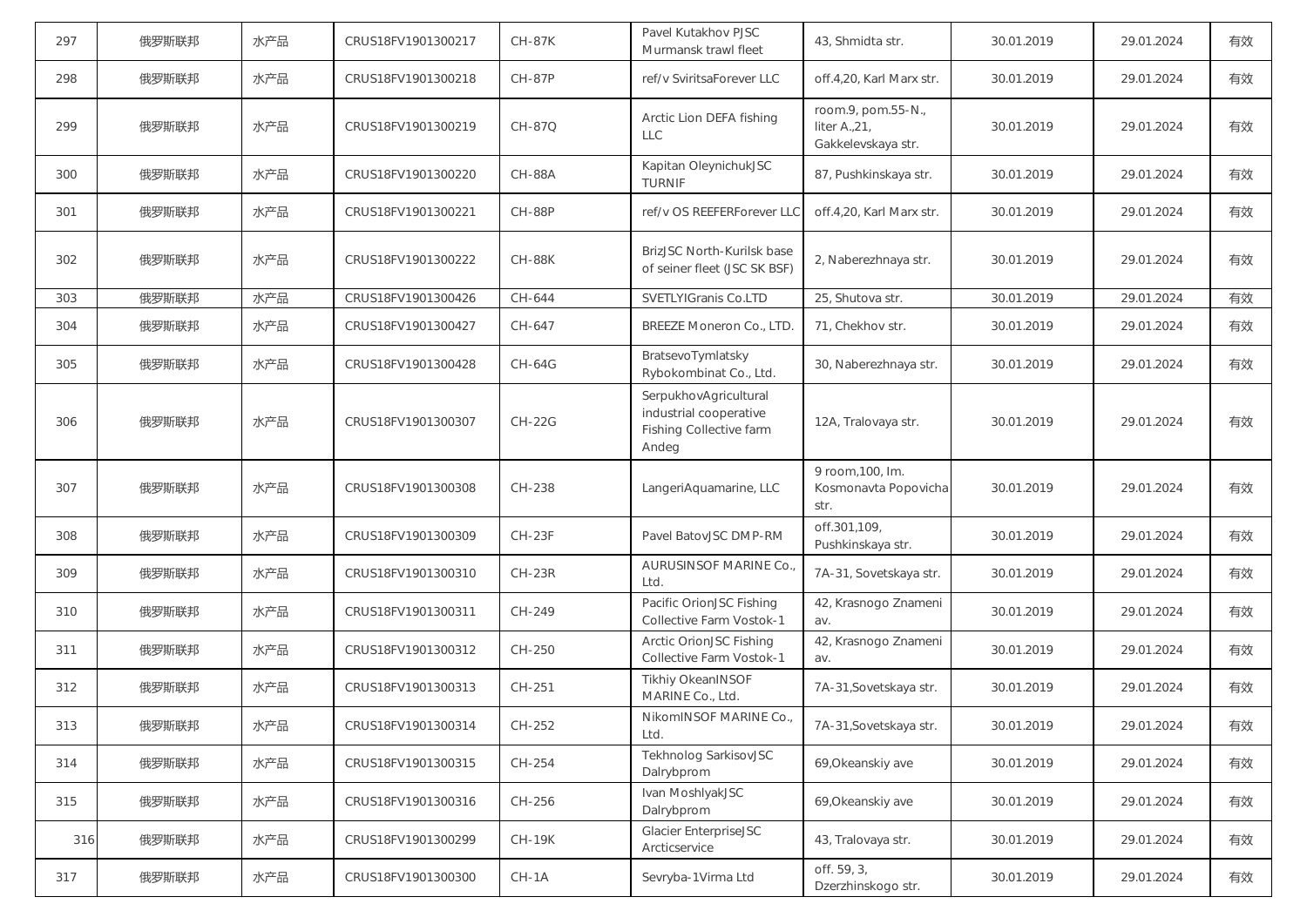| 318 | 俄罗斯联邦 | 水产品 | CRUS18FV1901300301 | <b>CH-20N</b> | ref/v Captain MokeevJSC<br>Gidrostroy                                                             | 11A, Zarechnaya str.                              | 30.01.2019 | 29.01.2024 | 有效 |
|-----|-------|-----|--------------------|---------------|---------------------------------------------------------------------------------------------------|---------------------------------------------------|------------|------------|----|
| 319 | 俄罗斯联邦 | 水产品 | CRUS18FV1901300302 | $CH-20R$      | TsaritsaPJSC NBAMR Public<br>Joint Stock Company<br>Nakhodka Active Marine<br><b>Fishery Base</b> | 5, Makarova str.                                  | 30.01.2019 | 29.01.2024 | 有效 |
| 320 | 俄罗斯联邦 | 水产品 | CRUS18FV1901300303 | <b>CH-21L</b> | TorJSC Vega                                                                                       | Teatralniy boulevard, 9-                          | 30.01.2019 | 29.01.2024 | 有效 |
| 321 | 俄罗斯联邦 | 水产品 | CRUS18FV1901300304 | $CH-21R$      | SHPITCBERGENJSC Karat -1                                                                          | 43, Shmidta str.                                  | 30.01.2019 | 29.01.2024 | 有效 |
| 322 | 俄罗斯联邦 | 水产品 | CRUS18FV1901300317 | CH-258        | YantarJSC Dalrybprom                                                                              | 69, Okeanskiy ave                                 | 30.01.2019 | 29.01.2024 | 有效 |
| 323 | 俄罗斯联邦 | 水产品 | CRUS18FV1901300318 | $CH-25C$      | BootesNord Pilgrim Co.,<br>Ltd                                                                    | 51, Tralovaya st                                  | 30.01.2019 | 29.01.2024 | 有效 |
| 324 | 俄罗斯联邦 | 水产品 | CRUS18FV1901300319 | CH-261        | Zaliv PetraSevrybflot<br>Co.,Ltd                                                                  | 9 room, 100, Im.<br>Kosmonavta Popovicha<br>str.  | 30.01.2019 | 29.01.2024 | 有效 |
| 325 | 俄罗斯联邦 | 水产品 | CRUS18FV1901300320 | CH-26Q        | ref/v Runaway BaySearus<br>Shipping LLC                                                           | off. 09-<br>14,40, Moskovskiy av.                 | 30.01.2019 | 29.01.2024 | 有效 |
| 326 | 俄罗斯联邦 | 水产品 | CRUS18FV1901300357 | <b>CH-39N</b> | SolyarisParoos Co., LTD                                                                           | off. 520, 23,<br>Dzerzhinskogo str.               | 30.01.2019 | 29.01.2024 | 有效 |
| 327 | 俄罗斯联邦 | 水产品 | CRUS18FV1901300358 | <b>CH-39R</b> | ref/v TavrLoran Co., Ltd.                                                                         | off.412, 12A, Tralovaya<br>str.                   | 30.01.2019 | 29.01.2024 | 有效 |
| 328 | 俄罗斯联邦 | 水产品 | CRUS18FV1901300359 | CH-402        | Yugo Vostock 5Polluks, Co.<br>Ltd                                                                 | 15, Shkolnaya str.                                | 30.01.2019 | 29.01.2024 | 有效 |
| 329 | 俄罗斯联邦 | 水产品 | CRUS18FV1901300192 | <b>CH-78P</b> | ref/v Pacifica " Transport<br>Shipping Company" LLC                                               | off. 709,17/2, Russkaya<br>str.                   | 30.01.2019 | 29.01.2024 | 有效 |
| 330 | 俄罗斯联邦 | 水产品 | CRUS18FV1901300193 | CH-798        | MP-1090 non-propelled<br>flat top bargeDV More-<br>Resursy Co., Ltd                               | of.34, 8, Khabarovskaya<br>str.                   | 30.01.2019 | 29.01.2024 | 有效 |
| 331 | 俄罗斯联邦 | 水产品 | CRUS18FV1901300194 | CH-804        | PoseydonJSC Tefida                                                                                | of. 901, 131 v,<br>Oceanskiy prospect             | 30.01.2019 | 29.01.2024 | 有效 |
| 332 | 俄罗斯联邦 | 水产品 | CRUS18FV1901300195 | CH-80K        | Morskoy volkTikhrybcom<br>Co., Ltd                                                                | 1, Portovaya str.                                 | 30.01.2019 | 29.01.2024 | 有效 |
| 333 | 俄罗斯联邦 | 水产品 | CRUS18FV1901300196 | CH-814        | BaykalVostochno-<br>Promyslovaya Kompaniya<br>Co.ltd.                                             | 15A, Pushkina str.                                | 30.01.2019 | 29.01.2024 | 有效 |
| 334 | 俄罗斯联邦 | 水产品 | CRUS18FV1901300197 | CH-815        | Kapitan BarinovVostochno-<br>Promyslovaya Kompaniya<br>Co.Itd.                                    | 15A, Pushkina str.                                | 30.01.2019 | 29.01.2024 | 有效 |
| 335 | 俄罗斯联邦 | 水产品 | CRUS18FV1901300198 | CH-817        | REALCJSC AKROS 4"                                                                                 | of.33,31, Serysheva str.                          | 30.01.2019 | 29.01.2024 | 有效 |
| 336 | 俄罗斯联邦 | 水产品 | CRUS18FV1901300059 | <b>CH-25P</b> | Mys SheltingaJSC Fishing<br>Company Sogra                                                         | off. 318,112/3,<br>Naberezhnaya<br>Severnoi Dviny | 30.01.2019 | 29.01.2024 | 有效 |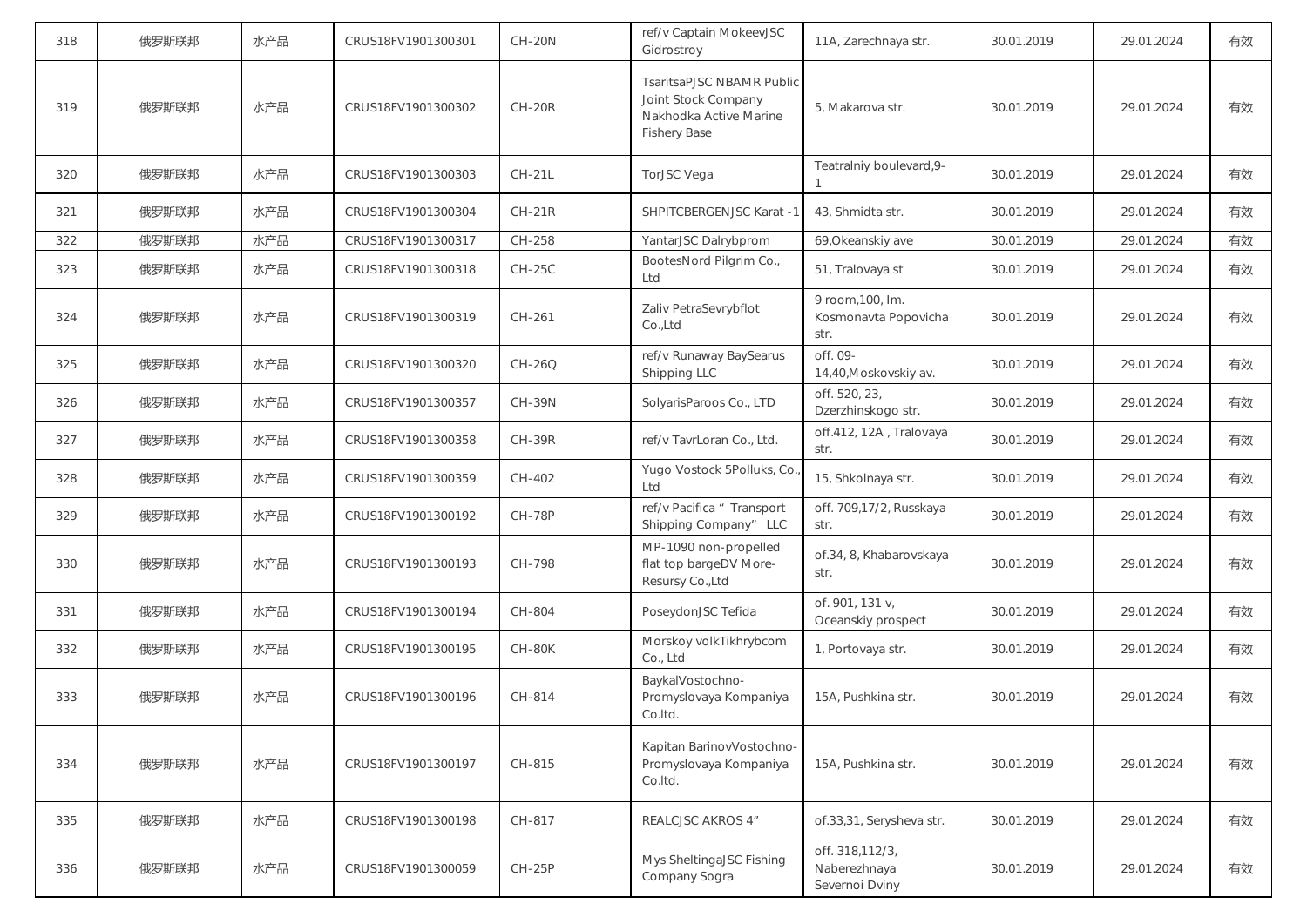| 337 | 俄罗斯联邦 | 水产品 | CRUS18FV1901300060 | <b>CH-26K</b> | Kapitan Maslovets PJSC<br>NBAMR (Public Joint Stock<br>Company Nakhodka Active<br>Marine Fishery Base) | 5, Makarova str.                                  | 30.01.2019 | 29.01.2024 | 有效 |
|-----|-------|-----|--------------------|---------------|--------------------------------------------------------------------------------------------------------|---------------------------------------------------|------------|------------|----|
| 338 | 俄罗斯联邦 | 水产品 | CRUS18FV1901300061 | <b>CH-26P</b> | Mys KorsakovaJSC Fishing<br>Company Sogra                                                              | off. 318,112/3,<br>Naberezhnaya<br>Severnoi Dviny | 30.01.2019 | 29.01.2024 | 有效 |
| 339 | 俄罗斯联邦 | 水产品 | CRUS18FV1901300062 | CH-277        | Mys<br>TuraliKoryakmoreprodukt<br>Co., Ltd.                                                            | 1, Naberezhnaya str.                              | 30.01.2019 | 29.01.2024 | 有效 |
| 340 | 俄罗斯联邦 | 水产品 | CRUS18FV1901300063 | CH-279        | DukatSever Co., Ltd.                                                                                   | of.24, 34, Serysheva str.                         | 30.01.2019 | 29.01.2024 | 有效 |
| 341 | 俄罗斯联邦 | 水产品 | CRUS18FV1901300455 | <b>CH-70M</b> | ref/v<br>ARCTICPRINCESSArctic<br>Shipping LLC                                                          | off. 521, lit. A, 9-1,<br>Bumazhnaya str.         | 30.01.2019 | 29.01.2024 | 有效 |
| 342 | 俄罗斯联邦 | 水产品 | CRUS18FV1901300456 | CH-711        | MP-702RK Svobodniy Co.,<br>Ltd                                                                         | 3-9. Mira str.                                    | 30.01.2019 | 29.01.2024 | 有效 |
| 343 | 俄罗斯联邦 | 水产品 | CRUS18FV1901300457 | CH-712        | OlgaDalkrevetka Co., Ltd                                                                               | 20, Severnaya str.                                | 30.01.2019 | 29.01.2024 | 有效 |
| 344 | 俄罗斯联邦 | 水产品 | CRUS18FV1901300458 | CH-713        | ECOPACIFICAmaramba Co.<br>Ltd                                                                          | off.11.158/5.Pushkina<br>str.                     | 30.01.2019 | 29.01.2024 | 有效 |
| 345 | 俄罗斯联邦 | 水产品 | CRUS18FV1901300459 | CH-718        | Ostrov ShikotanEAST FISH<br><b>LLC</b>                                                                 | off.206, 2,<br>Dalzavodskaya str.                 | 30.01.2019 | 29.01.2024 | 有效 |
| 346 | 俄罗斯联邦 | 水产品 | CRUS18FV1901300460 | <b>CH-71G</b> | XX SYEZD VLKSM JSC<br>Okeanrybflot                                                                     | 27, Leningradskaya str.                           | 30.01.2019 | 29.01.2024 | 有效 |
| 347 | 俄罗斯联邦 | 水产品 | CRUS18FV1901300461 | <b>CH-71M</b> | ref/v Bukhta<br>NataliiMORSKOY<br><b>TRANSPORT LLC</b>                                                 | 6B, Dubovaya str.                                 | 30.01.2019 | 29.01.2024 | 有效 |
| 348 | 俄罗斯联邦 | 水产品 | CRUS18FV1901300462 | CH-720        | MayakPromflot Co., Ltd                                                                                 | off.55, 30, Holmskoe<br>highway                   | 30.01.2019 | 29.01.2024 | 有效 |
| 349 | 俄罗斯联邦 | 水产品 | CRUS18FV1901300322 | <b>CH-26M</b> | Ardatov PJSC NBAMR<br>(Public Joint Stock<br>Company Nakhodka Active<br>Marine Fishery Base)           | 5, Makarova str.                                  | 30.01.2019 | 29.01.2024 | 有效 |
| 350 | 俄罗斯联邦 | 水产品 | CRUS18FV1901300323 | CH-27Q        | ref/v Bosfor<br>VostochnyRMD-L LLC.                                                                    | off. 1, 87, Pushkinskaya<br>str.                  | 30.01.2019 | 29.01.2024 | 有效 |
| 351 | 俄罗斯联邦 | 水产品 | CRUS18FV1901300324 | $CH-27R$      | AtlasMagadanpromflot Co.<br>Ltd                                                                        | off.316,11,<br>Proletarskaya str.                 | 30.01.2019 | 29.01.2024 | 有效 |
| 352 | 俄罗斯联邦 | 水产品 | CRUS18FV1901300295 | $CH-17R$      | TeriberkaFishing collective<br>farm MURMAN                                                             | 83/2, Tralovaya str.                              | 30.01.2019 | 29.01.2024 | 有效 |
| 353 | 俄罗斯联邦 | 水产品 | CRUS18FV1901300296 | <b>CH-17P</b> | ZamoskvorechyeJSC<br>Vestrybflot                                                                       | 27-A, Komsomolskaya<br>str.                       | 30.01.2019 | 29.01.2024 | 有效 |
| 354 | 俄罗斯联邦 | 水产品 | CRUS18FV1901300297 | <b>CH-19N</b> | ref/v Kronshtadtskiy LODIA<br><b>LLC</b>                                                               | 4-B, Kalinina str.                                | 30.01.2019 | 29.01.2024 | 有效 |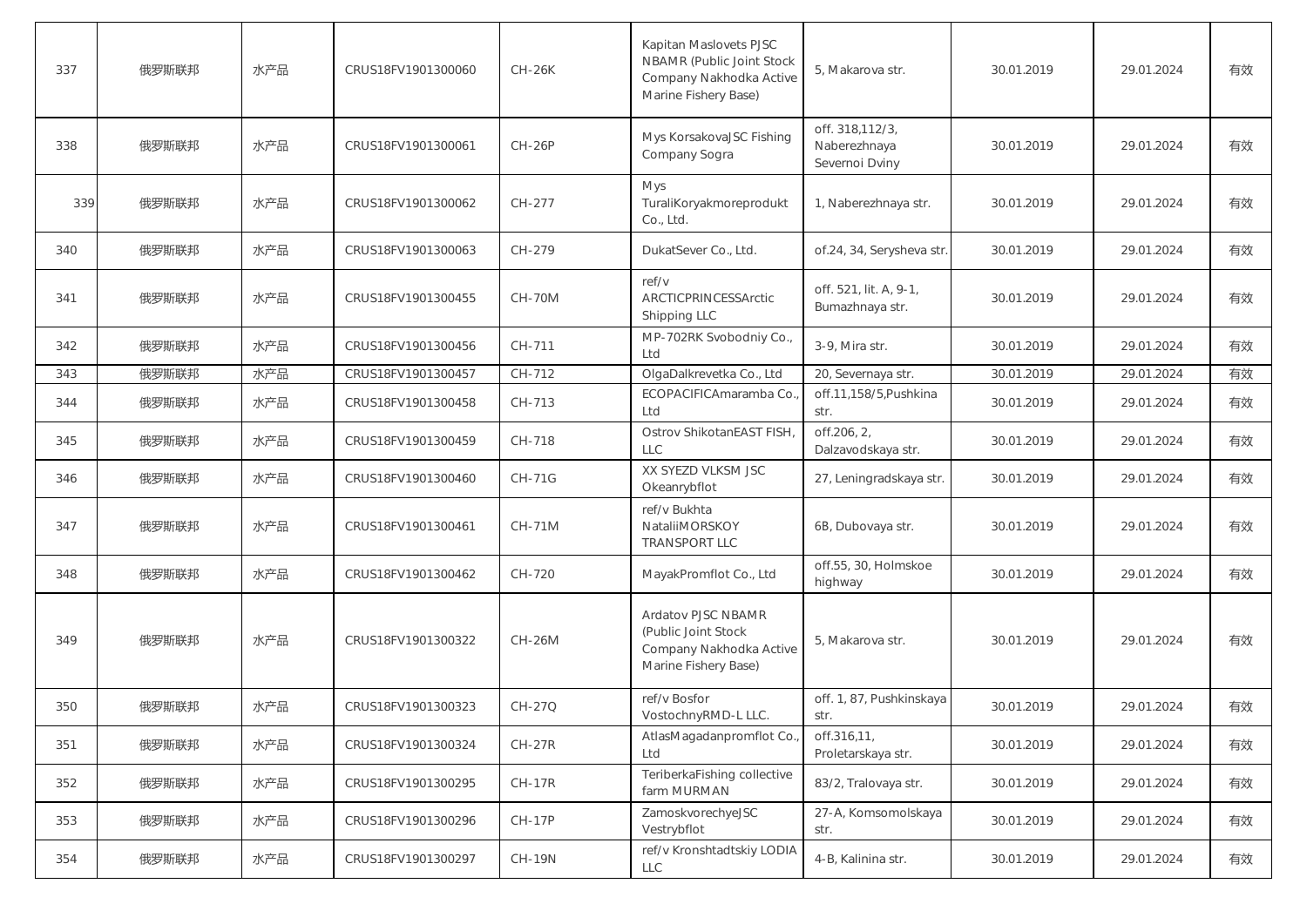| 355 | 俄罗斯联邦 | 水产品 | CRUS18FV1901300298 | <b>CH-19B</b> | Yakov GuninPJSC<br>Murmansk trawl fleet                             | 43, Shmidta str.                      | 30.01.2019 | 29.01.2024 | 有效 |
|-----|-------|-----|--------------------|---------------|---------------------------------------------------------------------|---------------------------------------|------------|------------|----|
| 356 | 俄罗斯联邦 | 水产品 | CRUS18FV1901300403 | <b>CH-55N</b> | ref/v CRYSTAL<br>ATLANTICAJSC TRANS<br><b>WIND FLEET</b>            | off.201,78 B,<br>Svetlanskaya str.    | 30.01.2019 | 29.01.2024 | 有效 |
| 357 | 俄罗斯联邦 | 水产品 | CRUS18FV1901300404 | CH-56M        | ref/v PAVLOVSKJSC<br>«Gidrostroy»                                   | 11A, Zarechnaya str.                  | 30.01.2019 | 29.01.2024 | 有效 |
| 358 | 俄罗斯联邦 | 水产品 | CRUS18FV1901300405 | CH-574        | NagorskKurilskiy Universal<br>Komplex, Co., Ltd.                    | 71, Chekhov str.                      | 30.01.2019 | 29.01.2024 | 有效 |
| 359 | 俄罗斯联邦 | 水产品 | CRUS18FV1901300406 | <b>CH-57C</b> | VikingYagry Co., Ltd.                                               | 45, Talazhskoe<br>highway             | 30.01.2019 | 29.01.2024 | 有效 |
| 360 | 俄罗斯联邦 | 水产品 | CRUS18FV1901300110 | <b>CH-43F</b> | Bratya StoyanovyJSC «FOR-<br>Fishing»                               | 57, Suvorova str.                     | 30.01.2019 | 29.01.2024 | 有效 |
| 361 | 俄罗斯联邦 | 水产品 | CRUS18FV1901300111 | <b>CH-43P</b> | KaprodonKalinin Fishing<br>Collective Farm                          | 42A                                   | 30.01.2019 | 29.01.2024 | 有效 |
| 362 | 俄罗斯联邦 | 水产品 | CRUS18FV1901300112 | CH-440        | <b>ANDREY SMIRNOVAntey</b><br>Co. Ltd.                              | off.1203, bldng.19A,<br>Russkaya str. | 30.01.2019 | 29.01.2024 | 有效 |
| 363 | 俄罗斯联邦 | 水产品 | CRUS18FV1901300114 | <b>CH-45K</b> | NovouralskLLC<br>Vostokrybprom                                      | off. 410, 14,<br>Pionerskaya str.     | 30.01.2019 | 29.01.2024 | 有效 |
| 364 | 俄罗斯联邦 | 水产品 | CRUS18FV1901300115 | CH-469        | Kapitan LaskovMorekhod-K<br><b>LTD</b>                              | off.6,24, Sovetskay str.              | 30.01.2019 | 29.01.2024 | 有效 |
| 365 | 俄罗斯联邦 | 水产品 | CRUS18FV1901300116 | <b>CH-46A</b> | Mys LevenornaLLC<br>PRODUCTION<br>ASSOCIATION<br>SAKHALINRYBAKSOYUZ | 15, Altayskiy lane                    | 30.01.2019 | 29.01.2024 | 有效 |
| 366 | 俄罗斯联邦 | 水产品 | CRUS18FV1901300117 | CH-474        | PB-3026LLC Bosantur Dva                                             | off.29 B, 82, Zaparina<br>str.        | 30.01.2019 | 29.01.2024 | 有效 |
| 367 | 俄罗斯联邦 | 水产品 | CRUS18FV1901300118 | <b>CH-47B</b> | BerezinaJSC INTRAROS                                                | 87, Pushkinskaya str                  | 30.01.2019 | 29.01.2024 | 有效 |
| 368 | 俄罗斯联邦 | 水产品 | CRUS18FV1901300119 | <b>CH-47M</b> | OMAFishing collective farm<br><b>MURMAN</b>                         | 83/2, Tralovaya str.                  | 30.01.2019 | 29.01.2024 | 有效 |
| 369 | 俄罗斯联邦 | 水产品 | CRUS18FV1901300120 | <b>CH-48M</b> | ref/v SENITEDalkrevetka<br>Co., Ltd                                 | 20, Severnaya str.                    | 30.01.2019 | 29.01.2024 | 有效 |
| 370 | 俄罗斯联邦 | 水产品 | CRUS18FV1901300121 | <b>CH-49A</b> | Mys KurbatovaPoseydon<br>Co., Ltd.                                  | 46-a, Sovetskaya str.                 | 30.01.2019 | 29.01.2024 | 有效 |
| 371 | 俄罗斯联邦 | 水产品 | CRUS18FV1901300122 | <b>CH-49P</b> | ref/v Kam StarKamrei<br>Co.LTD                                      | off. 26, 30, Kurilskaya<br>str.       | 30.01.2019 | 29.01.2024 | 有效 |
| 372 | 俄罗斯联邦 | 水产品 | CRUS18FV1901300123 | CH-506        | ElizovoGalis Co., LTD                                               | off. 414,18, Leninskaya<br>str.       | 30.01.2019 | 29.01.2024 | 有效 |
| 373 | 俄罗斯联邦 | 水产品 | CRUS18FV1901300124 | CH-50K        | BazhenovskLLC<br>Vostokrybprom                                      | off. 410, 14,<br>Pionerskaya str.     | 30.01.2019 | 29.01.2024 | 有效 |
| 374 | 俄罗斯联邦 | 水产品 | CRUS18FV1901300125 | CH-512        | Kapitan KazantsevKurilskiy<br>Universal Komplex, Co., Ltd.          | 71, Chekhov str.                      | 30.01.2019 | 29.01.2024 | 有效 |
| 375 | 俄罗斯联邦 | 水产品 | CRUS18FV1901300126 | CH-513        | KomarovoFishing collective<br>farm Voskhod                          | 2, Pshenichnogo str.                  | 30.01.2019 | 29.01.2024 | 有效 |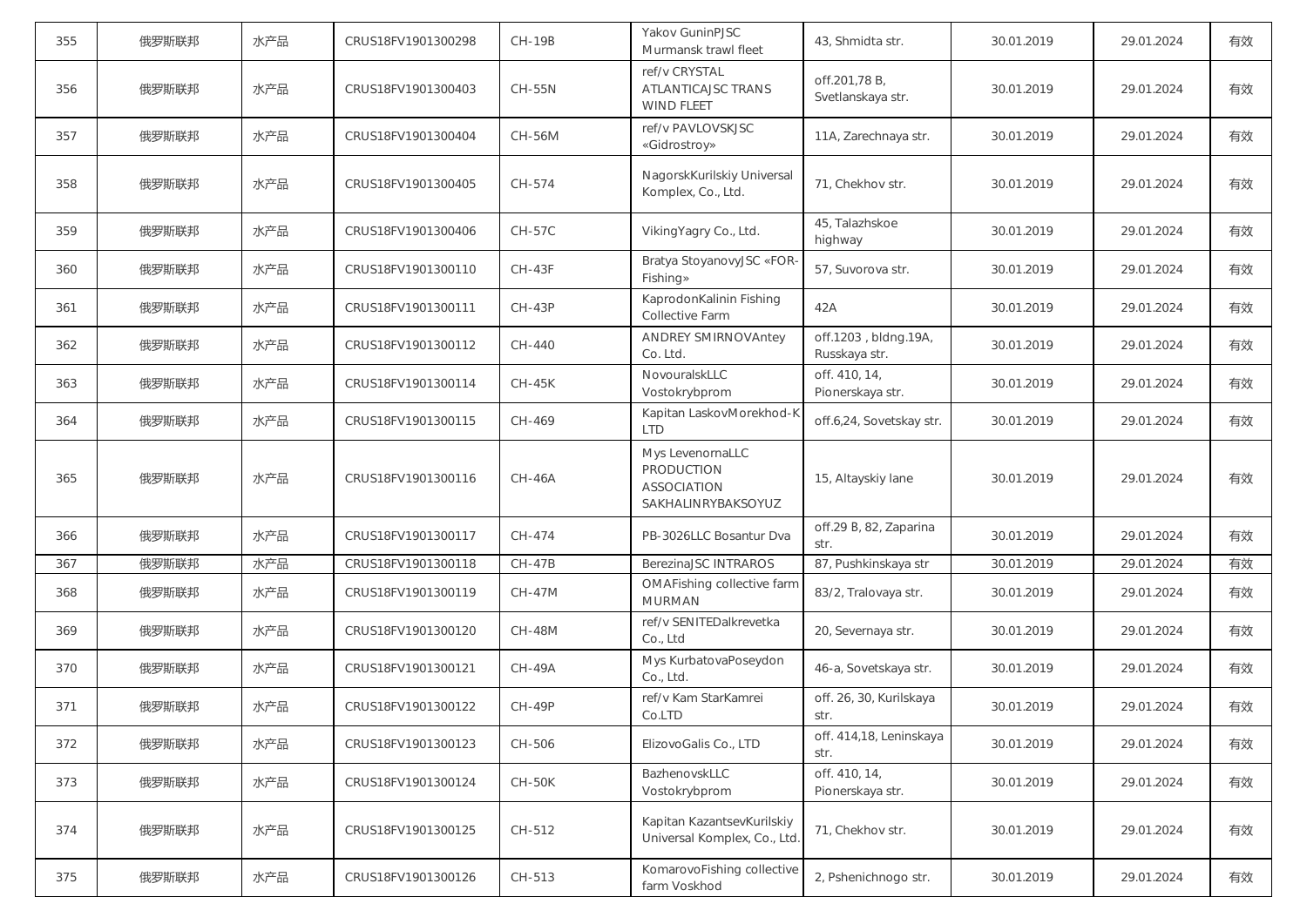| 376 | 俄罗斯联邦 | 水产品 | CRUS18FV1901300325 | CH-281        | <b>Butovsk Mercury Co., LTD</b>                                                                                                                                                         | 28/1, Dalniaya str.                   | 30.01.2019 | 29.01.2024 | 有效 |
|-----|-------|-----|--------------------|---------------|-----------------------------------------------------------------------------------------------------------------------------------------------------------------------------------------|---------------------------------------|------------|------------|----|
| 377 | 俄罗斯联邦 | 水产品 | CRUS18FV1901300326 | <b>CH-28R</b> | ref/v ATMODAREEFER LTD                                                                                                                                                                  | 63, Pologaya str.                     | 30.01.2019 | 29.01.2024 | 有效 |
| 378 | 俄罗斯联邦 | 水产品 | CRUS18FV1901300327 | CH-291        | VulkannyyDalkrevetka Co.,<br>Ltd.                                                                                                                                                       | 20, Severnaya str.                    | 30.01.2019 | 29.01.2024 | 有效 |
| 379 | 俄罗斯联邦 | 水产品 | CRUS18FV1901300328 | <b>CH-29P</b> | AntiasKalinin Fishing<br>Collective Farm                                                                                                                                                | 42A                                   | 30.01.2019 | 29.01.2024 | 有效 |
| 380 | 俄罗斯联邦 | 水产品 | CRUS18FV1901300329 | <b>CH-29K</b> | KokshayskFishing Collective<br>Farm Chapoma                                                                                                                                             | 12 - a Tralovaya str.                 | 30.01.2019 | 29.01.2024 | 有效 |
| 381 | 俄罗斯联邦 | 水产品 | CRUS18FV1901300453 | CH-705        | Moneron Moneron Co.,<br><b>LTD</b>                                                                                                                                                      | 71, Chekhov str.                      | 30.01.2019 | 29.01.2024 | 有效 |
| 382 | 俄罗斯联邦 | 水产品 | CRUS18FV1901300454 | CH-708        | KhasanPrimribflot Co., Ltd                                                                                                                                                              | 55, Fontannaya str.                   | 30.01.2019 | 29.01.2024 | 有效 |
| 383 | 俄罗斯联邦 | 水产品 | CRUS18FV1901300330 | CH-29M        | Vostok-5JSC Fishing<br>Collective Farm Vostok-1                                                                                                                                         | 42, Krasnogo Znameni<br>av.           | 30.01.2019 | 29.01.2024 | 有效 |
| 384 | 俄罗斯联邦 | 水产品 | CRUS18FV1901300331 | CH-30Q        | KallistaSea Breeze LLC                                                                                                                                                                  | 22, Pushkinskaya                      | 30.01.2019 | 29.01.2024 | 有效 |
| 385 | 俄罗斯联邦 | 水产品 | CRUS18CS1901300030 | CH-957        | Federal state unitary<br>enterprise Direction for<br>Construction in the Far East<br>Federal Territory of<br><b>Administrative Department</b><br>of the Russian Federation<br>President | 30, Kalinina str.                     | 30.01.2019 | 29.01.2024 | 有效 |
| 386 | 俄罗斯联邦 | 水产品 | CRUS18CS1901300031 | CH-976        | PJSC Preobrazhenskaya<br><b>Base of Trawling Fleet</b><br>Industrial Cold Starage<br>Plant                                                                                              | 2, Portovaya str.                     | 30.01.2019 | 29.01.2024 | 有效 |
| 387 | 俄罗斯联邦 | 水产品 | CRUS18CS1901300032 | CH-980        | JSC Fishery Kolkhoz<br>Primorets Warehouse<br>refrigerator                                                                                                                              | bld 3, 12, Zelenaya str.              | 30.01.2019 | 29.01.2024 | 有效 |
| 388 | 俄罗斯联邦 | 水产品 | CRUS18CS1901300033 | CH-984        | LLC Lake FishCooling<br>chamber                                                                                                                                                         | Building 5,123A, Lazo<br>str.         | 30.01.2019 | 29.01.2024 | 有效 |
| 389 | 俄罗斯联邦 | 水产品 | CRUS18CS1901300034 | CH-997        | Agama Istra LLC                                                                                                                                                                         | 210, v. Leshkovo                      | 30.01.2019 | 29.01.2024 | 有效 |
| 390 | 俄罗斯联邦 | 水产品 | CRUS18FV1901300001 | CH - 16Q      | ref/v Zolotoy RogRMD-L<br>LLC.                                                                                                                                                          | of. 1, 87, Pushkinskaya<br>str.       | 30.01.2019 | 29.01.2024 | 有效 |
| 391 | 俄罗斯联邦 | 水产品 | CRUS18FV1901300002 | CH-78Q        | <b>NORTHERN EAGLE</b><br>Arcticflot Co. Ltd                                                                                                                                             | 51, Tralovaya str.                    | 30.01.2019 | 29.01.2024 | 有效 |
| 392 | 俄罗斯联邦 | 水产品 | CRUS18FV1901300003 | CH-52N        | ref/v MERCURYRiera Flota<br>Co.,LTD                                                                                                                                                     | off.75,37, Marshala<br>Blyukhera str. | 30.01.2019 | 29.01.2024 | 有效 |
|     |       |     |                    |               |                                                                                                                                                                                         | of.3,25                               |            |            |    |
| 393 | 俄罗斯联邦 | 水产品 | CRUS18FV1901300004 | CH-53P        | Mys GvozdevaJSC<br>Alternativa                                                                                                                                                          | Zheleznodorozhnaya<br>str.            | 30.01.2019 | 29.01.2024 | 有效 |
| 394 | 俄罗斯联邦 | 水产品 | CRUS18FV1901300005 | CH-004        | Yasnyy Moneron Co., LTD.                                                                                                                                                                | 71, Chekhov str.                      | 30.01.2019 | 29.01.2024 | 有效 |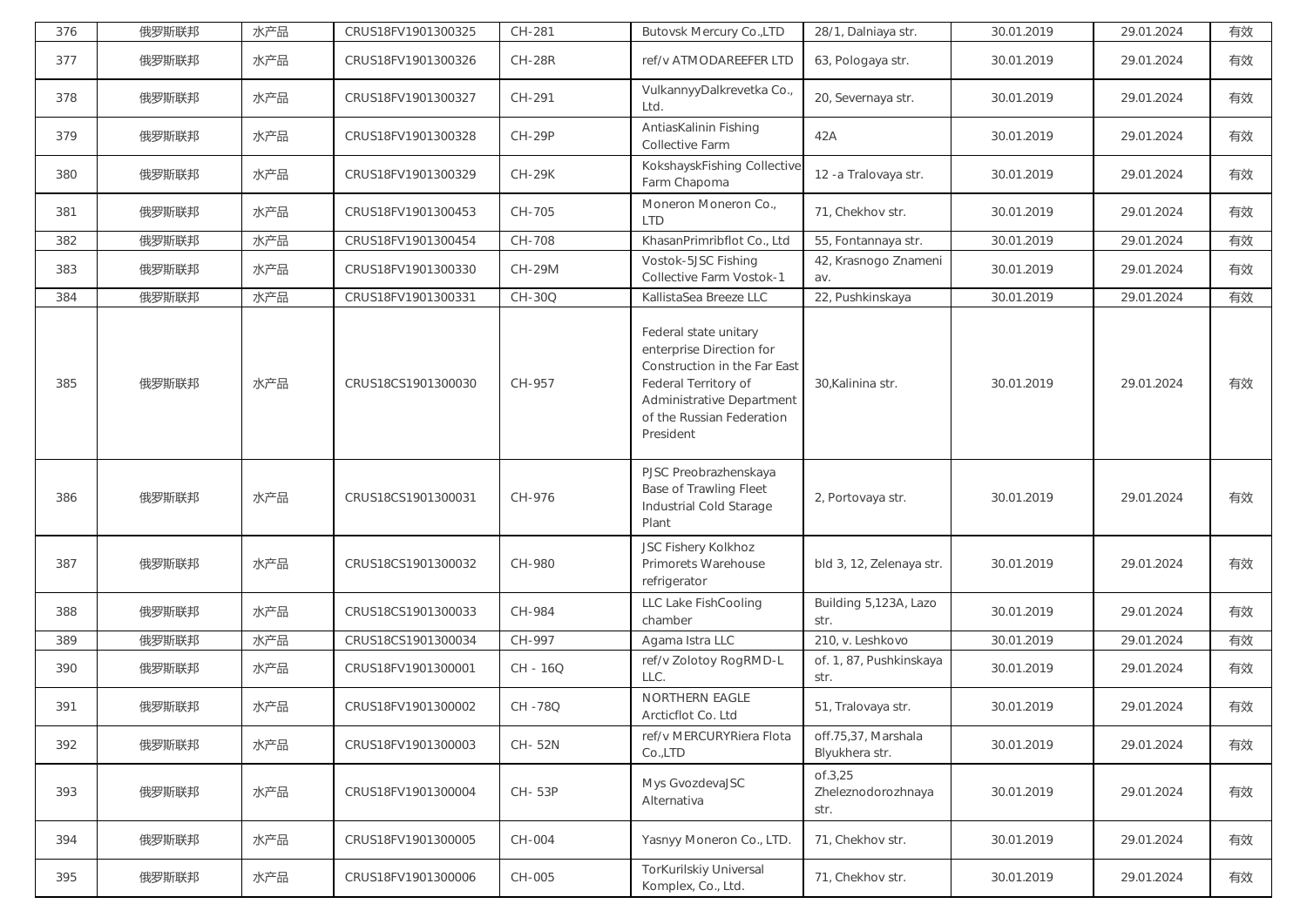| 396 | 俄罗斯联邦 | 水产品 | CRUS18FV1901300007 | CH-011        | Vasilyevskiy ostrovJSC<br>Tralflot                                                                      | of. 34, 34, Serysheva<br>str.           | 30.01.2019 | 29.01.2024 | 有效 |
|-----|-------|-----|--------------------|---------------|---------------------------------------------------------------------------------------------------------|-----------------------------------------|------------|------------|----|
| 397 | 俄罗斯联邦 | 水产品 | CRUS18FV1901300008 | CH-035        | Pyotr BogdanovRiko Co.,<br>Ltd                                                                          | 21 A, Vulkannaya str.                   | 30.01.2019 | 29.01.2024 | 有效 |
| 398 | 俄罗斯联邦 | 水产品 | CRUS18FV1901300009 | CH-038        | Sergey<br>NovosyolovCollective Farm<br>Fishery by V.I. Lenin                                            | 40, Kosmonavtov str.                    | 30.01.2019 | 29.01.2024 | 有效 |
| 399 | 俄罗斯联邦 | 水产品 | CRUS18FV1901300010 | CH-04A        | AlanettJSC YAMSy                                                                                        | 131, Mishennaya str.                    | 30.01.2019 | 29.01.2024 | 有效 |
| 400 | 俄罗斯联邦 | 水产品 | CRUS18FV1901300011 | CH-04R        | Baltiyskaya kocaJSC<br>ATLANTRYBFLOT                                                                    | 57, Suvorova str.                       | 30.01.2019 | 29.01.2024 | 有效 |
| 401 | 俄罗斯联邦 | 水产品 | CRUS18FV1901300015 | CH-06A        | <b>BlanketJSC YAMSy</b>                                                                                 | 131, Mishennaya str.                    | 30.01.2019 | 29.01.2024 | 有效 |
| 402 | 俄罗斯联邦 | 水产品 | CRUS18FV1901300407 | CH-57M        | ref/v PETERGOFJSC<br>«Gidrostroy»                                                                       | 11A, Zarechnaya str.                    | 30.01.2019 | 29.01.2024 | 有效 |
| 403 | 俄罗斯联邦 | 水产品 | CRUS18FV1901300408 | CH-583        | ref/v Mys<br>KommunarovAlaid Co, LTD                                                                    | 51a, Sakhalinskaya str.                 | 30.01.2019 | 29.01.2024 | 有效 |
| 404 | 俄罗斯联邦 | 水产品 | CRUS18FV1901300133 | <b>CH-56P</b> | KalygirTriera LLC                                                                                       | off.700,<br>23D, Eniseiskaya str.       | 30.01.2019 | 29.01.2024 | 有效 |
| 405 | 俄罗斯联邦 | 水产品 | CRUS18FV1901300134 | CH-571        | <b>Boris TrofimenkoAKROS</b><br>Fishing JSC                                                             | bld 13,131, Mishennaya<br>str.          | 30.01.2019 | 29.01.2024 | 有效 |
| 406 | 俄罗斯联邦 | 水产品 | CRUS18FV1901300135 | CH-579        | Yugo-VostockPolluks<br>Co.,Ltd.                                                                         | 15, Shkolnaya str.                      | 30.01.2019 | 29.01.2024 | 有效 |
| 407 | 俄罗斯联邦 | 水产品 | CRUS18FV1901300136 | <b>CH-57K</b> | Aleksandr Belyakov PJSC<br>NBAMR (Public Joint Stock<br>Company Nakhodka Active<br>Marine Fishery Base) | 5, Makarova str.                        | 30.01.2019 | 29.01.2024 | 有效 |
| 408 | 俄罗斯联邦 | 水产品 | CRUS18FV1901300137 | <b>CH-57L</b> | KomandorInterrybflot Co.,<br>Ltd                                                                        | 6B, Dubovaya str.                       | 30.01.2019 | 29.01.2024 | 有效 |
| 409 | 俄罗斯联邦 | 水产品 | CRUS18FV1901300138 | <b>CH-57N</b> | ref/v Crystal ArcticaJSC<br><b>TRANS WIND FLEET</b>                                                     | off.201,78 B,<br>Svetlanskaya str.      | 30.01.2019 | 29.01.2024 | 有效 |
| 410 | 俄罗斯联邦 | 水产品 | CRUS18CS1901300001 | CH-79Q        | SK EXCLUSIVE Co.Ltd                                                                                     | lit K, 84, Kubinskaya<br>str.           | 30.01.2019 | 29.01.2024 | 有效 |
| 411 | 俄罗斯联邦 | 水产品 | CRUS18CS1901300002 | <b>CH-44P</b> | JSC Arkhangelsk Trawl Fleet<br>Warehouse Nº 24-<br>2(freezing warehouse)                                | 49, Maimaksa road                       | 30.01.2019 | 29.01.2024 | 有效 |
| 412 | 俄罗斯联邦 | 水产品 | CRUS18CS1901300003 | <b>CH-45P</b> | JSC Arkhangelsk Trawl<br>FleetWarehouse " Finnish<br>refrigerator' ' (freezing<br>warehouse)            | 49, Maimaksa road                       | 30.01.2019 | 29.01.2024 | 有效 |
| 413 | 俄罗斯联邦 | 水产品 | CRUS18CS1901300004 | CH-618        | Co. LLC KMP Cold LTD                                                                                    | 1, Krasincev str.                       | 30.01.2019 | 29.01.2024 | 有效 |
| 414 | 俄罗斯联邦 | 水产品 | CRUS18CS1901300005 | <b>CH-82N</b> | Sadko Co.Ltd                                                                                            | Southen area of<br>Fishing port dock 39 | 30.01.2019 | 29.01.2024 | 有效 |
| 415 | 俄罗斯联邦 | 水产品 | CRUS18CS1901300006 | CH-93N        | Ocean Co.LTD                                                                                            | 39, Nizhne-Rostinskoe<br>shosse         | 30.01.2019 | 29.01.2024 | 有效 |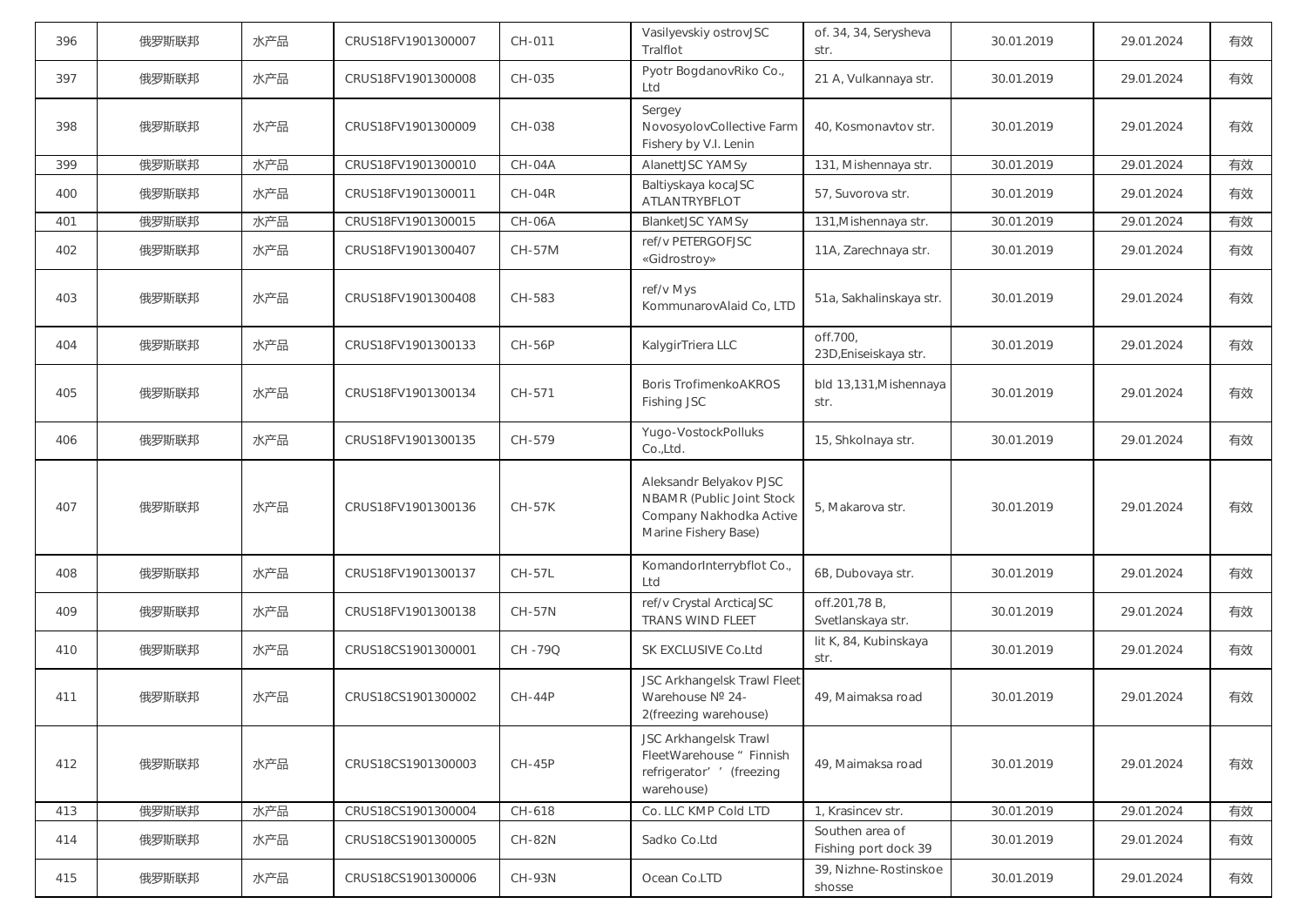| 416 | 俄罗斯联邦 | 水产品 | CRUS18CS1901300007 | CH-96Q        | <b>GOODMAN LLC</b>                                              | 63A, Fadeeva str.                      | 30.01.2019 | 29.01.2024 | 有效 |
|-----|-------|-----|--------------------|---------------|-----------------------------------------------------------------|----------------------------------------|------------|------------|----|
| 417 | 俄罗斯联邦 | 水产品 | CRUS18CS1901300008 | <b>CH-08Q</b> | LLC MurmanStroy                                                 | Tri Ruchja str.                        | 30.01.2019 | 29.01.2024 | 有效 |
| 418 | 俄罗斯联邦 | 水产品 | CRUS18CS1901300009 | CH-963        | Dolphin Co.<br>LTDRefrigerating complex                         | 231, V, Kalinina str.                  | 30.01.2019 | 29.01.2024 | 有效 |
| 419 | 俄罗斯联邦 | 水产品 | CRUS18CS1901300010 | CH-52P        | Cold store " Terminal "<br>Seroglazka" LLC                      | 131, Mishennaya str.                   | 30.01.2019 | 29.01.2024 | 有效 |
| 420 | 俄罗斯联邦 | 水产品 | CRUS18CS1901300011 | CH-865        | HladEko Co.,LTD                                                 | 10, Dubovay str.                       | 30.01.2019 | 29.01.2024 | 有效 |
| 421 | 俄罗斯联邦 | 水产品 | CRUS18CS1901300012 | CH-880        | <b>BONUS Co.,LTD</b>                                            | 3 A, 2-ya Shosseynaya<br>str.          | 30.01.2019 | 29.01.2024 | 有效 |
| 422 | 俄罗斯联邦 | 水产品 | CRUS18FV1901300554 | <b>CH-92M</b> | ref/v PYOTR<br>ILICHYOVCollective Farm<br>Fishery by V.I. Lenin | 40, Kosmonavtov str.                   | 30.01.2019 | 29.01.2024 | 有效 |
| 423 | 俄罗斯联邦 | 水产品 | CRUS18FV1901300555 | CH-930        | MatuaAmurskoe Co., Ltd                                          | off.25, 9, Yungov str.                 | 30.01.2019 | 29.01.2024 | 有效 |
| 424 | 俄罗斯联邦 | 水产品 | CRUS18FV1901300556 | CH-933        | TENARONDV-Flot Co., LTD                                         | 26, Sovetskaya str.                    | 30.01.2019 | 29.01.2024 | 有效 |
| 425 | 俄罗斯联邦 | 水产品 | CRUS18FV1901300072 | <b>CH-29F</b> | Sankt- PeterburgMurmansk<br>fishery company LTD                 | off.326,5/23, Vorovskog<br>o str.      | 30.01.2019 | 29.01.2024 | 有效 |
| 426 | 俄罗斯联邦 | 水产品 | CRUS18FV1901300073 | <b>CH-29R</b> | NAKHODKATranzit-DV Co.<br>Ltd                                   | off.2, 16, Lenina str.                 | 30.01.2019 | 29.01.2024 | 有效 |
| 427 | 俄罗斯联邦 | 水产品 | CRUS18FV1901300074 | <b>CH-30B</b> | OstankinoZapmorflot Co.,<br>Ltd.                                | off.3A,8A, Shamanova<br>str.           | 30.01.2019 | 29.01.2024 | 有效 |
| 428 | 俄罗斯联邦 | 水产品 | CRUS18FV1901300581 | CH-972        | Ambon-1Antey Co. Ltd.                                           | 1203 off., bldng.19A,<br>Russkaya str. | 30.01.2019 | 29.01.2024 | 有效 |
| 429 | 俄罗斯联邦 | 水产品 | CRUS18FV1901300582 | CH-973        | Ambon-2Antey Co. Ltd.                                           | 1203 off., bldng.19A,<br>Russkaya str. | 30.01.2019 | 29.01.2024 | 有效 |
| 430 | 俄罗斯联邦 | 水产品 | CRUS18FV1901300583 | CH-979        | ref/v ANTARESLLC Hermes-<br>Marine                              | off. 404, 88A<br>, Okeanskiy av.       | 30.01.2019 | 29.01.2024 | 有效 |
| 431 | 俄罗斯联邦 | 水产品 | CRUS18PP1901300144 | CH-734        | Oktyabrskiy-1 Co LLC fish<br>plant Nº 2                         | 1, Sovetskaya str.,                    | 30.01.2019 | 29.01.2024 | 有效 |
| 432 | 俄罗斯联邦 | 水产品 | CRUS18PP1901300134 | CH-670        | Zapadny Bereg Co., Ltd                                          | Kolpakova river                        | 30.01.2019 | 29.01.2024 | 有效 |
| 433 | 俄罗斯联邦 | 水产品 | CRUS18PP1901300074 | CH-888        | Rybozavod Slavyanka Co.,<br><b>LTD</b>                          | 32, Nerpinskaya str                    | 30.01.2019 | 29.01.2024 | 有效 |
| 434 | 俄罗斯联邦 | 水产品 | CRUS18PP1901300075 | CH-889        | Tongchi International Co.,<br><b>LTD</b>                        | 1 ZH, Zavodskaya str.                  | 30.01.2019 | 29.01.2024 | 有效 |
| 435 | 俄罗斯联邦 | 水产品 | CRUS18FV1901300577 | CH-967        | <b>PORONAYLLC Sakhalins</b><br>fishery industrial college       | 133, Komsomolskaya<br>str.             | 30.01.2019 | 29.01.2024 | 有效 |
| 436 | 俄罗斯联邦 | 水产品 | CRUS18FV1901300578 | CH-968        | ref/v KooperatorJSC<br>Dalryba                                  | 51-A, Svetlanskaya str.                | 30.01.2019 | 29.01.2024 | 有效 |
| 437 | 俄罗斯联邦 | 水产品 | CRUS18PP1901300039 | CH-514        | Fishing collective farm<br>Voskhod                              | 2, Pshenichnogo str.                   | 30.01.2019 | 29.01.2024 | 有效 |
| 438 | 俄罗斯联邦 | 水产品 | CRUS18PP1901300040 | CH-519        | LLC Okha                                                        | 2-nd site                              | 30.01.2019 | 29.01.2024 | 有效 |
| 439 | 俄罗斯联邦 | 水产品 | CRUS18PP1901300145 | CH-777        | LLC KRISTALL                                                    | 2, Zavodskaya str.                     | 30.01.2019 | 29.01.2024 | 有效 |
| 440 | 俄罗斯联邦 | 水产品 | CRUS18PP1901300146 | CH-794        | PACIFIC SALMON LLC                                              | Naberezhnaya str.                      | 30.01.2019 | 29.01.2024 | 有效 |
| 441 | 俄罗斯联邦 | 水产品 | CRUS18PP1901300147 | CH-799        | Zapadny Fish Factory<br>Co.,Ltd.                                | 1A, Oktyabrskaya str.                  | 30.01.2019 | 29.01.2024 | 有效 |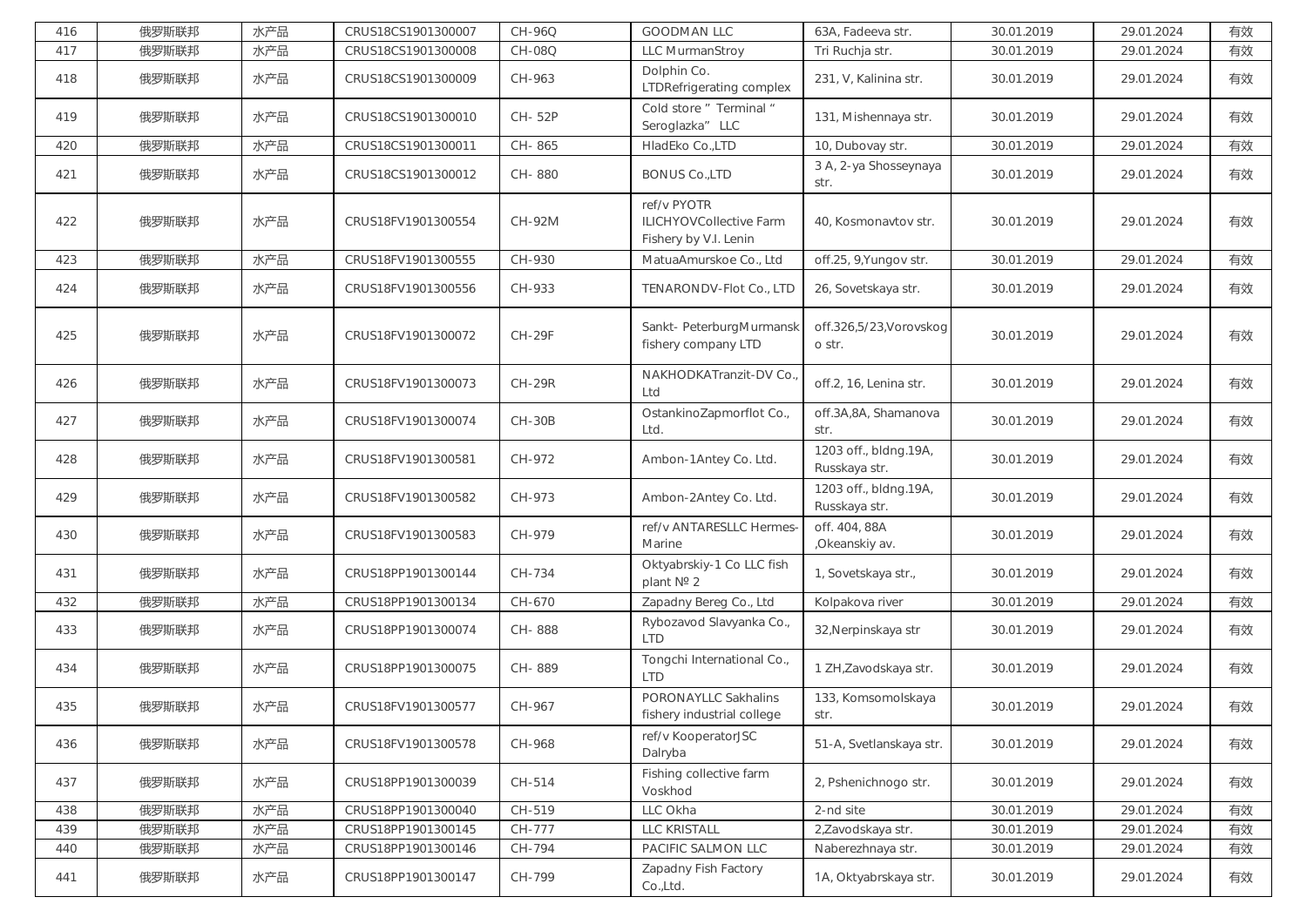| 442 | 俄罗斯联邦 | 水产品 | CRUS18PP1901300148 | CH-822        | The Ninth Wave Co., LTD                                   | 1, Lenina str.                                | 30.01.2019 | 29.01.2024 | 有效 |
|-----|-------|-----|--------------------|---------------|-----------------------------------------------------------|-----------------------------------------------|------------|------------|----|
| 443 | 俄罗斯联邦 | 水产品 | CRUS18PP1901300149 | CH-829        | OOO APKSlavyansky-2000                                    | 1, Leninskaya str.                            | 30.01.2019 | 29.01.2024 | 有效 |
| 444 | 俄罗斯联邦 | 水产品 | CRUS18PP1901300150 | CH-830        | OOO PKSlavyansky-2000                                     | 1, Leninskaya str.                            | 30.01.2019 | 29.01.2024 | 有效 |
| 445 | 俄罗斯联邦 | 水产品 | CRUS18PP1901300151 | CH-844        | LLC RPP Tymovskoe                                         | 33, Parkovaya str.u.t.s.                      | 30.01.2019 | 29.01.2024 | 有效 |
| 446 | 俄罗斯联邦 | 水产品 | CRUS18PP1901300152 | CH-849        | <b>JSC KVEN</b>                                           | 13V, Leningradskaya<br>str.                   | 30.01.2019 | 29.01.2024 | 有效 |
| 447 | 俄罗斯联邦 | 水产品 | CRUS18PP1901300153 | <b>CH-84G</b> | Alfa-Mius-2 Ltd                                           | 7, Slavina str.                               | 30.01.2019 | 29.01.2024 | 有效 |
| 448 | 俄罗斯联邦 | 水产品 | CRUS18PP1901300154 | <b>CH-84K</b> | <b>Fishing Processing</b><br>Complex LTD                  | 2-4, Domostroitelnaya<br>str.                 | 30.01.2019 | 29.01.2024 | 有效 |
| 449 | 俄罗斯联邦 | 水产品 | CRUS18PP1901300156 | CH-855        | Limited Liability Company<br>Vladivostok fish factory     | 1, Tatarskaya str.                            | 30.01.2019 | 29.01.2024 | 有效 |
| 450 | 俄罗斯联邦 | 水产品 | CRUS18PP1901300157 | CH-856        | Rybnovskiy losos Co.,LTD                                  | 7, Naberezhnaya str.                          | 30.01.2019 | 29.01.2024 | 有效 |
| 451 | 俄罗斯联邦 | 水产品 | CRUS18PP1901300158 | CH-862        | Oktyabrskiy-1 Co LLC<br>_x005ffish plant Nº1              | 1, Sovetskaya str.                            | 30.01.2019 | 29.01.2024 | 有效 |
| 452 | 俄罗斯联邦 | 水产品 | CRUS18PP1901300159 | CH-891        | Nevod LLC                                                 | 1, Naberezhnaya str.                          | 30.01.2019 | 29.01.2024 | 有效 |
| 453 | 俄罗斯联邦 | 水产品 | CRUS18FV1901300544 | CH-912        | ref/v Ice<br>WindREFTRANSFLOT<br>Co.,Ltd                  | apart.78, 43/1,<br>Akademika Koroleva<br>str. | 30.01.2019 | 29.01.2024 | 有效 |
| 454 | 俄罗斯联邦 | 水产品 | CRUS18CS1901300019 | <b>CH-48P</b> | <b>Fish Processing Complex</b><br><b>Gufstream LTD</b>    | Tri Ruchja str.                               | 30.01.2019 | 29.01.2024 | 有效 |
| 455 | 俄罗斯联邦 | 水产品 | CRUS18CS1901300020 | CH-62N        | MFS LLC Refrigerating<br>plant Nº2                        | Sea Fish Port                                 | 30.01.2019 | 29.01.2024 | 有效 |
| 456 | 俄罗斯联邦 | 水产品 | CRUS18FV1901300078 | CH-319        | <b>SVYATOGOR Collective</b><br>Farm Fishery by V.I. Lenin | 40, Kosmonavtov str.                          | 30.01.2019 | 29.01.2024 | 有效 |
| 457 | 俄罗斯联邦 | 水产品 | CRUS18FV1901300079 | CH-322        | ZEVSRosfishflot Co.Ltd.                                   | 28/1, Dalniaya str.                           | 30.01.2019 | 29.01.2024 | 有效 |
| 458 | 俄罗斯联邦 | 水产品 | CRUS18FV1901300080 | CH-323        | KAMLAYNRosfishflot<br>Co.Ltd.                             | 28/1, Dalniaya str.                           | 30.01.2019 | 29.01.2024 | 有效 |
| 459 | 俄罗斯联邦 | 水产品 | CRUS18FV1901300081 | CH-325        | ANTEYRosfishflot Co.Ltd.                                  | 28/1, Dalniaya str.                           | 30.01.2019 | 29.01.2024 | 有效 |
| 460 | 俄罗斯联邦 | 水产品 | CRUS18FV1901300082 | CH-326        | HERCULESRosfishflot<br>Co.Ltd.                            | 28/1, Dalniaya str.                           | 30.01.2019 | 29.01.2024 | 有效 |
| 461 | 俄罗斯联邦 | 水产品 | CRUS18FV1901300083 | <b>CH-32B</b> | OzherelyeZapmorflot Co.,<br>Ltd.                          | off.3A,8A, Shamanova<br>str.                  | 30.01.2019 | 29.01.2024 | 有效 |
| 462 | 俄罗斯联邦 | 水产品 | CRUS18FV1901300084 | CH-335        | Carolina-33Mikcor, Co., LTD                               | $231 -$<br>A,Komsomolskaya str.               | 30.01.2019 | 29.01.2024 | 有效 |
| 463 | 俄罗斯联邦 | 水产品 | CRUS18FV1901300085 | $CH-33M$      | ref/v Green TundraJSC<br>Gidrostroy                       | 11A, Zarechnaya str.                          | 30.01.2019 | 29.01.2024 | 有效 |
| 464 | 俄罗斯联邦 | 水产品 | CRUS18FV1901300086 | CH-341        | Mys Urumpet PALLADA,<br>Co., LTD                          | 265-2, Komsomolskaya<br>str.                  | 30.01.2019 | 29.01.2024 | 有效 |
| 465 | 俄罗斯联邦 | 水产品 | CRUS18FV1901300087 | CH-348        | PlanetaCollective Farm<br>Fishery by V.I. Lenin           | 40, Kosmonavtov str.                          | 30.01.2019 | 29.01.2024 | 有效 |
| 466 | 俄罗斯联邦 | 水产品 | CRUS18FV1901300113 | <b>CH-44G</b> | BoreyNord-Cap Ltd                                         | 27A, Kolsky ave.                              | 30.01.2019 | 29.01.2024 | 有效 |
| 467 | 俄罗斯联邦 | 水产品 | CRUS18FV1901300479 | <b>CH-74G</b> | Vladimir Babich JSC<br>Okeanrybflot                       | 27, Leningradskaya str.                       | 30.01.2019 | 29.01.2024 | 有效 |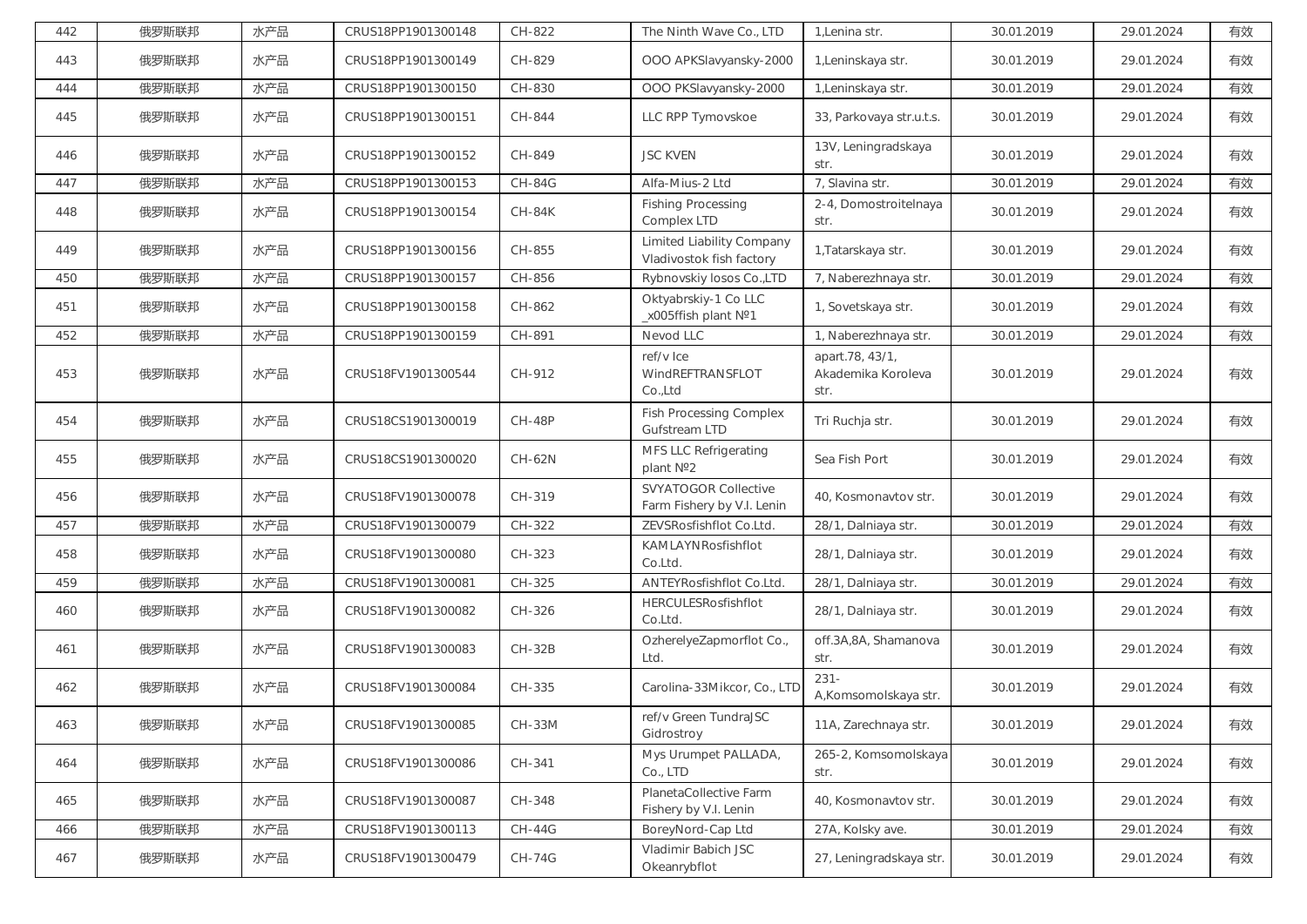| 468 | 俄罗斯联邦 | 水产品 | CRUS18FV1901300480 | <b>CH-74P</b> | ref/v JupiterVladkristall Co.,<br>Ltd                           | 26-в, 50 let VLKSM str.                             | 30.01.2019 | 29.01.2024 | 有效 |
|-----|-------|-----|--------------------|---------------|-----------------------------------------------------------------|-----------------------------------------------------|------------|------------|----|
| 469 | 俄罗斯联邦 | 水产品 | CRUS18FV1901300481 | CH-74M        | ref/v Bukhta NagaevaMag-<br>Sea Tranzit Co., Ltd                | 26, Lenina av.                                      | 30.01.2019 | 29.01.2024 | 有效 |
| 470 | 俄罗斯联邦 | 水产品 | CRUS18FV1901300482 | <b>CH-75D</b> | VityazNord Pilgrim Co., Ltd                                     | 51, Tralovaya str.                                  | 30.01.2019 | 29.01.2024 | 有效 |
| 471 | 俄罗斯联邦 | 水产品 | CRUS18FV1901300483 | <b>CH-75N</b> | YANTARNYYLLC Soglasie                                           | v.Gridino                                           | 30.01.2019 | 29.01.2024 | 有效 |
| 472 | 俄罗斯联邦 | 水产品 | CRUS18FV1901300484 | CH-75P        | ref/v TambovLODIA LLC                                           | 4-B, Kalinina str.                                  | 30.01.2019 | 29.01.2024 | 有效 |
| 473 | 俄罗斯联邦 | 水产品 | CRUS18FV1901300485 | <b>CH-76G</b> | Moskovskaya OlimpiadaJSC<br>Okeanrybflot                        | 27, Leningradskaya str.                             | 30.01.2019 | 29.01.2024 | 有效 |
| 474 | 俄罗斯联邦 | 水产品 | CRUS18FV1901300346 | CH-35M        | ref/v Kommunary<br>NikolayevaDalreefer<br>Shipping Company Ltd. | of.262B,105A, 100-<br>letiya Vladivostoka<br>prosp. | 30.01.2019 | 29.01.2024 | 有效 |
| 475 | 俄罗斯联邦 | 水产品 | CRUS18FV1901300584 | <b>CH-97G</b> | Kapitan RogozinFishing<br>collective farm MURMAN                | 83/2, Tralovaya str.                                | 30.01.2019 | 29.01.2024 | 有效 |
| 476 | 俄罗斯联邦 | 水产品 | CRUS18FV1901300586 | CH-983        | ref/v CRYSTAL<br><b>AMAZONIALLL FAR EAST</b><br><b>FLEET</b>    | off.304, 78 B,<br>Svetlanskaya str.                 | 30.01.2019 | 29.01.2024 | 有效 |
| 477 | 俄罗斯联邦 | 水产品 | CRUS18FV1901300587 | CH-986        | ref/v ProgressJSC<br>Yuzhmorrybflot                             | 16, Zavodskaya str.                                 | 30.01.2019 | 29.01.2024 | 有效 |
| 478 | 俄罗斯联邦 | 水产品 | CRUS18FV1901300588 | CH-987        | PM-61MKROTON LTD                                                | 100, Sovetskaya str.                                | 30.01.2019 | 29.01.2024 | 有效 |
| 479 | 俄罗斯联邦 | 水产品 | CRUS18FV1901300589 | CH-988        | ref/v VOLKHOVJSC<br>Gidrostroy                                  | 11A, Zarechnaya str.                                | 30.01.2019 | 29.01.2024 | 有效 |
| 480 | 俄罗斯联邦 | 水产品 | CRUS18FV1901300590 | CH-989        | ref/v Ostrov<br>KaraginskiyKoryakmorepro<br>dukt Co., Ltd.      | 1, Naberezhnaya str.                                | 30.01.2019 | 29.01.2024 | 有效 |
| 481 | 俄罗斯联邦 | 水产品 | CRUS18PP1901300132 | CH-658        | LLC Troika                                                      | 18/1, Marine str.,                                  | 30.01.2019 | 29.01.2024 | 有效 |
| 482 | 俄罗斯联邦 | 水产品 | CRUS18PP1901300133 | CH-663        | Fish processing complex of<br>Cooperative INYA Co., Ltd.        | 204 Tikhookeanskaya<br>str.                         | 30.01.2019 | 29.01.2024 | 有效 |
| 483 | 俄罗斯联邦 | 水产品 | CRUS18FV1901300347 | <b>CH-36G</b> | KozlovoSPK FSF Sever                                            | 12a, Tralovaya str.                                 | 30.01.2019 | 29.01.2024 | 有效 |
| 484 | 俄罗斯联邦 | 水产品 | CRUS18FV1901300348 | <b>CH-36L</b> | Aleksandr KsenofontovJSC<br>Okeanrybflot                        | 27, Leningradskaya str.                             | 30.01.2019 | 29.01.2024 | 有效 |
| 485 | 俄罗斯联邦 | 水产品 | CRUS18FV1901300349 | $CH-36R$      | ref/v GarmoniyaJSC<br>Yuzhmorrybflot                            | 16, Zavodskaya str.                                 | 30.01.2019 | 29.01.2024 | 有效 |
| 486 | 俄罗斯联邦 | 水产品 | CRUS18FV1901300350 | CH-374        | Shans 102JSC Fishing<br>Collective Farm Vostok-1                | 42, Krasnogo Znameni<br>av.                         | 30.01.2019 | 29.01.2024 | 有效 |
| 487 | 俄罗斯联邦 | 水产品 | CRUS18FV1901300351 | CH-375        | Carolina-77Mikcor, Co., LTD                                     | $231 -$<br>A, Komsomolskaya st.                     | 30.01.2019 | 29.01.2024 | 有效 |
| 488 | 俄罗斯联邦 | 水产品 | CRUS18FV1901300352 | CH-382        | Aydar Moneron Co., LTD.                                         | 71, Chekhov str.                                    | 30.01.2019 | 29.01.2024 | 有效 |
| 489 | 俄罗斯联邦 | 水产品 | CRUS18FV1901300353 | CH-386        | VasanKurilskiy Universal<br>Komplex, Co., Ltd.                  | 71, Chekhov str.                                    | 30.01.2019 | 29.01.2024 | 有效 |
| 490 | 俄罗斯联邦 | 水产品 | CRUS18FV1901300354 | CH-389        | Uryum Moneron Co., LTD.                                         | 71, Chekhov str.                                    | 30.01.2019 | 29.01.2024 | 有效 |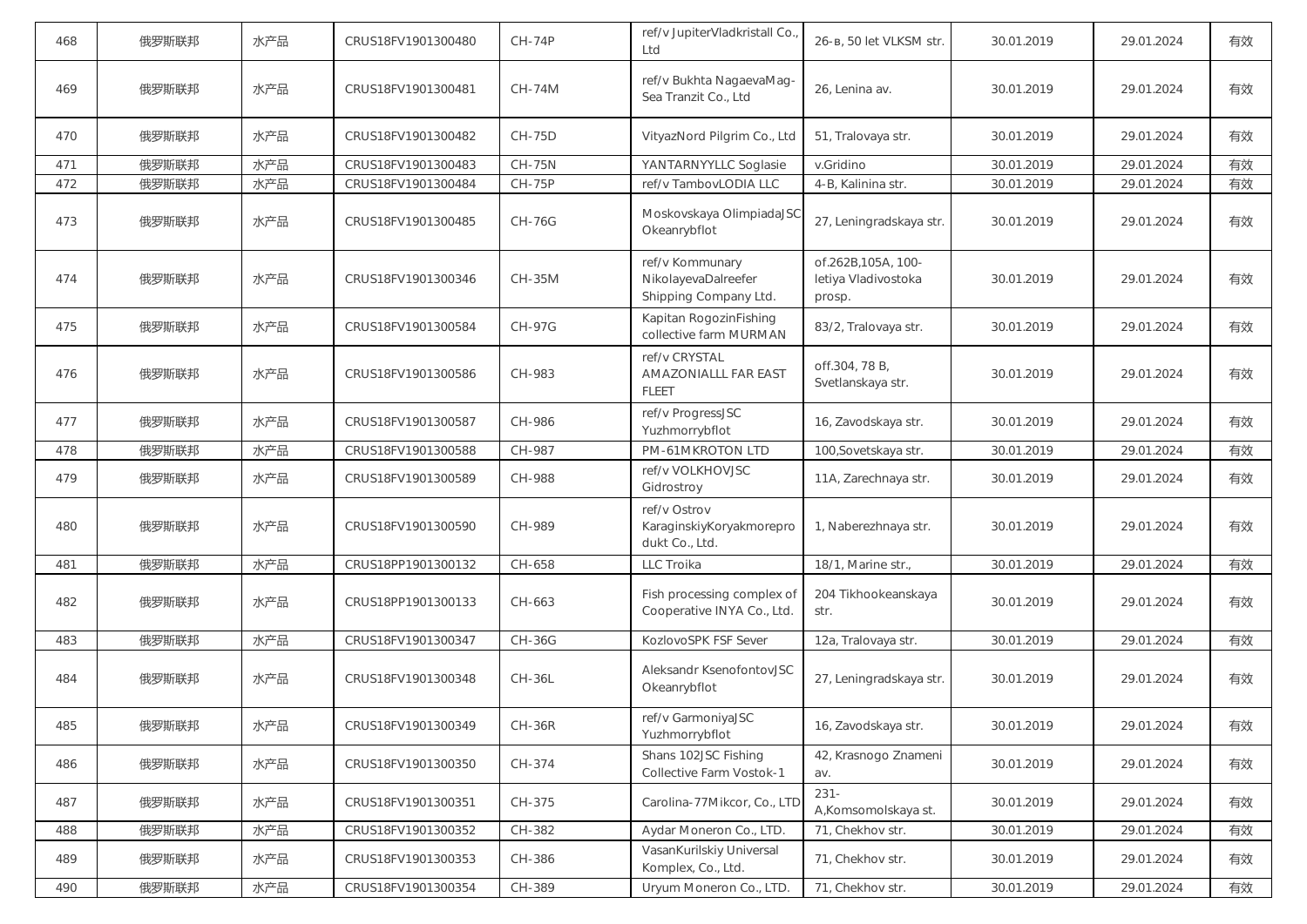| 491 | 俄罗斯联邦 | 水产品 | CRUS18FV1901300355 | <b>CH-38N</b> | Mys Olyutorskiy JSC<br>Okeanrybflot                                                                | 27, Leningradskaya str.               | 30.01.2019 | 29.01.2024 | 有效 |
|-----|-------|-----|--------------------|---------------|----------------------------------------------------------------------------------------------------|---------------------------------------|------------|------------|----|
| 492 | 俄罗斯联邦 | 水产品 | CRUS18FV1901300356 | CH-39L        | AquamarineJSC Karat-1                                                                              | 43, Shmidta str.                      | 30.01.2019 | 29.01.2024 | 有效 |
| 493 | 俄罗斯联邦 | 水产品 | CRUS18PP1901300110 | CH-395        | SDS Langeri, Ltd.                                                                                  | Pogranichnoye village                 | 30.01.2019 | 29.01.2024 | 有效 |
| 494 | 俄罗斯联邦 | 水产品 | CRUS18PP1901300111 | CH-410        | Zarubinskaya basa flota<br>Co.Ltd                                                                  | 8, Nagornaya str.                     | 30.01.2019 | 29.01.2024 | 有效 |
| 495 | 俄罗斯联邦 | 水产品 | CRUS18PP1901300113 | $CH-42Q$      | LLC " TORGOVY<br>DOM" " BALTIISKIY<br><b>BEREG"</b>                                                | 2G, Tsentralnaya str.                 | 30.01.2019 | 29.01.2024 | 有效 |
| 496 | 俄罗斯联邦 | 水产品 | CRUS18PP1901300114 | CH-460        | Vivenskoye Co., Ltd.                                                                               | Vyvenka village                       | 30.01.2019 | 29.01.2024 | 有效 |
| 497 | 俄罗斯联邦 | 水产品 | CRUS18PP1901300115 | CH-461        | Fishing artel Penjinskaya<br>Co., Ltd.                                                             | Apuka village                         | 30.01.2019 | 29.01.2024 | 有效 |
| 498 | 俄罗斯联邦 | 水产品 | CRUS18PP1901300116 | $CH-46B$      | Rybholkam LLC                                                                                      | 1, Tcentralnaya str.                  | 30.01.2019 | 29.01.2024 | 有效 |
| 499 | 俄罗斯联邦 | 水产品 | CRUS18PP1901300117 | CH-487        | Sonico-Chumikan Ltd.                                                                               | 5A, Severnaya str.                    | 30.01.2019 | 29.01.2024 | 有效 |
| 500 | 俄罗斯联邦 | 水产品 | CRUS18FV1901300257 | $CH-01R$      | Petropavlovsk PJSC<br>NBAMR (Public Joint Stock<br>Company Nakhodka Active<br>Marine Fishery Base) | 5, Makarova str.                      | 30.01.2019 | 29.01.2024 | 有效 |
| 501 | 俄罗斯联邦 | 水产品 | CRUS18FV1901300541 | CH-909        | REEFER Vostokribprom<br>Co.,Ltd                                                                    | off.205,55 Fontannaya<br>str.         | 30.01.2019 | 29.01.2024 | 有效 |
| 502 | 俄罗斯联邦 | 水产品 | CRUS18FV1901300542 | <b>CH-90G</b> | Severyanin IIJSC<br>Murmanrybflot-2                                                                | 6-5, Shmidta str.                     | 30.01.2019 | 29.01.2024 | 有效 |
| 503 | 俄罗斯联邦 | 水产品 | CRUS18FV1901300543 | <b>CH-90N</b> | NadezhdaLLC Sea Breeze                                                                             | 22 Pushkinskaya str.                  | 30.01.2019 | 29.01.2024 | 有效 |
| 504 | 俄罗斯联邦 | 水产品 | CRUS18FV1901300341 | $CH-34L$      | AfalinaInterrybflot Co., Ltd                                                                       | 6B, Dubovaya str.                     | 30.01.2019 | 29.01.2024 | 有效 |
| 505 | 俄罗斯联邦 | 水产品 | CRUS18FV1901300342 | $CH-34N$      | ref/v Pamyat IlichaRUMB<br><b>LLC</b>                                                              | off 506. 2g.<br>Universitetskaya str. | 30.01.2019 | 29.01.2024 | 有效 |
| 506 | 俄罗斯联邦 | 水产品 | CRUS18FV1901300343 | $CH-34Q$      | ref/v SierraOstshipping<br>Co.,LTD                                                                 | off.5, 16, Ozernyi av.                | 30.01.2019 | 29.01.2024 | 有效 |
| 507 | 俄罗斯联邦 | 水产品 | CRUS18FV1901300344 | CH-35Q        | ref/v UrgullOstshipping<br>Co.,LTD                                                                 | off.5, 16, Ozernyi av.                | 30.01.2019 | 29.01.2024 | 有效 |
| 508 | 俄罗斯联邦 | 水产品 | CRUS18PP1901300050 | CH-67P        | RPKVostochnoe, Co., Ltd<br>combinat Nº1                                                            | 1A, Naberezhnaya str.                 | 30.01.2019 | 29.01.2024 | 有效 |
| 509 | 俄罗斯联邦 | 水产品 | CRUS18PP1901300051 | CH-743        | Vladimirovo Co., LTD                                                                               | v. Vladimirovo                        | 30.01.2019 | 29.01.2024 | 有效 |
| 510 | 俄罗斯联邦 | 水产品 | CRUS18PP1901300052 | CH-744        | LLC Poronayskiy RPZ                                                                                | 2, Lesopilnaya str.                   | 30.01.2019 | 29.01.2024 | 有效 |
| 511 | 俄罗斯联邦 | 水产品 | CRUS18PP1901300053 | CH-749        | Fish Factory<br>Bolshekamensky LLC                                                                 | 14, Andreevskaya str.                 | 30.01.2019 | 29.01.2024 | 有效 |
| 512 | 俄罗斯联邦 | 水产品 | CRUS18PP1901300054 | CH-752        | FTP COMANDOR Joint-<br>stock Company                                                               | 3/2, Pushkinskaya str.                | 30.01.2019 | 29.01.2024 | 有效 |
| 513 | 俄罗斯联邦 | 水产品 | CRUS18PP1901300055 | <b>CH-75K</b> | Fishing Artel kolhoz Krasny<br>truzhenik                                                           | 1 B, Tsentralnaya str.                | 30.01.2019 | 29.01.2024 | 有效 |
| 514 | 俄罗斯联邦 | 水产品 | CRUS18PP1901300056 | CH-838        | JSC North-Kurilsk base of<br>seiner fleet (JSC SK BSF)                                             | 2, Naberezhnaya str.                  | 30.01.2019 | 29.01.2024 | 有效 |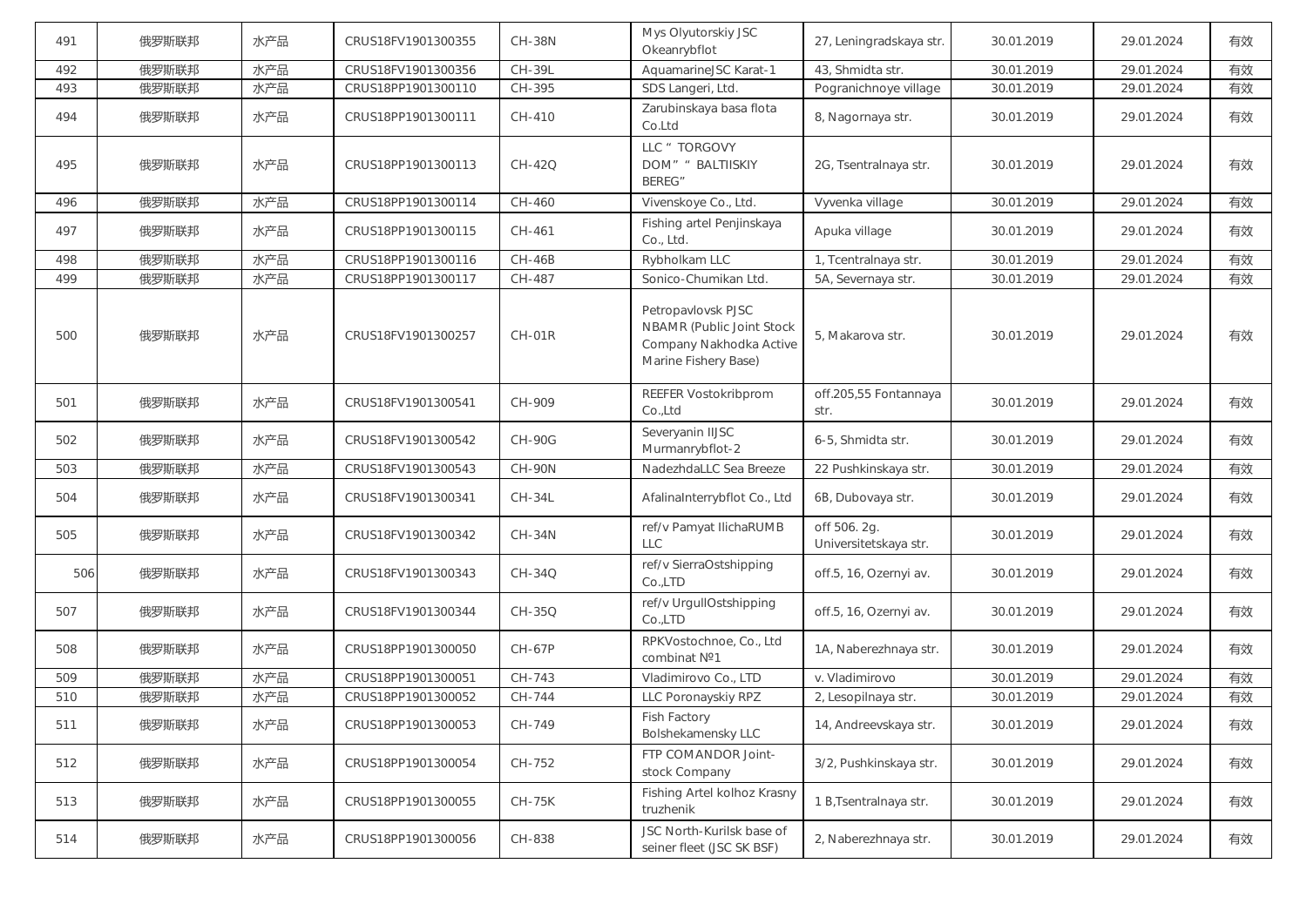| 515 | 俄罗斯联邦 | 水产品 | CRUS18PP1901300057 | CH-853         | DV-Rybak LLC., Co fish-<br>processing factory Sea<br>foods"                        | 12, Portovy passege                           | 30.01.2019 | 29.01.2024 | 有效 |
|-----|-------|-----|--------------------|----------------|------------------------------------------------------------------------------------|-----------------------------------------------|------------|------------|----|
| 516 | 俄罗斯联邦 | 水产品 | CRUS18PP1901300058 | <b>CH-95H</b>  | Rybolovetskiy kolkhoz im.<br>Lenina                                                | 25, Kooperativnaya str.                       | 30.01.2019 | 29.01.2024 | 有效 |
| 517 | 俄罗斯联邦 | 水产品 | CRUS18PP1901300059 | <b>CH-96K</b>  | VITYAZ-AVTO CO., LTD<br>(fish Processing Workshop)                                 | 1A, Rechnaia str.                             | 30.01.2019 | 29.01.2024 | 有效 |
| 518 | 俄罗斯联邦 | 水产品 | CRUS18PP1901300060 | CH-97Q         | <b>HAIRUZOVSKI</b><br><b>FISHPROCESSING PLANT</b><br>CO., LTD                      | bld 2, 2B,<br>Nakhodkinskiy<br>prospect       | 30.01.2019 | 29.01.2024 | 有效 |
| 519 | 俄罗斯联邦 | 水产品 | CRUS18PP1901300061 | <b>CH-K47</b>  | JSC Volgorechenskrybhoz                                                            | 2, Podgornaya str.                            | 30.01.2019 | 29.01.2024 | 有效 |
| 520 | 俄罗斯联邦 | 水产品 | CRUS18PP1901300062 | CH-451         | Loyd Fish Co., Ltd.                                                                | 1a, Komsomolskaya<br>str., Oktyabrsky village | 30.01.2019 | 29.01.2024 | 有效 |
| 521 | 俄罗斯联邦 | 水产品 | CRUS18FV1901300579 | CH-970         | ForkisTriera Co., LTD                                                              | off.405,241/1,<br>Komsomolskaya str.          | 30.01.2019 | 29.01.2024 | 有效 |
| 522 | 俄罗斯联邦 | 水产品 | CRUS18FV1901300580 | CH-971         | Kapitan RyabkinPromflot<br>Co., Ltd                                                | off.55, 30, Holmskoe<br>highway               | 30.01.2019 | 29.01.2024 | 有效 |
| 523 | 俄罗斯联邦 | 水产品 | CRUS18PP1901300087 | CH-140         | Fabrika orudiy lova Co., Ltd.                                                      | 87, Gvardeyskaya str.                         | 30.01.2019 | 29.01.2024 | 有效 |
| 524 | 俄罗斯联邦 | 水产品 | CRUS18PP1901300088 | CH-146         | Delta Fish Co., Ltd. (Fish<br>processing plant)                                    | 67, River str.                                | 30.01.2019 | 29.01.2024 | 有效 |
| 525 | 俄罗斯联邦 | 水产品 | CRUS18PP1901300089 | <b>CH-15R</b>  | Tymlatsky Rybokombinat<br>Co., Ltd. Fish Factory                                   | District the fomer<br>village of Krasnoe      | 30.01.2019 | 29.01.2024 | 有效 |
| 526 | 俄罗斯联邦 | 水产品 | CRUS18PP1901300090 | CH-179         | PC Kolhoz Oktyabr Fish<br>processing plant                                         | 4, Oktyabrskaya str.                          | 30.01.2019 | 29.01.2024 | 有效 |
| 527 | 俄罗斯联邦 | 水产品 | CRUS18PP1901300091 | CH-185         | Fish cannery Kaytes Co.,<br>Ltd.                                                   | 38, Industrialnaya str.                       | 30.01.2019 | 29.01.2024 | 有效 |
| 528 | 俄罗斯联邦 | 水产品 | CRUS18PP1901300092 | CH-186         | Private Enterpreneur<br>R.B.Gamov (Marine<br>bioresources processing<br>workshops) | 12, Zelenaya str.                             | 30.01.2019 | 29.01.2024 | 有效 |
| 529 | 俄罗斯联邦 | 水产品 | CRUS18PP1901300093 | <b>CH-18G</b>  | JSC Kurilskiy rybak<br>Krabozavodsk (fish plant)                                   | 1, Torgovaya str.                             | 30.01.2019 | 29.01.2024 | 有效 |
| 530 | 俄罗斯联邦 | 水产品 | CRUS18FV1901300075 | CH-30M         | General TroshevPJSC<br>Preobrazhenskaya Base of<br><b>Trawling Fleet</b>           | 1, Portovaya str.                             | 30.01.2019 | 29.01.2024 | 有效 |
| 531 | 俄罗斯联邦 | 水产品 | CRUS18FV1901300076 | CH-314         | Yantar-31Orion Co., Ltd                                                            | 39, Dzerzhinskogo str.                        | 30.01.2019 | 29.01.2024 | 有效 |
| 532 | 俄罗斯联邦 | 水产品 | CRUS18FV1901300275 | CH-10Q         | ref/v RetrieverGRODTERM-<br>DV LLC CO                                              | off.105, 22<br>Razdol' naya str.              | 30.01.2019 | 29.01.2024 | 有效 |
| 533 | 俄罗斯联邦 | 水产品 | CRUS18FV1901300276 | <b>CH-11 N</b> | ref/v Vitaliy Shmykov<br>MORSKOY TRANSPORT<br><b>LLC</b>                           | 6B, Dubovaya str.                             | 30.01.2019 | 29.01.2024 | 有效 |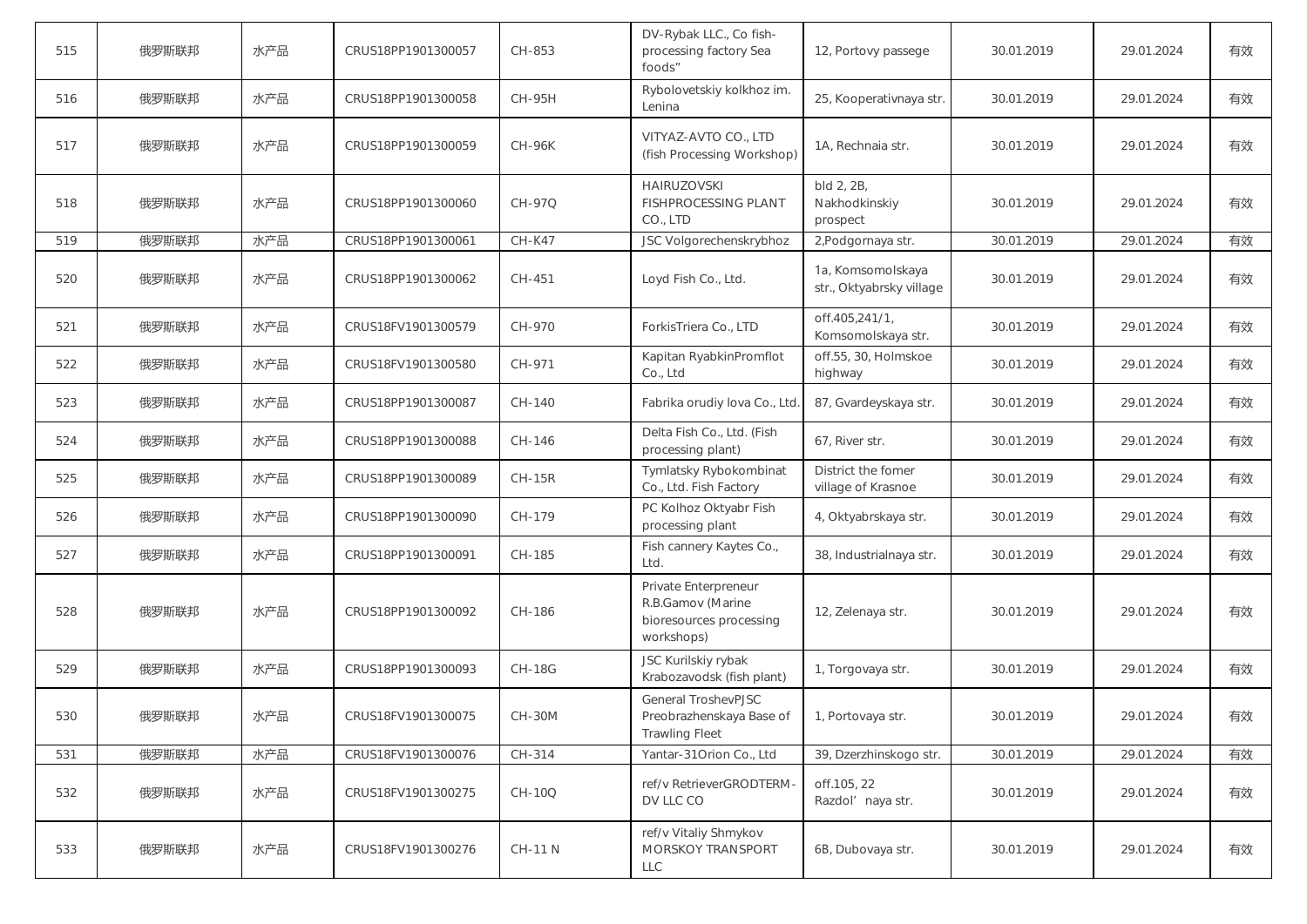| 534 | 俄罗斯联邦 | 水产品 | CRUS18FV1901300277 | <b>CH-11M</b> | <b>BRATTEGGPCF Yuzhno-</b><br>Kyrilsky Ryibocombinat Co.<br>Ltd. | 17, Zavodskaya str.                                     | 30.01.2019 | 29.01.2024 | 有效 |
|-----|-------|-----|--------------------|---------------|------------------------------------------------------------------|---------------------------------------------------------|------------|------------|----|
| 535 | 俄罗斯联邦 | 水产品 | CRUS18FV1901300278 | CH-12Q        | ref/v OrionVladkristall Co.,<br>Ltd                              | 26-в, 50 let VLKSM str.                                 | 30.01.2019 | 29.01.2024 | 有效 |
| 536 | 俄罗斯联邦 | 水产品 | CRUS18FV1901300279 | $CH-13N$      | LyraMorskaya FVezda,<br>Co.Ltd                                   | 57, Suvorova str.                                       | 30.01.2019 | 29.01.2024 | 有效 |
| 537 | 俄罗斯联邦 | 水产品 | CRUS18FV1901300280 | CH-13Q        | ref/v SmolninskiyLODIA<br>LLCref/v Smolninskiy                   | 4-B, Kalinina str.                                      | 30.01.2019 | 29.01.2024 | 有效 |
| 538 | 俄罗斯联邦 | 水产品 | CRUS18FV1901300281 | <b>CH-14H</b> | Ostrov SakhalinJSC Ostrov<br>Sakhalin                            | 15, Altayskiy lane                                      | 30.01.2019 | 29.01.2024 | 有效 |
| 539 | 俄罗斯联邦 | 水产品 | CRUS18FV1901300034 | CH-153        | KnevichiLLC Fishery<br>Kolkhoz Tikhiy Okean                      | 12, Kolkhoznaya str.                                    | 30.01.2019 | 29.01.2024 | 有效 |
| 540 | 俄罗斯联邦 | 水产品 | CRUS18FV1901300035 | CH-155        | Kapitan EfremovJSC<br>Yuzhmorrybflot                             | 16, Zavodskaya str.                                     | 30.01.2019 | 29.01.2024 | 有效 |
| 541 | 俄罗斯联邦 | 水产品 | CRUS18FV1901300036 | <b>CH-15A</b> | VilyuchinskyAKROS Fishing<br><b>JSC</b>                          | bld 13,131, Mishennaya<br>str.                          | 30.01.2019 | 29.01.2024 | 有效 |
| 542 | 俄罗斯联邦 | 水产品 | CRUS18FV1901300037 | <b>CH-15M</b> | Melkart-3Murman Seafood<br>Co., Ltd.                             | 28, Karla Marksa str.                                   | 30.01.2019 | 29.01.2024 | 有效 |
| 543 | 俄罗斯联邦 | 水产品 | CRUS18PP1901300025 | CH-307        | Ovsyanitskaya Galina<br>Nickolayevna                             | 4-61, Sportivnaya str.                                  | 30.01.2019 | 29.01.2024 | 有效 |
| 544 | 俄罗斯联邦 | 水产品 | CRUS18PP1901300026 | CH-309        | Kanif, Co., LTD                                                  | 18, Sovetskaya str.                                     | 30.01.2019 | 29.01.2024 | 有效 |
| 545 | 俄罗斯联邦 | 水产品 | CRUS18PP1901300027 | CH-320        | Fish processing plant<br>Vazikov IK                              | v. Zaporozhye                                           | 30.01.2019 | 29.01.2024 | 有效 |
| 546 | 俄罗斯联邦 | 水产品 | CRUS18PP1901300028 | CH-337        | JSC Hairuzovski fishpacking<br>factory                           | 19, Naberezhnaya str.                                   | 30.01.2019 | 29.01.2024 | 有效 |
| 547 | 俄罗斯联邦 | 水产品 | CRUS18PP1901300029 | CH-344        | <b>RADORIMP</b>                                                  | 1, Kooperativnaya str.                                  | 30.01.2019 | 29.01.2024 | 有效 |
| 548 | 俄罗斯联邦 | 水产品 | CRUS18PP1901300030 | CH-349        | IP Renzhin S. A.                                                 | 35, Pobedy str.                                         | 30.01.2019 | 29.01.2024 | 有效 |
| 549 | 俄罗斯联邦 | 水产品 | CRUS18PP1901300031 | CH-350        | Rybak, Co., LTD                                                  | 1, 50 years of October                                  | 30.01.2019 | 29.01.2024 | 有效 |
| 550 | 俄罗斯联邦 | 水产品 | CRUS18PP1901300032 | CH-376        | Feniks-II, Co., LTD                                              | 15A, Ukrainskiy<br>pereulok                             | 30.01.2019 | 29.01.2024 | 有效 |
| 551 | 俄罗斯联邦 | 水产品 | CRUS18PP1901300033 | CH-398        | Sobol Co. Ltd.                                                   | 145, Komsomolskaya<br>str.                              | 30.01.2019 | 29.01.2024 | 有效 |
| 552 | 俄罗斯联邦 | 水产品 | CRUS18PP1901300034 | CH-419        | MORSKOE Co.Ltd.                                                  | 1A, Naberezhnaya str.                                   | 30.01.2019 | 29.01.2024 | 有效 |
| 553 | 俄罗斯联邦 | 水产品 | CRUS18PP1901300035 | CH-466        | LLC Ribak                                                        | 4, Zavodskaia str.                                      | 30.01.2019 | 29.01.2024 | 有效 |
| 554 | 俄罗斯联邦 | 水产品 | CRUS18PP1901300036 | CH-467        | LLC IDAR                                                         | 88-A, Kirova str.                                       | 30.01.2019 | 29.01.2024 | 有效 |
| 555 | 俄罗斯联邦 | 水产品 | CRUS18PP1901300037 | CH-476        | LLC Bosantur Dva                                                 | 1, Centralnaya str.                                     | 30.01.2019 | 29.01.2024 | 有效 |
| 556 | 俄罗斯联邦 | 水产品 | CRUS18PP1901300038 | CH-510        | Individual Entrepreneur<br>Busov A.V.                            | bid. 1, 57 Karl Marx str.                               | 30.01.2019 | 29.01.2024 | 有效 |
| 557 | 俄罗斯联邦 | 水产品 | CRUS18PP1901300079 | $CH-02R$      | JSC SORK Fish -processing<br>base                                | the confluence of the<br>rivers Botchi and<br>Matveevka | 30.01.2019 | 29.01.2024 | 有效 |
| 558 | 俄罗斯联邦 | 水产品 | CRUS18PP1901300080 | CH-066        | UstKamchatryba Co., Ltd                                          | 1, Komsomolskaya str.                                   | 30.01.2019 | 29.01.2024 | 有效 |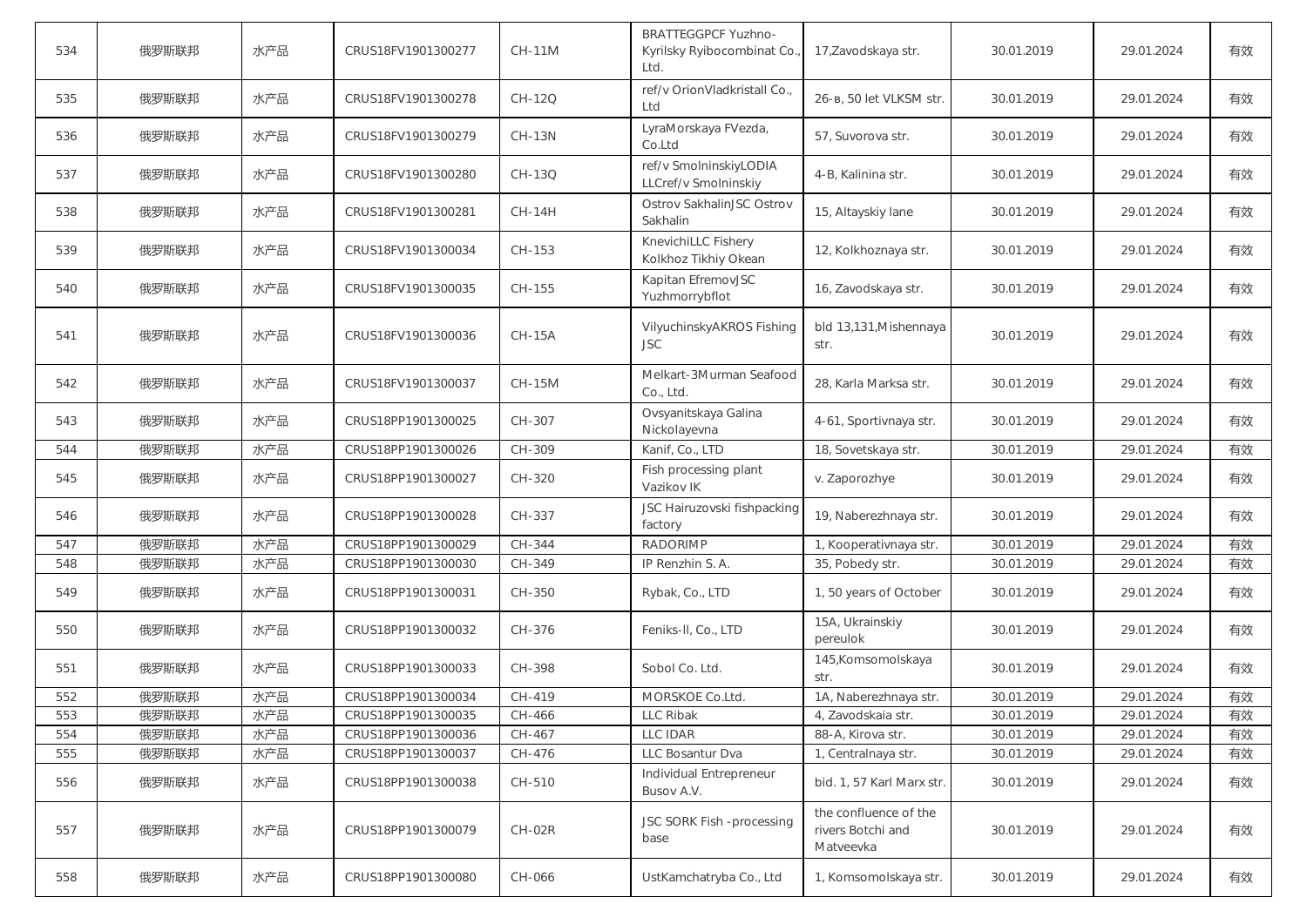| 559 | 俄罗斯联邦 | 水产品 | CRUS18PP1901300082 | <b>CH-09M</b> | Fishing Company Nichira<br>Ltd.                        | 1, Morskaya str.                                                                                                                                               | 30.01.2019 | 29.01.2024 | 有效 |
|-----|-------|-----|--------------------|---------------|--------------------------------------------------------|----------------------------------------------------------------------------------------------------------------------------------------------------------------|------------|------------|----|
| 560 | 俄罗斯联邦 | 水产品 | CRUS18FV1901300345 | $CH-35R$      | ref/v Komsomoliya<br>KaliningradaJSC<br>Yuzhmorrybflot | 16, Zavodskaya str.                                                                                                                                            | 30.01.2019 | 29.01.2024 | 有效 |
| 561 | 俄罗斯联邦 | 水产品 | CRUS18FV1901300545 | CH-916        | Mys NavarinIFVALTA LLC                                 | off. 101,39, Chapayeva<br>str.                                                                                                                                 | 30.01.2019 | 29.01.2024 | 有效 |
| 562 | 俄罗斯联邦 | 水产品 | CRUS18FV1901300546 | CH-918        | PlutonasPromflot Co., Ltd                              | off.55, 30, Holmskoe<br>highway                                                                                                                                | 30.01.2019 | 29.01.2024 | 有效 |
| 563 | 俄罗斯联邦 | 水产品 | CRUS18FV1901300547 | CH-919        | Shans 106 JSC Fishing<br>Collective Farm Vostok-1      | 42, Krasnogo Znameni<br>av.                                                                                                                                    | 30.01.2019 | 29.01.2024 | 有效 |
| 564 | 俄罗斯联邦 | 水产品 | CRUS18PP1901300041 | <b>CH-51M</b> | <b>Fish Manufactories</b><br>Murmansk LLC              | Tri Ruchia str.                                                                                                                                                | 30.01.2019 | 29.01.2024 | 有效 |
| 565 | 俄罗斯联邦 | 水产品 | CRUS18PP1901300042 | <b>CH-54P</b> | Fish processing plant<br>Maksimovskiy LTD              | 1, Beregovaya str.                                                                                                                                             | 30.01.2019 | 29.01.2024 | 有效 |
| 566 | 俄罗斯联邦 | 水产品 | CRUS18PP1901300043 | CH-55         | Ozernovsky Fish Canning<br>Plant Nº 55, JSC            | 1 A, Oktyabrskaya str.                                                                                                                                         | 30.01.2019 | 29.01.2024 | 有效 |
| 567 | 俄罗斯联邦 | 水产品 | CRUS18PP1901300044 | CH-575        | Vostokinvest Co., Ltd.                                 | 27, Tsentralnaya str.                                                                                                                                          | 30.01.2019 | 29.01.2024 | 有效 |
| 568 | 俄罗斯联邦 | 水产品 | CRUS18PP1901300045 | CH-621        | Alyk Co., LTD                                          | 10A, Kolhoznaya str.                                                                                                                                           | 30.01.2019 | 29.01.2024 | 有效 |
| 569 | 俄罗斯联邦 | 水产品 | CRUS18PP1901300046 | CH-633        | VITYAZ-AVTO CO., LTD fish<br>processing work-shop      | river Kol                                                                                                                                                      | 30.01.2019 | 29.01.2024 | 有效 |
| 570 | 俄罗斯联邦 | 水产品 | CRUS18PP1901300047 | CH-643        | Sandi Co.LTD Fish<br>Processing Base                   | Kunashir island,<br>Paltusov Cape                                                                                                                              | 30.01.2019 | 29.01.2024 | 有效 |
| 571 | 俄罗斯联邦 | 水产品 | CRUS18PP1901300048 | CH-646        | Nereida Co., Ltd                                       | 1, Aleutskaya st.                                                                                                                                              | 30.01.2019 | 29.01.2024 | 有效 |
| 572 | 俄罗斯联邦 | 水产品 | CRUS18PP1901300049 | CH-672        | <b>Vostretsov Fishing</b><br>company LLC               | 5, Morskaya str.                                                                                                                                               | 30.01.2019 | 29.01.2024 | 有效 |
| 573 | 俄罗斯联邦 | 水产品 | CRUS18PP1901300083 | CH-1005       | AQUARIUM-DV Co., Ltd                                   | Ul:about 1079 m in the<br>direction to the North-<br>West of the landmark<br>residential building, the<br>address of the<br>landmark: 41,<br>Naberezhnaya str. | 30.01.2019 | 29.01.2024 | 有效 |
| 574 | 俄罗斯联邦 | 水产品 | CRUS18PP1901300084 | CH-107        | FPPSokraCo., Ltd.                                      | 1A, Lesnaya str.                                                                                                                                               | 30.01.2019 | 29.01.2024 | 有效 |
| 575 | 俄罗斯联邦 | 水产品 | CRUS18PP1901300085 | CH-116        | <b>JSC Kurilsky rassvet</b>                            | 2, Nabereznaya str.                                                                                                                                            | 30.01.2019 | 29.01.2024 | 有效 |
| 576 | 俄罗斯联邦 | 水产品 | CRUS18PP1901300086 | CH-138        | Taranay Co., Ltd.                                      | 21, Pervomayskaya str.                                                                                                                                         | 30.01.2019 | 29.01.2024 | 有效 |
| 577 | 俄罗斯联邦 | 水产品 | CRUS18CS1901300013 | <b>CH-18R</b> | LLC " SC EURASIA"                                      | building TO-1, TO-2                                                                                                                                            | 30.01.2019 | 29.01.2024 | 有效 |
| 578 | 俄罗斯联邦 | 水产品 | CRUS18FV1901300016 | CH-071        | Geroi ShironintsyLLC<br>Vostokrybprom                  | off. 410, 14,<br>Pionerskaya str.                                                                                                                              | 30.01.2019 | 29.01.2024 | 有效 |
| 579 | 俄罗斯联邦 | 水产品 | CRUS18FV1901300017 | CH-077        | SedankaLLC RK NOVYI MIR                                | off.16,10,Ganslep str.                                                                                                                                         | 30.01.2019 | 29.01.2024 | 有效 |
| 580 | 俄罗斯联邦 | 水产品 | CRUS18FV1901300018 | CH-07A        | TiburonJSC YAMSy                                       | 131, Mishennaya str.                                                                                                                                           | 30.01.2019 | 29.01.2024 | 有效 |
| 581 | 俄罗斯联邦 | 水产品 | CRUS18FV1901300019 | CH-07K        | VladivostokJSC TURNIF                                  | 87, Pushkinskaya str.                                                                                                                                          | 30.01.2019 | 29.01.2024 | 有效 |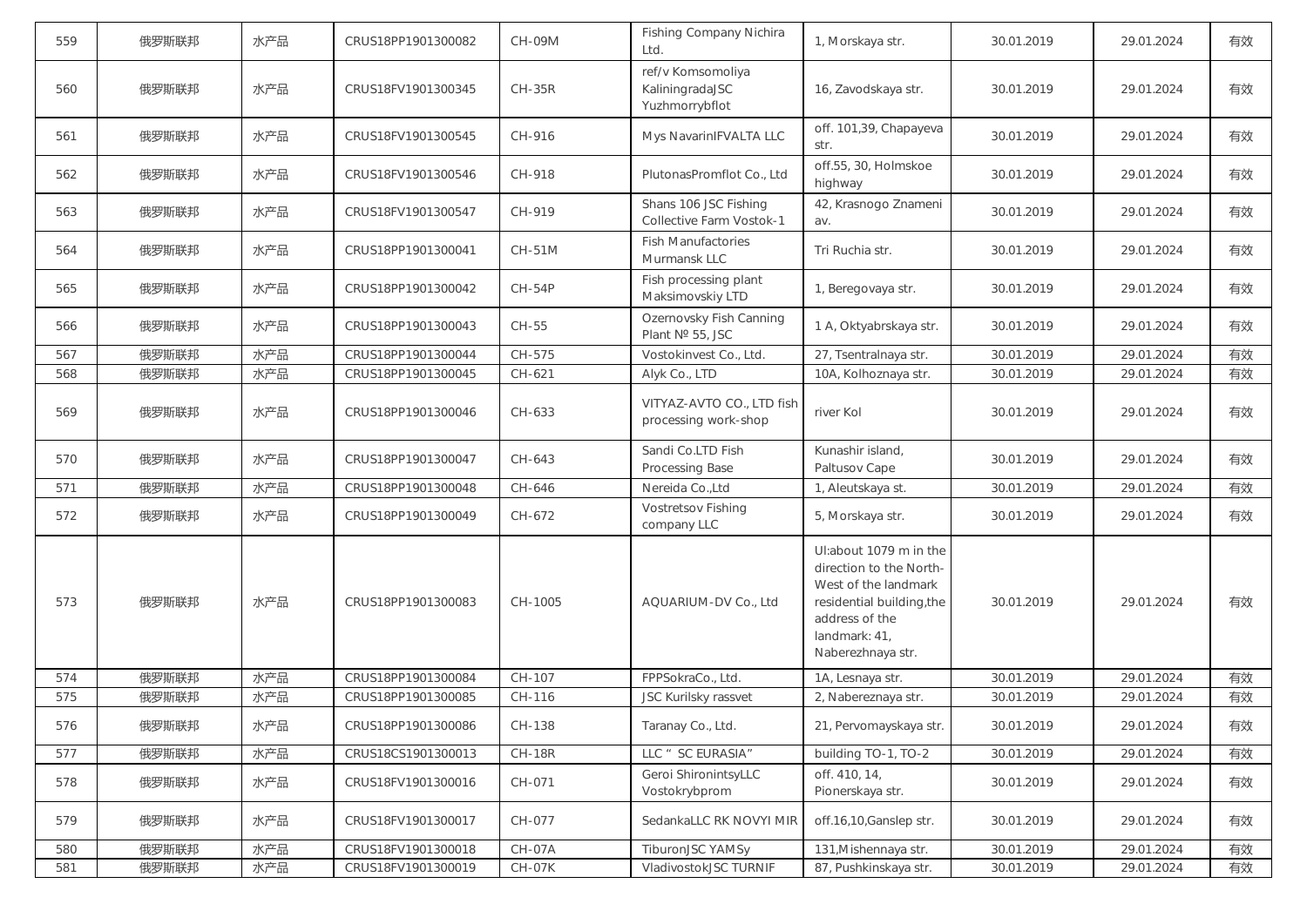| 582 | 俄罗斯联邦 | 水产品 | CRUS18FV1901300020 | <b>CH-07M</b> | Kapitan DolgikhJSC<br>Rybprominvest                                    | 43, Shmidta str.                                                   | 30.01.2019 | 29.01.2024 | 有效 |
|-----|-------|-----|--------------------|---------------|------------------------------------------------------------------------|--------------------------------------------------------------------|------------|------------|----|
| 583 | 俄罗斯联邦 | 水产品 | CRUS18FV1901300021 | <b>CH-08A</b> | KalamJSC YAMSy                                                         | 131, Mishennaya str.                                               | 30.01.2019 | 29.01.2024 | 有效 |
| 584 | 俄罗斯联邦 | 水产品 | CRUS18FV1901300022 | CH-105        | GranitFCLUNTOSCo., Ltd                                                 | 11, Ozernovskaya Kosa<br>str.                                      | 30.01.2019 | 29.01.2024 | 有效 |
| 585 | 俄罗斯联邦 | 水产品 | CRUS18FV1901300023 | CH-106        | Victor GavrilovCollective<br>Farm Fishery by V.I. Lenin                | 40, Kosmonavtov str.                                               | 30.01.2019 | 29.01.2024 | 有效 |
| 586 | 俄罗斯联邦 | 水产品 | CRUS18FV1901300024 | <b>CH-10A</b> | GruperJSC YAMSy                                                        | 131, Mishennaya str.                                               | 30.01.2019 | 29.01.2024 | 有效 |
| 587 | 俄罗斯联邦 | 水产品 | CRUS18PP1901300170 | CH-937        | LLC Toro                                                               | 1, Orenburgskaya str.                                              | 30.01.2019 | 29.01.2024 | 有效 |
| 588 | 俄罗斯联邦 | 水产品 | CRUS18PP1901300171 | CH-953        | Sandi Co.LTDFish<br>Processing Base                                    | Tanfilyeva island                                                  | 30.01.2019 | 29.01.2024 | 有效 |
| 589 | 俄罗斯联邦 | 水产品 | CRUS18PP1901300102 | CH-342        | SKIT LLC (Fish-processing<br>factory)                                  | island Iturup, river<br>Osenniaia                                  | 30.01.2019 | 29.01.2024 | 有效 |
| 590 | 俄罗斯联邦 | 水产品 | CRUS18PP1901300103 | CH-352        | BIOBANK, Co., LTD                                                      | 67, Naberezhnaya                                                   | 30.01.2019 | 29.01.2024 | 有效 |
| 591 | 俄罗斯联邦 | 水产品 | CRUS18PP1901300104 | CH-372        | Oktyabrskiy rybokombinat<br>Co., Ltd. Fishfactory                      | 1, Sovetskaya str.                                                 | 30.01.2019 | 29.01.2024 | 有效 |
| 592 | 俄罗斯联邦 | 水产品 | CRUS18PP1901300105 | <b>CH-37N</b> | Delta Co., Ltd (r.Opala) Fish<br>processing plant                      | r. Opala                                                           | 30.01.2019 | 29.01.2024 | 有效 |
| 593 | 俄罗斯联邦 | 水产品 | CRUS18PP1901300106 | CH-391        | Koryakmoreprodukt Co.,<br>Ltd. Fish-processing plant<br>(FPP) Hailulya | Fish section Nº3                                                   | 30.01.2019 | 29.01.2024 | 有效 |
| 594 | 俄罗斯联邦 | 水产品 | CRUS18PP1901300107 | CH-392        | Ankor Ltd.                                                             | Melkaya river, East<br>coast of Okhotsk Sea                        | 30.01.2019 | 29.01.2024 | 有效 |
| 595 | 俄罗斯联邦 | 水产品 | CRUS18PP1901300108 | CH-393        | Krab Ltd.                                                              | 6 km north of the<br>Nerpichya river, East<br>coast of Okhotsk Sea | 30.01.2019 | 29.01.2024 | 有效 |
| 596 | 俄罗斯联邦 | 水产品 | CRUS18PP1901300109 | CH-394        | Safronovs Ltd.                                                         | 25, Privokzalnaya str                                              | 30.01.2019 | 29.01.2024 | 有效 |
| 597 | 俄罗斯联邦 | 水产品 | CRUS18PP1901300076 | CH-896        | Souzvostok Co.Ltd                                                      | 8, Korabelniy lane                                                 | 30.01.2019 | 29.01.2024 | 有效 |
| 598 | 俄罗斯联邦 | 水产品 | CRUS18FV1901300573 | <b>CH-95P</b> | ref/v SubaruJSC North-<br>Kurilsk base of seiner fleet<br>(JSC SK BSF) | 2, Naberezhnaya str.                                               | 30.01.2019 | 29.01.2024 | 有效 |
| 599 | 俄罗斯联邦 | 水产品 | CRUS18FV1901300574 | <b>CH-95K</b> | Novaya ZemlyaRQF Co.,<br>Ltd.                                          | 101 off.12a, Tralovaya<br>str.                                     | 30.01.2019 | 29.01.2024 | 有效 |
| 600 | 俄罗斯联邦 | 水产品 | CRUS18FV1901300025 | <b>CH-10N</b> | Admiral KolchakSofco Co.,<br>Ltd                                       | OF.16, 80/1,<br>DZHAMBULA STR.                                     | 30.01.2019 | 29.01.2024 | 有效 |
| 601 | 俄罗斯联邦 | 水产品 | CRUS18FV1901300026 | <b>CH-11Q</b> | ref/v Pamyat KirovaLLC<br>Olympia                                      | off. 506, 2 g,<br>Universitetskaya str.                            | 30.01.2019 | 29.01.2024 | 有效 |
| 602 | 俄罗斯联邦 | 水产品 | CRUS18FV1901300027 | <b>CH-12A</b> | TarponJSC YAMSy                                                        | 131, Mishennaya str.                                               | 30.01.2019 | 29.01.2024 | 有效 |
| 603 | 俄罗斯联邦 | 水产品 | CRUS18FV1901300028 | CH-12H        | OsveyskoyeJSC<br>ATLANTRYBFLOT                                         | 57, Suvorova str.                                                  | 30.01.2019 | 29.01.2024 | 有效 |
| 604 | 俄罗斯联邦 | 水产品 | CRUS18FV1901300029 | <b>CH-12L</b> | BaklanovoJSC Okeanrybflot                                              | 27, Leningradskaya str.                                            | 30.01.2019 | 29.01.2024 | 有效 |
| 605 | 俄罗斯联邦 | 水产品 | CRUS18PP1901300161 | CH-907        | LLC Company RKZ Laperuz                                                | 64,<br>Zheleznodorozhnaya<br>str.                                  | 30.01.2019 | 29.01.2024 | 有效 |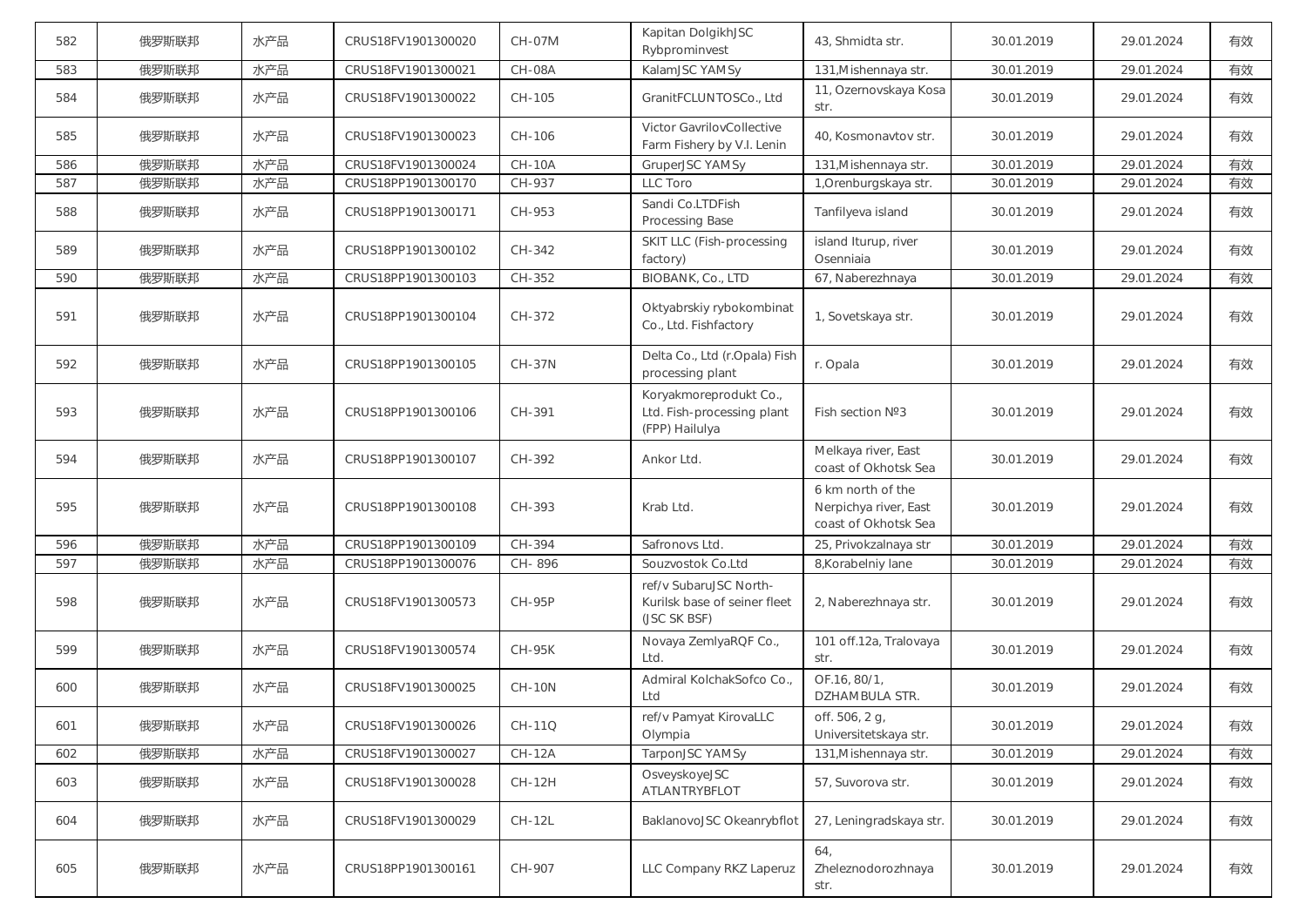| 606 | 俄罗斯联邦 | 水产品 | CRUS18PP1901300162 | CH-911        | Fishery company Kukhtuy<br><b>LLC</b>                        | 1, Zavodskaya str.                | 30.01.2019 | 29.01.2024 | 有效 |
|-----|-------|-----|--------------------|---------------|--------------------------------------------------------------|-----------------------------------|------------|------------|----|
| 607 | 俄罗斯联邦 | 水产品 | CRUS18PP1901300163 | CH-913        | Individual Entrepreneur<br>Sharpinskaya Olga<br>Vladimirovna | 6, Borovaya str.                  | 30.01.2019 | 29.01.2024 | 有效 |
| 608 | 俄罗斯联邦 | 水产品 | CRUS18PP1901300077 | CH-L11        | RKZ- Vkusnye konservy LLC                                    | building V, 7                     | 30.01.2019 | 29.01.2024 | 有效 |
| 609 | 俄罗斯联邦 | 水产品 | CRUS18PP1901300078 | CH-003        | JSC Kurilskiy rybak Yasnyy<br>(fish plant)                   | v. Kitovyy                        | 30.01.2019 | 29.01.2024 | 有效 |
| 610 | 俄罗斯联邦 | 水产品 | CRUS18FV1901300030 | <b>CH-13A</b> | TomkodJSC YAMSy                                              | 131, Mishennaya str.              | 30.01.2019 | 29.01.2024 | 有效 |
| 611 | 俄罗斯联邦 | 水产品 | CRUS18FV1901300031 | CH-147        | YmirLLC Nevod                                                | ASEZ Yuzhnaya                     | 30.01.2019 | 29.01.2024 | 有效 |
| 612 | 俄罗斯联邦 | 水产品 | CRUS18FV1901300032 | <b>CH-14P</b> | Ostrov IturupPoronay Co.,<br>Ltd.                            | 15, Altayskiy lane                | 30.01.2019 | 29.01.2024 | 有效 |
| 613 | 俄罗斯联邦 | 水产品 | CRUS18FV1901300033 | CH-151        | Ekarma-2LLC Fishery<br>Kolkhoz Tikhiy Okean                  | 12, Kolkhoznaya str.              | 30.01.2019 | 29.01.2024 | 有效 |
| 614 | 俄罗斯联邦 | 水产品 | CRUS18FV1901300064 | <b>CH-27G</b> | Pavel PaninLLC " RMD UVA<br>1 <sup>n</sup>                   | of.12,87, Pushkinskaya<br>str.,   | 30.01.2019 | 29.01.2024 | 有效 |
| 615 | 俄罗斯联邦 | 水产品 | CRUS18FV1901300065 | <b>CH-27M</b> | Albatross-8Sigma Marine<br>Technology Co., Ltd.              | of.1, 83A, Kalinina str.          | 30.01.2019 | 29.01.2024 | 有效 |
| 616 | 俄罗斯联邦 | 水产品 | CRUS18FV1901300066 | <b>CH-28M</b> | YamatoAntey Co. Ltd.                                         | off.1203, 19A,<br>Russkaya str.   | 30.01.2019 | 29.01.2024 | 有效 |
| 617 | 俄罗斯联邦 | 水产品 | CRUS18FV1901300067 | <b>CH-28P</b> | Oksino" Sevrybkom" LTD                                       | 52, Knipovicha str                | 30.01.2019 | 29.01.2024 | 有效 |
| 618 | 俄罗斯联邦 | 水产品 | CRUS18FV1901300068 | CH-295        | Western<br>EnterpriseTikhrybcom Co.,<br>Ltd                  | 1, Portovaya st.                  | 30.01.2019 | 29.01.2024 | 有效 |
| 619 | 俄罗斯联邦 | 水产品 | CRUS18FV1901300069 | CH-296        | ViligaMag-sea International<br>Co., Ltd                      | 1, Portovaya st.                  | 30.01.2019 | 29.01.2024 | 有效 |
| 620 | 俄罗斯联邦 | 水产品 | CRUS18FV1901300070 | CH-297        | TalanMag-sea International<br>Co., Ltd                       | 1, Portovaya st.                  | 30.01.2019 | 29.01.2024 | 有效 |
| 621 | 俄罗斯联邦 | 水产品 | CRUS18FV1901300071 | CH-298        | Aleksandr ShalinMag-sea<br>International Co., Ltd            | 1, Portovaya st.                  | 30.01.2019 | 29.01.2024 | 有效 |
| 622 | 俄罗斯联邦 | 水产品 | CRUS18CS1901300014 | CH-22Q        | OOO " TD" Samson-<br>Trade"                                  | 32-1, Shevchenko str.             | 30.01.2019 | 29.01.2024 | 有效 |
| 623 | 俄罗斯联邦 | 水产品 | CRUS18CS1901300015 | $CH-22R$      | <b>Hladokombinat Andreevsky</b><br><b>LLC</b>                | lit. A, 6, Gorskoe<br>highway     | 30.01.2019 | 29.01.2024 | 有效 |
| 624 | 俄罗斯联邦 | 水产品 | CRUS18CS1901300016 | CH-32Q        | Viking Lodzhistik LLC                                        | 83, 1-st Rabochaya str.           | 30.01.2019 | 29.01.2024 | 有效 |
| 625 | 俄罗斯联邦 | 水产品 | CRUS18CS1901300017 | CH-36Q        | Yagry LTD warehouse Nº<br>160-161                            | 45, Talazhskoe<br>highway         | 30.01.2019 | 29.01.2024 | 有效 |
| 626 | 俄罗斯联邦 | 水产品 | CRUS18CS1901300018 | CH-38Q        | VRS LLC                                                      | 243, Kalinina str.                | 30.01.2019 | 29.01.2024 | 有效 |
| 627 | 俄罗斯联邦 | 水产品 | CRUS18FV1901300077 | CH-316        | PB-3028Nizhnee Pronge<br>Fishing guild (collective<br>farm)  | v. Nizhnee Pronge                 | 30.01.2019 | 29.01.2024 | 有效 |
| 628 | 俄罗斯联邦 | 水产品 | CRUS18FV1901300557 | CH-934        | KingukTriera LLC                                             | off.700,<br>23D, Eniseiskaya str. | 30.01.2019 | 29.01.2024 | 有效 |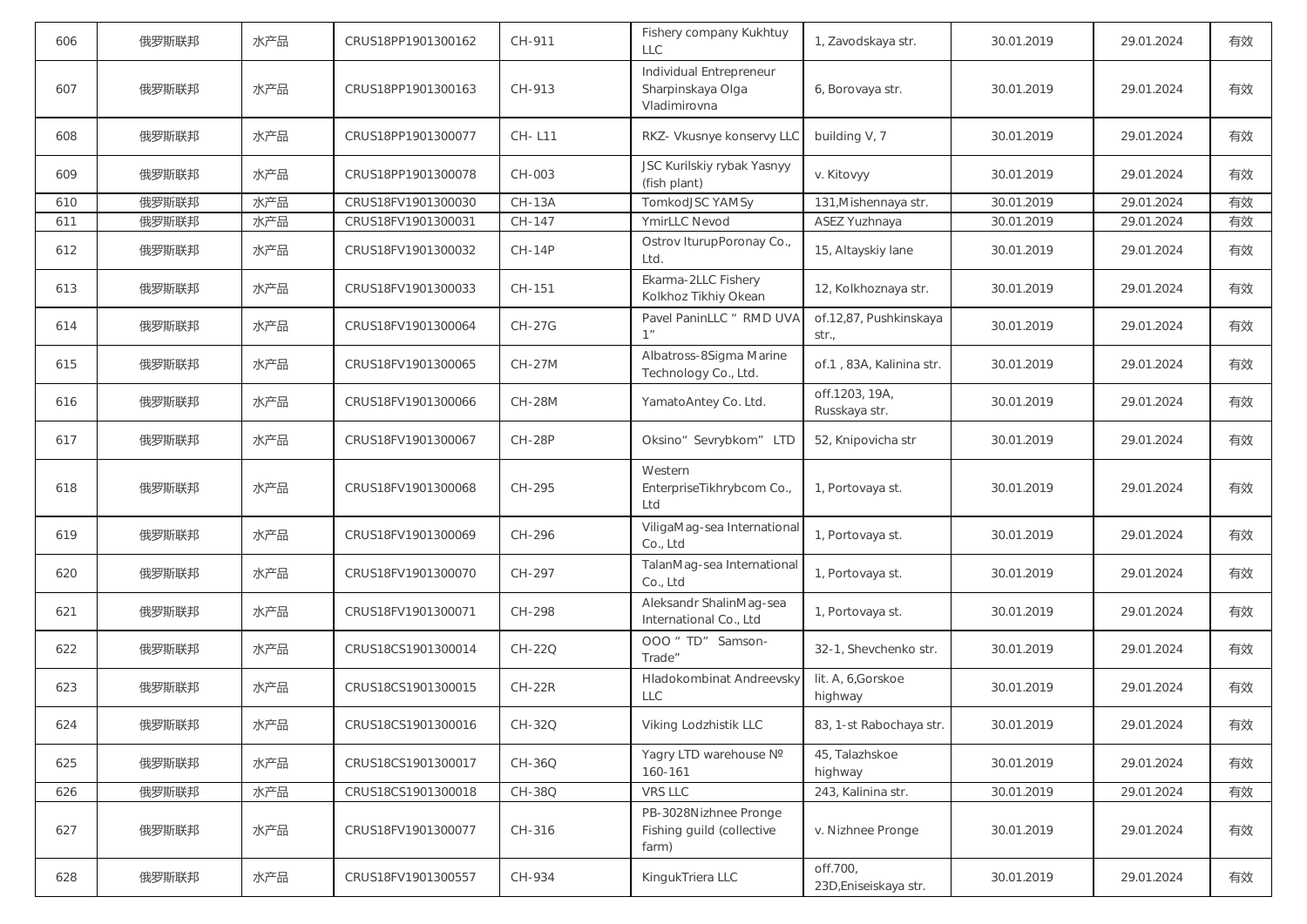| 629 | 俄罗斯联邦 | 水产品 | CRUS18FV1901300558 | CH-939        | IKHTIOLOGCollective Farm<br>Fishery by V.I. Lenin             | 40, Kosmonavtov str.                          | 30.01.2019 | 29.01.2024 | 有效 |
|-----|-------|-----|--------------------|---------------|---------------------------------------------------------------|-----------------------------------------------|------------|------------|----|
| 630 | 俄罗斯联邦 | 水产品 | CRUS18FV1901300559 | <b>CH-93F</b> | Nivenskoye JSC Fishing<br>Fleet-FOR                           | 57, Suvorova str.                             | 30.01.2019 | 29.01.2024 | 有效 |
| 631 | 俄罗斯联邦 | 水产品 | CRUS18FV1901300560 | <b>CH-93L</b> | Aleksandr KosarevPJSC<br>Murmansk trawl fleet                 | 43, Shmidta str.                              | 30.01.2019 | 29.01.2024 | 有效 |
| 632 | 俄罗斯联邦 | 水产品 | CRUS18FV1901300561 | CH-940        | Knyaz VladimirVostochno-<br>Promyslovaya Kompaniya<br>Co.Itd. | 15A, Pushkina str.                            | 30.01.2019 | 29.01.2024 | 有效 |
| 633 | 俄罗斯联邦 | 水产品 | CRUS18FV1901300562 | CH-941        | MEKHANIK<br>ROMANCHARybolovetskiy<br>kolkhoz im. Lenina       | 11, Tsentralnaya str.                         | 30.01.2019 | 29.01.2024 | 有效 |
| 634 | 俄罗斯联邦 | 水产品 | CRUS18FV1901300563 | CH-942        | ref/v Kurilskoye<br>OzeroGorizont DV Co., Ltd                 | apart. 56,54, Okeanskiy<br>prospect           | 30.01.2019 | 29.01.2024 | 有效 |
| 635 | 俄罗斯联邦 | 水产品 | CRUS18FV1901300564 | CH-945        | OSTROVNOY-6Fish<br>FactoryOstrovnoyLLC                        | off.1, Liter V, 8<br>Sovetskaya str.          | 30.01.2019 | 29.01.2024 | 有效 |
| 636 | 俄罗斯联邦 | 水产品 | CRUS18FV1901300565 | CH-946        | OSTROVNOY-7Fish<br>FactoryOstrovnoyLLC                        | off.1, Liter V, 8<br>Sovetskaya str.          | 30.01.2019 | 29.01.2024 | 有效 |
| 637 | 俄罗斯联邦 | 水产品 | CRUS18FV1901300566 | CH-947        | OSTROVNOY-8Fish<br>FactoryOstrovnoyLLC                        | off.1, Liter V, 8<br>Sovetskaya str.          | 30.01.2019 | 29.01.2024 | 有效 |
| 638 | 俄罗斯联邦 | 水产品 | CRUS18FV1901300567 | CH-948        | <b>GURDSigma Marine</b><br>Technology Co., Ltd.               | of.1, 83A, Kalinina str.                      | 30.01.2019 | 29.01.2024 | 有效 |
| 639 | 俄罗斯联邦 | 水产品 | CRUS18FV1901300568 | $CH-94P$      | Ostrov ShikotanJSC<br>Kurilskiy rybak                         | v. Reydovo                                    | 30.01.2019 | 29.01.2024 | 有效 |
| 640 | 俄罗斯联邦 | 水产品 | CRUS18FV1901300248 | CH-04Q        | ref/v Frost<br>OlymposVladkristall Co.,<br>Ltd                | 26-в, 50 let VLKSM str.                       | 30.01.2019 | 29.01.2024 | 有效 |
| 641 | 俄罗斯联邦 | 水产品 | CRUS18FV1901300249 | CH-05Q        | ref/v Kapitan<br>ShcherbakovVostokflot Co.<br>Ltd             | $40A$ ,<br>Verkhneportovaya str.              | 30.01.2019 | 29.01.2024 | 有效 |
| 642 | 俄罗斯联邦 | 水产品 | CRUS18FV1901300250 | CH-51N        | ref/v AMBER<br><b>BALTICREFTRANSFLOT</b><br>Co.,Ltd           | apart.78,<br>43/1, Akademika<br>Koroleva str. | 30.01.2019 | 29.01.2024 | 有效 |
| 643 | 俄罗斯联邦 | 水产品 | CRUS18FV1901300251 | CH-863        | Shans 105 JSC Fishing<br>Collective Farm Vostok-1             | 42, Krasnogo Znameni<br>av.                   | 30.01.2019 | 29.01.2024 | 有效 |
| 644 | 俄罗斯联邦 | 水产品 | CRUS18FV1901300252 | CH-868        | ref/v AtropusATROPUS<br>Co.,Ltd                               | 243, Kalinina str.                            | 30.01.2019 | 29.01.2024 | 有效 |
| 645 | 俄罗斯联邦 | 水产品 | CRUS18FV1901300253 | CH-872        | MP-1076stoyechnoye<br>vesselUkhta-Prom Co.,Ltd.               | 1, Centralnaya str.                           | 30.01.2019 | 29.01.2024 | 有效 |
| 646 | 俄罗斯联邦 | 水产品 | CRUS18FV1901300254 | CH-879        | LazurnyyJSC Vestrybflot                                       | 27-A, Komsomolskaya<br>str.                   | 30.01.2019 | 29.01.2024 | 有效 |
| 647 | 俄罗斯联邦 | 水产品 | CRUS18FV1901300255 | CH-897        | BatayskSouzvostok Co.Ltd                                      | 8, Korabelniy lane                            | 30.01.2019 | 29.01.2024 | 有效 |
| 648 | 俄罗斯联邦 | 水产品 | CRUS18FV1901300256 | $CH-01H$      | PilengaJSC Pilenga                                            | 15, Altayskiy lane                            | 30.01.2019 | 29.01.2024 | 有效 |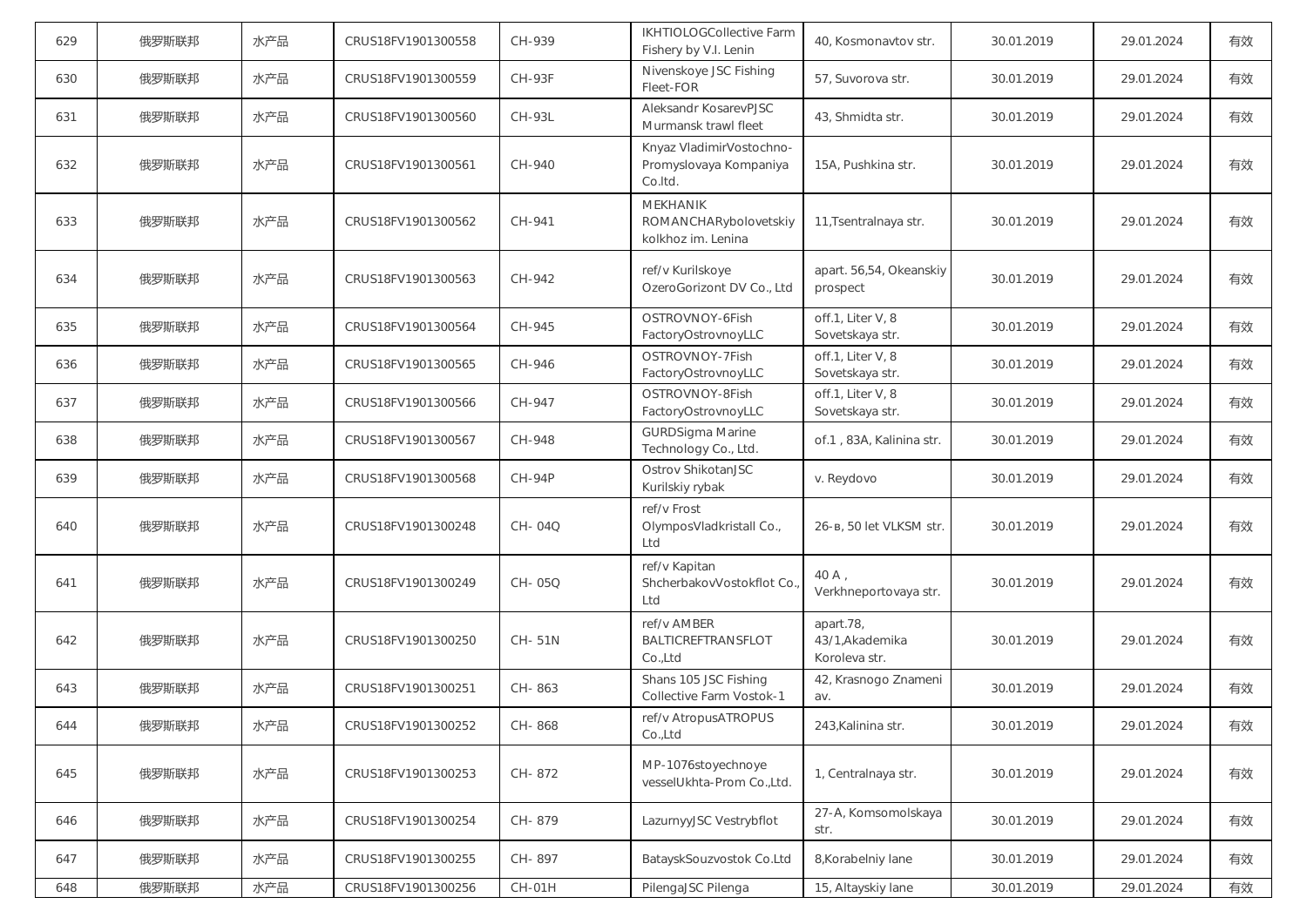| 649 | 俄罗斯联邦 | 水产品 | CRUS18FV1901300041 | CH-166        | PROMETEYRosfishflot<br>Co.Ltd.                             | 28/1, Dalniayastr.                                  | 30.01.2019 | 29.01.2024 | 有效 |
|-----|-------|-----|--------------------|---------------|------------------------------------------------------------|-----------------------------------------------------|------------|------------|----|
| 650 | 俄罗斯联邦 | 水产品 | CRUS18FV1901300042 | CH-167        | APOLLONRosfishflot<br>Co.Ltd.                              | 28/1, Dalniayastr.                                  | 30.01.2019 | 29.01.2024 | 有效 |
| 651 | 俄罗斯联邦 | 水产品 | CRUS18FV1901300043 | <b>CH-16A</b> | Aleksey ChirikovAKROS<br>Fishing JSC                       | bld 13,131, Mishennaya<br>str.                      | 30.01.2019 | 29.01.2024 | 有效 |
| 652 | 俄罗斯联邦 | 水产品 | CRUS18FV1901300044 | CH-173        | SiglanJSC Dalryba                                          | 51-A, Svetlanskaya str.                             | 30.01.2019 | 29.01.2024 | 有效 |
| 653 | 俄罗斯联邦 | 水产品 | CRUS18FV1901300045 | <b>CH-17A</b> | Petr IljinAKROS Fishing JSC                                | bld 13,131, Mishennaya<br>str.                      | 30.01.2019 | 29.01.2024 | 有效 |
| 654 | 俄罗斯联邦 | 水产品 | CRUS18FV1901300046 | CH-181        | SolborgRoskamryba Co.,<br>Ltd.                             | 43, Shturmana Elagina<br>str.                       | 30.01.2019 | 29.01.2024 | 有效 |
| 655 | 俄罗斯联邦 | 水产品 | CRUS18FV1901300047 | <b>CH-19F</b> | Kapitan GromtsevJSC «KZB-<br>herring»                      | 131, Mishennaya str.                                | 30.01.2019 | 29.01.2024 | 有效 |
| 656 | 俄罗斯联邦 | 水产品 | CRUS18FV1901300048 | CH-19O        | ref/v Kapitan<br>PryakhaDalreefer Shipping<br>Company Ltd. | of.262B.105A. 100-<br>letiya Vladivostoka<br>prosp. | 30.01.2019 | 29.01.2024 | 有效 |
| 657 | 俄罗斯联邦 | 水产品 | CRUS18FV1901300049 | CH-208        | KirovoLLC Fishery Kolkhoz<br>Tikhiy Okean                  | 12, Kolkhoznaya str.                                | 30.01.2019 | 29.01.2024 | 有效 |
| 658 | 俄罗斯联邦 | 水产品 | CRUS18FV1901300050 | CH-213        | LindgoImFPPSokraCo., Ltd.                                  | 1A, Lesnaya str.                                    | 30.01.2019 | 29.01.2024 | 有效 |
| 659 | 俄罗斯联邦 | 水产品 | CRUS18FV1901300051 | CH-217        | OktyabrJSC Fishery Kolkhoz<br>Primorets                    | 12, Zelenaya str.                                   | 30.01.2019 | 29.01.2024 | 有效 |
| 660 | 俄罗斯联邦 | 水产品 | CRUS18PP1901300120 | CH-516        | RK Krutogorovskoye LLC                                     | 12-1, Zavodskaya str.                               | 30.01.2019 | 29.01.2024 | 有效 |
| 661 | 俄罗斯联邦 | 水产品 | CRUS18PP1901300121 | CH-518        | Brig Co., Ltd.                                             | 1, Krasnoarmeyskaya<br>str.                         | 30.01.2019 | 29.01.2024 | 有效 |
| 662 | 俄罗斯联邦 | 水产品 | CRUS18PP1901300122 | CH-522        | Zarya LLC                                                  | 1, Sakhalinskaya str.                               | 30.01.2019 | 29.01.2024 | 有效 |
| 663 | 俄罗斯联邦 | 水产品 | CRUS18PP1901300123 | CH-528        | Co. Ltd., INMA                                             | 59, Naberezhnaya East                               | 30.01.2019 | 29.01.2024 | 有效 |
| 664 | 俄罗斯联邦 | 水产品 | CRUS18PP1901300124 | CH-544        | Company Priboy-Korsakov<br>Co. Ltd.                        | 38b, Kirpichnaya str.                               | 30.01.2019 | 29.01.2024 | 有效 |
| 665 | 俄罗斯联邦 | 水产品 | CRUS18PP1901300125 | CH-557        | Priliv LLC                                                 | 1a, Tayozhnaya str.                                 | 30.01.2019 | 29.01.2024 | 有效 |
| 666 | 俄罗斯联邦 | 水产品 | CRUS18PP1901300126 | CH-565        | LLC Troicky Fish-processing<br>Complex                     | 9, Kolhoznaya str.                                  | 30.01.2019 | 29.01.2024 | 有效 |
| 667 | 俄罗斯联邦 | 水产品 | CRUS18PP1901300127 | CH-603        | Kamchatmoreproduct LLC                                     | Oblukovina<br>river, seasonal base                  | 30.01.2019 | 29.01.2024 | 有效 |
| 668 | 俄罗斯联邦 | 水产品 | CRUS18FV1901300504 | <b>CH-78G</b> | KhotinJSC Okeanrybflot                                     | 27, Leningradskaya str.                             | 30.01.2019 | 29.01.2024 | 有效 |
| 669 | 俄罗斯联邦 | 水产品 | CRUS18FV1901300528 | CH-84D        | GalatisBios-Arktik LTD                                     | off.5, 8, Smidta str.                               | 30.01.2019 | 29.01.2024 | 有效 |
| 670 | 俄罗斯联邦 | 水产品 | CRUS18FV1901300514 | <b>CH-81L</b> | KotoyarviPersey, Ltd                                       | 5-37, Shmidta str.                                  | 30.01.2019 | 29.01.2024 | 有效 |
| 671 | 俄罗斯联邦 | 水产品 | CRUS18FV1901300516 | CH-823        | FotonZarya Co.,Ltd                                         | 71, Chekhov str.                                    | 30.01.2019 | 29.01.2024 | 有效 |
| 672 | 俄罗斯联邦 | 水产品 | CRUS18FV1901300517 | CH-824        | NeonMoneron Co., LTD.                                      | 71, Chekhov str.                                    | 30.01.2019 | 29.01.2024 | 有效 |
| 673 | 俄罗斯联邦 | 水产品 | CRUS18FV1901300518 | CH-825        | VectorMoneron Co., LTD.                                    | 71, Chekhov str.                                    | 30.01.2019 | 29.01.2024 | 有效 |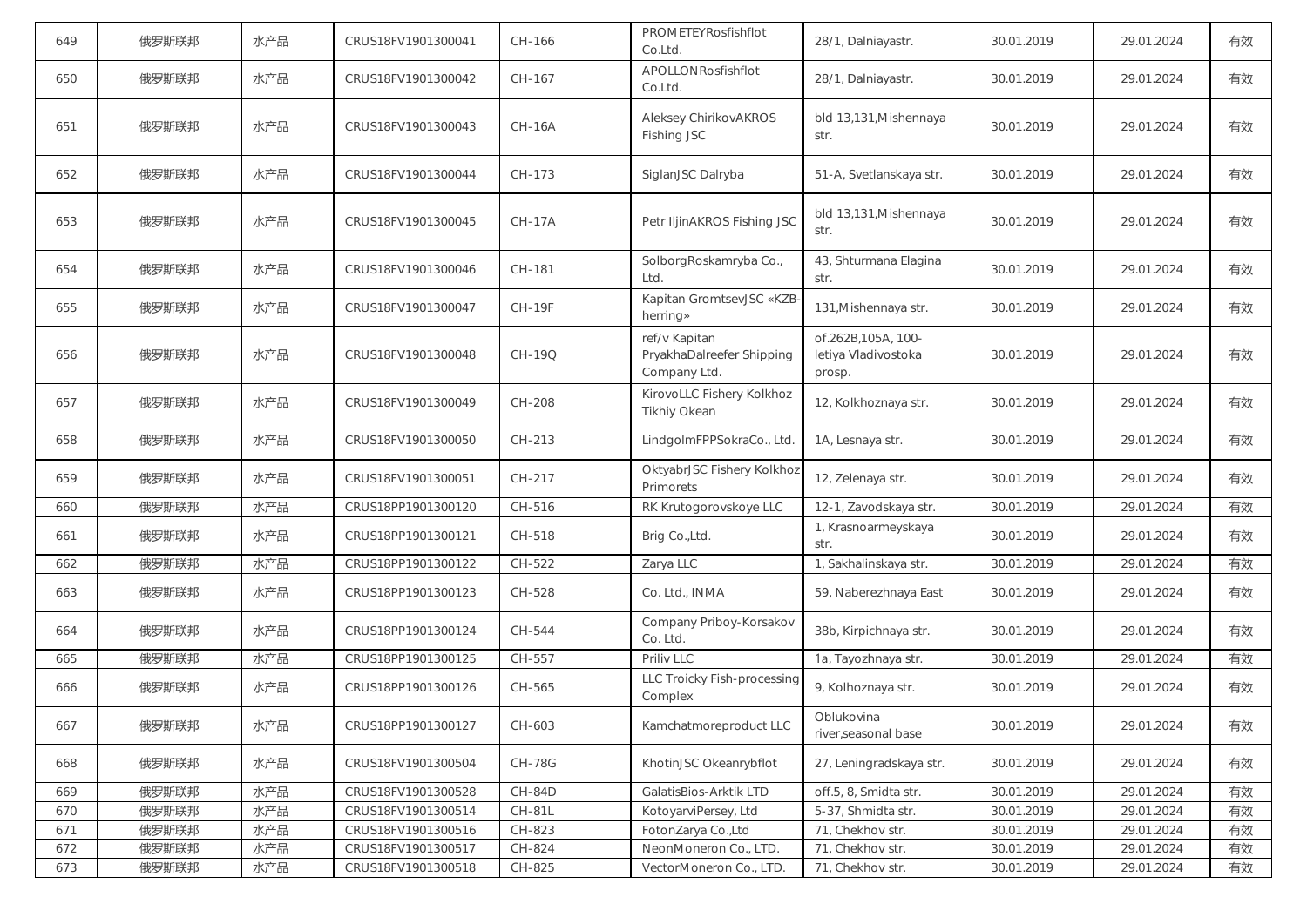| 674 | 俄罗斯联邦 | 水产品 | CRUS18FV1901300139 | CH-587        | ref/v AKASHIYARosfishflot<br>Co.Ltd.                                                                                               | 28/1, Dalniaya str.                | 30.01.2019 | 29.01.2024 | 有效 |
|-----|-------|-----|--------------------|---------------|------------------------------------------------------------------------------------------------------------------------------------|------------------------------------|------------|------------|----|
| 675 | 俄罗斯联邦 | 水产品 | CRUS18FV1901300140 | CH-588        | ref/v AMEGARosfishflot<br>Co.Ltd.                                                                                                  | 28/1, Dalniaya str.                | 30.01.2019 | 29.01.2024 | 有效 |
| 676 | 俄罗斯联邦 | 水产品 | CRUS18FV1901300272 | CH-1004       | BarentsburgJSC Karat -1                                                                                                            | 43, Shmidta str.                   | 30.01.2019 | 29.01.2024 | 有效 |
| 677 | 俄罗斯联邦 | 水产品 | CRUS18FV1901300273 | CH-1006       | Vladivostok 2000Pacific<br>Marine TrawlersCompany<br>limited                                                                       | off.202, 53, Pologaya<br>str.      | 30.01.2019 | 29.01.2024 | 有效 |
| 678 | 俄罗斯联邦 | 水产品 | CRUS18FV1901300274 | <b>CH-10L</b> | Severnaya ZemlyaRQF Co.,<br>Ltd.                                                                                                   | 101 off.12a, Tralovaya<br>str.     | 30.01.2019 | 29.01.2024 | 有效 |
| 679 | 俄罗斯联邦 | 水产品 | CRUS18FV1901300519 | CH-828        | Koral StarOmega LLC                                                                                                                | off.41, bild. 61/3<br>Susanin str. | 30.01.2019 | 29.01.2024 | 有效 |
| 680 | 俄罗斯联邦 | 水产品 | CRUS18PP1901300164 | CH-915        | PKF LARGA LLC                                                                                                                      | 1, Pobeda str.                     | 30.01.2019 | 29.01.2024 | 有效 |
| 681 | 俄罗斯联邦 | 水产品 | CRUS18PP1901300165 | CH-922        | Zarya LLC                                                                                                                          | Vorovskaya river                   | 30.01.2019 | 29.01.2024 | 有效 |
| 682 | 俄罗斯联邦 | 水产品 | CRUS18PP1901300166 | CH-923        | Agricultural production<br>processing and supplyng<br>and marketing cooperative<br>Rybolovetsky kolkhoz<br>named after Kuibyshev 2 | 15B, Tsentralnaya str.             | 30.01.2019 | 29.01.2024 | 有效 |
| 683 | 俄罗斯联邦 | 水产品 | CRUS18PP1901300167 | CH-924        | Primoryes Fishering<br>Company, Co., LTD Seafood<br><b>Processing Complex</b>                                                      | 2/1, Rybatskaya str.               | 30.01.2019 | 29.01.2024 | 有效 |
| 684 | 俄罗斯联邦 | 水产品 | CRUS18PP1901300168 | CH-935        | Lunskoe more LLC                                                                                                                   | 337, Kima str.                     | 30.01.2019 | 29.01.2024 | 有效 |
| 685 | 俄罗斯联邦 | 水产品 | CRUS18PP1901300169 | CH-936        | Fish Company LTD                                                                                                                   | 26, Styazhkina str.                | 30.01.2019 | 29.01.2024 | 有效 |
| 686 | 俄罗斯联邦 | 水产品 | CRUS18FV1901300520 | CH-832        | DalmosPolluks, Co., Ltd                                                                                                            | 18, Kutuzova str.                  | 30.01.2019 | 29.01.2024 | 有效 |
| 687 | 俄罗斯联邦 | 水产品 | CRUS18FV1901300521 | CH-833        | GalmaegiAlaid Co, LTD                                                                                                              | 51a, Sakhalinskaya str.            | 30.01.2019 | 29.01.2024 | 有效 |
| 688 | 俄罗斯联邦 | 水产品 | CRUS18FV1901300522 | CH-839        | ref/v<br>NadezhdaOladonCo.,Ltd                                                                                                     | off. 7, 39,<br>Dzerzhinskogo str.  | 30.01.2019 | 29.01.2024 | 有效 |
| 689 | 俄罗斯联邦 | 水产品 | CRUS18FV1901300523 | <b>CH-83A</b> | IolantaLLC PRODUCTION<br><b>ASSOCIATION</b><br>SAKHALINRYBAKSOYUZ                                                                  | 15, Altayskiy lane                 | 30.01.2019 | 29.01.2024 | 有效 |
| 690 | 俄罗斯联邦 | 水产品 | CRUS18FV1901300524 | CH-83Q        | KolguevTranzit-DV Co., Ltd                                                                                                         | 16, Lenina str.                    | 30.01.2019 | 29.01.2024 | 有效 |
| 691 | 俄罗斯联邦 | 水产品 | CRUS18FV1901300525 | <b>CH-83M</b> | ref/v<br>BukhtaAsacha«Dilmas»<br>Co.LTD                                                                                            | 72, Pogranichnaya str.             | 30.01.2019 | 29.01.2024 | 有效 |
| 692 | 俄罗斯联邦 | 水产品 | CRUS18FV1901300526 | <b>CH-83H</b> | GemmaJSC Vega                                                                                                                      | Teatralniy boulevard, 9-           | 30.01.2019 | 29.01.2024 | 有效 |
| 693 | 俄罗斯联邦 | 水产品 | CRUS18FV1901300527 | CH-847        | Vodoley-1 floating-fish<br>factoryOhotskoe Co., Ltd.                                                                               | 4, Sovetskaya str.                 | 30.01.2019 | 29.01.2024 | 有效 |
| 694 | 俄罗斯联邦 | 水产品 | CRUS18PP1901300175 | CH-974        | DALSTAM-MARIN LLC.                                                                                                                 | Karyernaya Street, 20 A            | 30.01.2019 | 29.01.2024 | 有效 |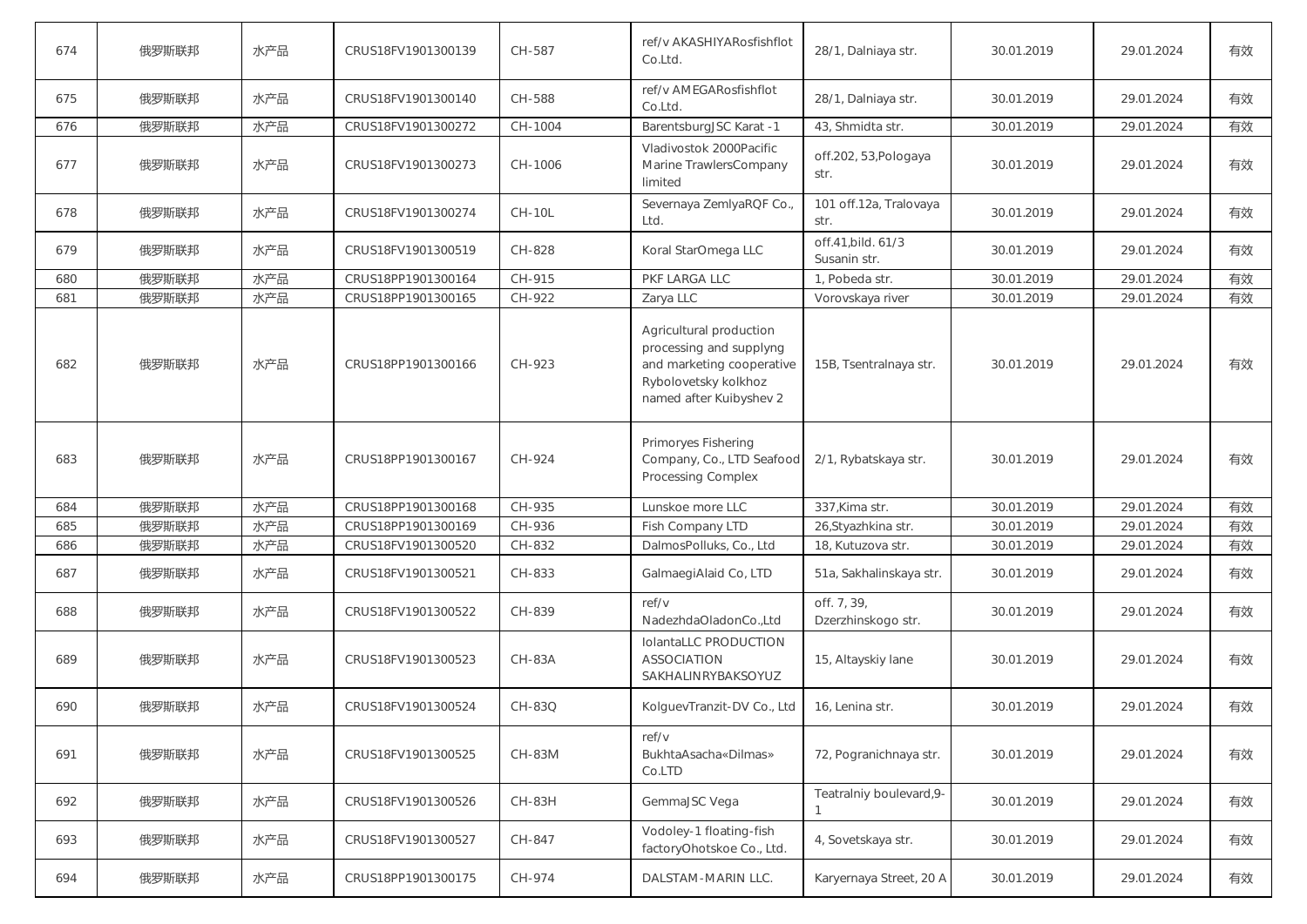| 695 | 俄罗斯联邦 | 水产品 | CRUS18PP1901300128 | CH-617        | Petropavlovsk-Kamchatskiy<br>fish cannery Co.LLC                                                            | 2, Chitinskaya str.                   | 30.01.2019 | 29.01.2024 | 有效 |
|-----|-------|-----|--------------------|---------------|-------------------------------------------------------------------------------------------------------------|---------------------------------------|------------|------------|----|
| 696 | 俄罗斯联邦 | 水产品 | CRUS18PP1901300129 | CH-623        | LLC KRISTALL PLUS                                                                                           | 15, Naberezhnaya str.,                | 30.01.2019 | 29.01.2024 | 有效 |
| 697 | 俄罗斯联邦 | 水产品 | CRUS18PP1901300130 | CH-640        | ZYUID CO., LTD                                                                                              | 3g, Tseplyaeva str.                   | 30.01.2019 | 29.01.2024 | 有效 |
| 698 | 俄罗斯联邦 | 水产品 | CRUS18PP1901300131 | CH-645        | Sadko Co.LTD Fich<br>processing plant                                                                       | 46, Porotova str.                     | 30.01.2019 | 29.01.2024 | 有效 |
| 699 | 俄罗斯联邦 | 水产品 | CRUS18PP1901300081 | <b>CH-09K</b> | Delta-plus (fish processing<br>workshop n° 1)                                                               | 46D, Pushkina str.                    | 30.01.2019 | 29.01.2024 | 有效 |
| 700 | 俄罗斯联邦 | 水产品 | CRUS18PP1901300135 | CH-678        | Ola Fishery Plant, LLC                                                                                      | 39A, Rabochaya str.,                  | 30.01.2019 | 29.01.2024 | 有效 |
| 701 | 俄罗斯联邦 | 水产品 | CRUS18PP1901300136 | <b>CH-68N</b> | LTD «Baltic seafood»                                                                                        | 34, Tsentralnaya str.                 | 30.01.2019 | 29.01.2024 | 有效 |
| 702 | 俄罗斯联邦 | 水产品 | CRUS18PP1901300137 | CH-693        | RTF Diana LLC                                                                                               | 14,b1, Stroytelej str.                | 30.01.2019 | 29.01.2024 | 有效 |
| 703 | 俄罗斯联邦 | 水产品 | CRUS18PP1901300138 | CH-698        | Yakut Fish Company, LLC                                                                                     | 24, Rydzinsky str.                    | 30.01.2019 | 29.01.2024 | 有效 |
| 704 | 俄罗斯联邦 | 水产品 | CRUS18PP1901300139 | CH-69M        | JSC Energiya                                                                                                | 86, Lenina str., v. Ust-<br>Kamchatsk | 30.01.2019 | 29.01.2024 | 有效 |
| 705 | 俄罗斯联邦 | 水产品 | CRUS18PP1901300140 | CH-709        | ICHA-FISH Co., Ltd                                                                                          | 3, Sovetskaya str.,                   | 30.01.2019 | 29.01.2024 | 有效 |
| 706 | 俄罗斯联邦 | 水产品 | CRUS18PP1901300016 | CH-228        | Aquatehnologii Co., Ltd                                                                                     | 13, Komsomolskaya<br>str.             | 30.01.2019 | 29.01.2024 | 有效 |
| 707 | 俄罗斯联邦 | 水产品 | CRUS18PP1901300017 | <b>CH-25M</b> | Agama Royal Greenland<br><b>LLC</b>                                                                         | 210, v. Leshkovo                      | 30.01.2019 | 29.01.2024 | 有效 |
| 708 | 俄罗斯联邦 | 水产品 | CRUS18PP1901300018 | CH-269        | <b>NUFPC Fishery Cooperative</b><br>Inya                                                                    | 1, Shkolnaya str.                     | 30.01.2019 | 29.01.2024 | 有效 |
| 709 | 俄罗斯联邦 | 水产品 | CRUS18PP1901300019 | <b>CH-26N</b> | «New Alaska Volkhov» Ltd                                                                                    | 48, str. of the 20th of<br>January    | 30.01.2019 | 29.01.2024 | 有效 |
| 710 | 俄罗斯联邦 | 水产品 | CRUS18PP1901300020 | CH-290        | Tymlatsky Rybokombinat<br>Co., Ltd. Fish Factory                                                            | 30, Naberezhnaya str.                 | 30.01.2019 | 29.01.2024 | 有效 |
| 711 | 俄罗斯联邦 | 水产品 | CRUS18PP1901300021 | CH-293        | AGRICULTURAL<br><b>PRODUCTION</b><br><b>COOPERATIVE FISHING</b><br><b>COLLECTIVE FARM</b><br><b>DRUZHBA</b> | 2, Octyabrskaya str.                  | 30.01.2019 | 29.01.2024 | 有效 |
| 712 | 俄罗斯联邦 | 水产品 | CRUS18PP1901300022 | CH-301        | Vostochniy Rybokombinat<br>Co., Ltd                                                                         | 22, Central str.                      | 30.01.2019 | 29.01.2024 | 有效 |
| 713 | 俄罗斯联邦 | 水产品 | CRUS18PP1901300023 | CH-303        | Rybokombinat Ossorskiy<br>Co., Ltd                                                                          | 32, Stroitelnaya st. v.<br>Ossora     | 30.01.2019 | 29.01.2024 | 有效 |
| 714 | 俄罗斯联邦 | 水产品 | CRUS18PP1901300141 | $CH-70K$      | Fish Man Ltd.                                                                                               | 1E, Olimpiyskaya str.                 | 30.01.2019 | 29.01.2024 | 有效 |
| 715 | 俄罗斯联邦 | 水产品 | CRUS18PP1901300142 | CH-710        | KOLPAKOVSKIY FISH<br>FACTORY Co., LTD                                                                       | bldg. 1, d. 12/1,<br>Zavodskaya str.  | 30.01.2019 | 29.01.2024 | 有效 |
| 716 | 俄罗斯联邦 | 水产品 | CRUS18FV1901300505 | <b>CH-78H</b> | Martha ArendseeGELA, LTD                                                                                    | 26, Stroiteley str.                   | 30.01.2019 | 29.01.2024 | 有效 |
| 717 | 俄罗斯联邦 | 水产品 | CRUS18FV1901300529 | CH-859        | HarbizTikhrybcom Co., Ltd                                                                                   | 1, Portovaya str.                     | 30.01.2019 | 29.01.2024 | 有效 |
| 718 | 俄罗斯联邦 | 水产品 | CRUS18FV1901300530 | CH-860        | KondorKurilskiy Universal<br>Komplex, Co., Ltd.                                                             | 71, Chekhov str.                      | 30.01.2019 | 29.01.2024 | 有效 |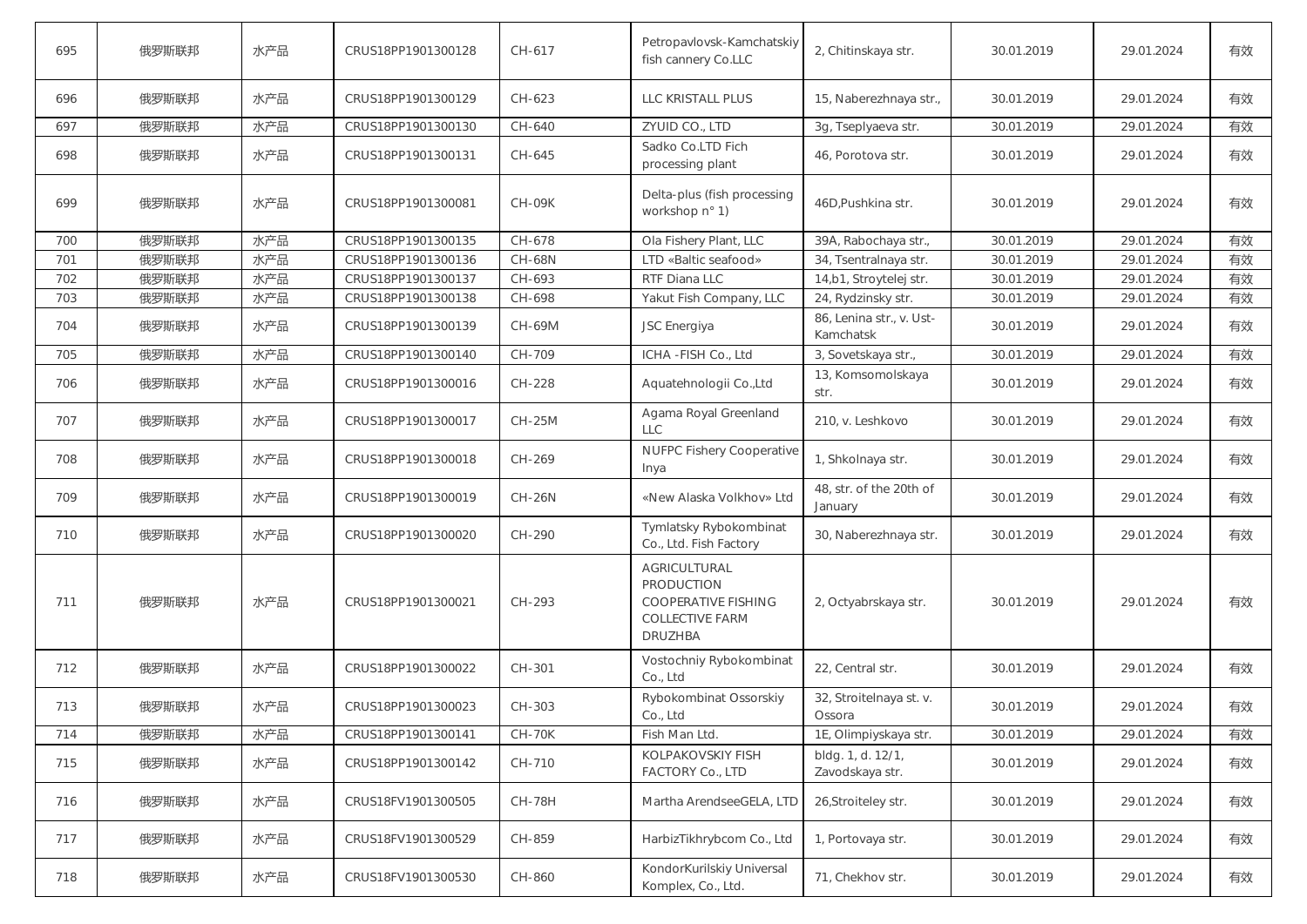| 719    | 俄罗斯联邦 | 水产品 | CRUS18FV1901300531 | CH-864        | TaurusFC LUNTOS Co., Ltd                                                                            | 11, Ozernovskaya Kosa<br>str.         | 30.01.2019 | 29.01.2024 | 有效 |
|--------|-------|-----|--------------------|---------------|-----------------------------------------------------------------------------------------------------|---------------------------------------|------------|------------|----|
| 720    | 俄罗斯联邦 | 水产品 | CRUS18FV1901300532 | <b>CH-87M</b> | <b>PALMERSouthern Cross</b><br>Co., Ltd.                                                            | off37, 27 Truda str.                  | 30.01.2019 | 29.01.2024 | 有效 |
| 721    | 俄罗斯联邦 | 水产品 | CRUS18FV1901300533 | CH-886        | LazuritKammag Co., Ltd.                                                                             | $35 - 206$<br>Leningradskaya str.     | 30.01.2019 | 29.01.2024 | 有效 |
| 722    | 俄罗斯联邦 | 水产品 | CRUS18FV1901300534 | <b>CH-88M</b> | ForpostCompany LKT Co<br>Ltd                                                                        | 1, Dekabristov Str.                   | 30.01.2019 | 29.01.2024 | 有效 |
| 723    | 俄罗斯联邦 | 水产品 | CRUS18FV1901300535 | $CH-88C$      | Yagry Yagry Co., Ltd.                                                                               | 45, Talazhskoe<br>highway             | 30.01.2019 | 29.01.2024 | 有效 |
| 724    | 俄罗斯联邦 | 水产品 | CRUS18FV1901300536 | <b>CH-89H</b> | KievMurmanfishproducts<br>Ltd                                                                       | 93, Lenin av.                         | 30.01.2019 | 29.01.2024 | 有效 |
| 725    | 俄罗斯联邦 | 水产品 | CRUS18FV1901300537 | <b>CH-89M</b> | ref/v PetrogradskiyLoran<br>Co., Ltd.                                                               | off.412, 12A, Tralovaya<br>str.       | 30.01.2019 | 29.01.2024 | 有效 |
| 726    | 俄罗斯联邦 | 水产品 | CRUS18FV1901300538 | CH-902        | North OceanAntey Co. Ltd.                                                                           | off.1203, bldng.19A,<br>Russkaya str. | 30.01.2019 | 29.01.2024 | 有效 |
| 727    | 俄罗斯联邦 | 水产品 | CRUS18FV1901300539 | CH-903        | VavayLLC Albatros Co, LTD                                                                           | 8/4, Portovaya str.                   | 30.01.2019 | 29.01.2024 | 有效 |
| 728    | 俄罗斯联邦 | 水产品 | CRUS18FV1901300141 | CH-589        | ref/v APOLLO<br>FLYERRosfishflot Co.Ltd.                                                            | 28/1, Dalniaya str.                   | 30.01.2019 | 29.01.2024 | 有效 |
| 729    | 俄罗斯联邦 | 水产品 | CRUS18FV1901300142 | <b>CH-58K</b> | Kapitan FaleyevPJSC<br>NBAMR (Public Joint Stock<br>Company Nakhodka Active<br>Marine Fishery Base) | 5. Makarova str.                      | 30.01.2019 | 29.01.2024 | 有效 |
| 730,00 | 俄罗斯联邦 | 水产品 | CRUS18FV1901300143 | CH-590        | ref/v ZARYARosfishflot<br>Co.Ltd.                                                                   | 28/1, Dalniaya str.                   | 30.01.2019 | 29.01.2024 | 有效 |
| 731    | 俄罗斯联邦 | 水产品 | CRUS18PP1901300024 | CH-304        | Okean Co., Ltd                                                                                      | 50, Kraynyaya st.                     | 30.01.2019 | 29.01.2024 | 有效 |
| 732    | 俄罗斯联邦 | 水产品 | CRUS18PP1901300009 | <b>CH-17C</b> | JSC Kurilskiy rybak<br>Reydovo (fish plant)                                                         | p. Reydovo                            | 30.01.2019 | 29.01.2024 | 有效 |
| 733    | 俄罗斯联邦 | 水产品 | CRUS18PP1901300010 | CH-187        | SC Kolkhoz im. Bekereva<br>Fish processing Plant<br>Khailulinskij                                   | 12, Rechnaya str.                     | 30.01.2019 | 29.01.2024 | 有效 |
| 734    | 俄罗斯联邦 | 水产品 | CRUS18PP1901300011 | CH-192        | Co. LLC Narody Severa                                                                               | 1, Sovetskaya str.                    | 30.01.2019 | 29.01.2024 | 有效 |
| 735    | 俄罗斯联邦 | 水产品 | CRUS18PP1901300012 | CH-193        | Sakhalinskoe Zoloto Co.,<br>Ltd.                                                                    | 4/3, Khabarovskaya str.               | 30.01.2019 | 29.01.2024 | 有效 |
| 736    | 俄罗斯联邦 | 水产品 | CRUS18PP1901300013 | CH-194        | Yantarnoe Co., Ltd.                                                                                 | 2-B, Mira av.                         | 30.01.2019 | 29.01.2024 | 有效 |
| 737    | 俄罗斯联邦 | 水产品 | CRUS18PP1901300014 | CH-201        | PCF Yuzhno-Kyrilsky<br>Ryibocombinat Co., Ltd.                                                      | 17, Zavodskaya str.                   | 30.01.2019 | 29.01.2024 | 有效 |
| 738    | 俄罗斯联邦 | 水产品 | CRUS18PP1901300015 | CH-20Q        | RPC Nakhodkinskiy Co., Ltd                                                                          | 2B, Nakhodkinsky<br>prospect          | 30.01.2019 | 29.01.2024 | 有效 |
| 739    | 俄罗斯联邦 | 水产品 | CRUS18PP1901300118 | CH-491        | Firma Module-97 LLC                                                                                 | 9, Kluchevskaya str.                  | 30.01.2019 | 29.01.2024 | 有效 |
| 740    | 俄罗斯联邦 | 水产品 | CRUS18PP1901300119 | CH-500        | IP Kosikov                                                                                          | 1,Fanzavod                            | 30.01.2019 | 29.01.2024 | 有效 |
| 741    | 俄罗斯联邦 | 水产品 | CRUS18FV1901300591 | <b>CH-98M</b> | ref/v FRIO<br>SEVASTOPOLISLODIA LLC                                                                 | 4B, Kalinina str.                     | 30.01.2019 | 29.01.2024 | 有效 |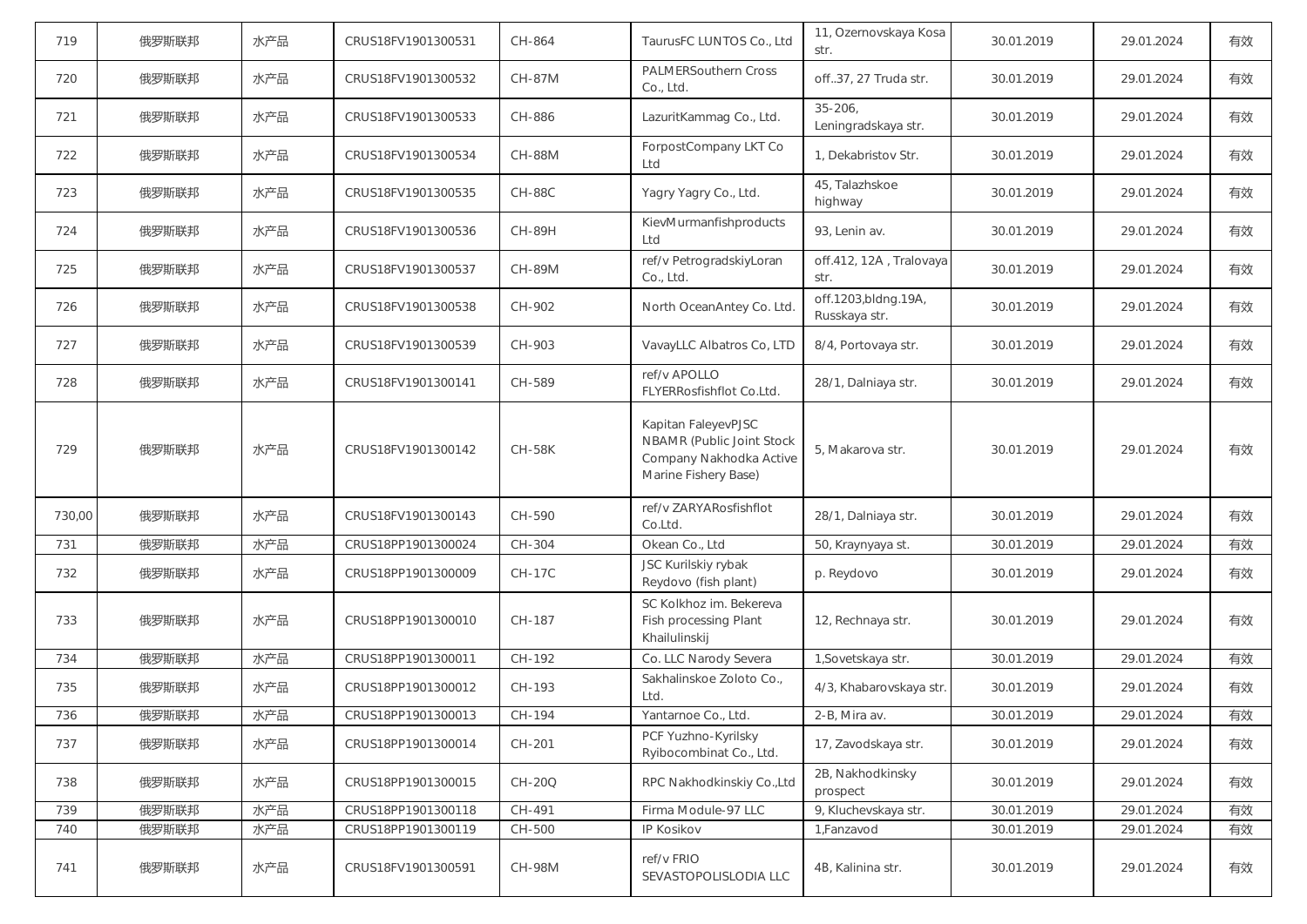| 742 | 俄罗斯联邦 | 水产品 | CRUS18FV1901300592 | <b>CH-98P</b> | ref/v PomorLoran Co., Ltd.                                    | off.412, 12A, Tralovaya<br>str. | 30.01.2019 | 29.01.2024 | 有效 |
|-----|-------|-----|--------------------|---------------|---------------------------------------------------------------|---------------------------------|------------|------------|----|
| 743 | 俄罗斯联邦 | 水产品 | CRUS18FV1901300593 | CH-990        | ref/v SimfoniyaJSC<br>Yuzhmorrybflot                          | 16, Zavodskaya str.             | 30.01.2019 | 29.01.2024 | 有效 |
| 744 | 俄罗斯联邦 | 水产品 | CRUS18FV1901300594 | CH-996        | AdelaideJSC Dalryba                                           | 51-A, Svetlanskaya str.         | 30.01.2019 | 29.01.2024 | 有效 |
| 745 | 俄罗斯联邦 | 水产品 | CRUS18FV1901300595 | CH-998        | KEMLLC FC Virma                                               | v. Virma                        | 30.01.2019 | 29.01.2024 | 有效 |
| 746 | 俄罗斯联邦 | 水产品 | CRUS18FV1901300596 | CH-999        | ref/v Nova ZeelandiaNova<br>Shipping LLC                      | off.206,1, V. Gugo str.         | 30.01.2019 | 29.01.2024 | 有效 |
| 747 | 俄罗斯联邦 | 水产品 | CRUS18FV1901300597 | <b>CH-99P</b> | Kapitan GerashchenkoJSC<br>Murmanrybflot 2                    | 6-5, Shmidta str.               | 30.01.2019 | 29.01.2024 | 有效 |
| 748 | 俄罗斯联邦 | 水产品 | CRUS18FV1901300598 | CH-V17        | Vasiliy Kalenov Poronay<br>Co., Ltd.                          | 15, Altayskiy lane              | 30.01.2019 | 29.01.2024 | 有效 |
| 749 | 俄罗斯联邦 | 水产品 | CRUS18PP1901300001 | <b>CH-08K</b> | Europrom, Co. Ltd. (fish<br>processing workshop)              | 47, M. Govorova str.            | 30.01.2019 | 29.01.2024 | 有效 |
| 750 | 俄罗斯联邦 | 水产品 | CRUS18PP1901300002 | CH-110        | Alaid Co, LTD                                                 | 51a, Sakhalinskaya str.         | 30.01.2019 | 29.01.2024 | 有效 |
| 751 | 俄罗斯联邦 | 水产品 | CRUS18PP1901300185 | CH-905        | <b>LLC YASEN</b>                                              | 7, Kirov str.                   | 01.01.2019 | 01.01.2024 | 有效 |
| 752 | 俄罗斯联邦 | 水产品 | CRUS18FV1901300575 | CH-961        | XIANG HAI LIN 7North-East<br>fishing company                  | off.22, 52 Lenina str.          | 30.01.2019 | 29.01.2024 | 有效 |
| 753 | 俄罗斯联邦 | 水产品 | CRUS18FV1901300202 | CH-826        | AMURSKOEFlagman DV<br>Ltd.                                    | of.221,246A, Lenina str.        | 30.01.2019 | 29.01.2024 | 有效 |
| 754 | 俄罗斯联邦 | 水产品 | CRUS18PP1901300155 | CH-852        | Neptune Co., Ltd                                              | 7A, Tsentralnaya str.           | 30.01.2019 | 29.01.2024 | 有效 |
| 755 | 俄罗斯联邦 | 水产品 | CRUS18FV1901300506 | <b>CH-78M</b> | ref/v CANARIAN REEFERJSC<br>Okeanrybflot                      | 27, Leningradskaya str.         | 30.01.2019 | 29.01.2024 | 有效 |
| 756 | 俄罗斯联邦 | 水产品 | CRUS18FV1901300507 | CH-791        | AsgardEcarma-Sakhalin Co.<br>Ltd                              | 231-a, Komsomolskaya<br>str.    | 30.01.2019 | 29.01.2024 | 有效 |
| 757 | 俄罗斯联邦 | 水产品 | CRUS18FV1901300508 | CH-792        | NERANavis Argo LLC                                            | 231V, Kalinina str.             | 30.01.2019 | 29.01.2024 | 有效 |
| 758 | 俄罗斯联邦 | 水产品 | CRUS18FV1901300509 | CH-795        | ref/v PlutonasVladkristall<br>Co.,Ltd                         | 26b, 50 let VLKSM str.          | 30.01.2019 | 29.01.2024 | 有效 |
| 759 | 俄罗斯联邦 | 水产品 | CRUS18FV1901300510 | CH-796        | Shans 104 JSC Fishing<br>Collective Farm Vostok-1             | 42, Krasnogo Znameny<br>av.     | 30.01.2019 | 29.01.2024 | 有效 |
| 760 | 俄罗斯联邦 | 水产品 | CRUS18FV1901300511 | CH-797        | NEIVA, dry cargo barge-<br>platformDV More-Resursy<br>Co.,Ltd | off.34, 8<br>Khabarovskaya str. | 30.01.2019 | 29.01.2024 | 有效 |
| 761 | 俄罗斯联邦 | 水产品 | CRUS18FV1901300512 | CH-800        | ALIOTALITET DV LLC                                            | off.8, 5, Abrekskaya str.       | 30.01.2019 | 29.01.2024 | 有效 |
| 762 | 俄罗斯联邦 | 水产品 | CRUS18FV1901300513 | <b>CH-80M</b> | ref/v ANATOLIY LARINJSC<br>Okeanrybflot                       | 27, Leningradskaya str.         | 30.01.2019 | 29.01.2024 | 有效 |
| 763 |       |     |                    |               | Apukinskoye Co., Ltd. (Fish                                   |                                 |            |            |    |
|     | 俄罗斯联邦 | 水产品 | CRUS18PP1901300003 | CH-124        | processing plant)                                             | 3, Morskaya str.                | 30.01.2019 | 29.01.2024 | 有效 |
| 764 | 俄罗斯联邦 | 水产品 | CRUS18PP1901300004 | CH-128        | Severo - Vostochnaya<br>company Co., Ltd.                     | 1, Zavodskaya str.              | 30.01.2019 | 29.01.2024 | 有效 |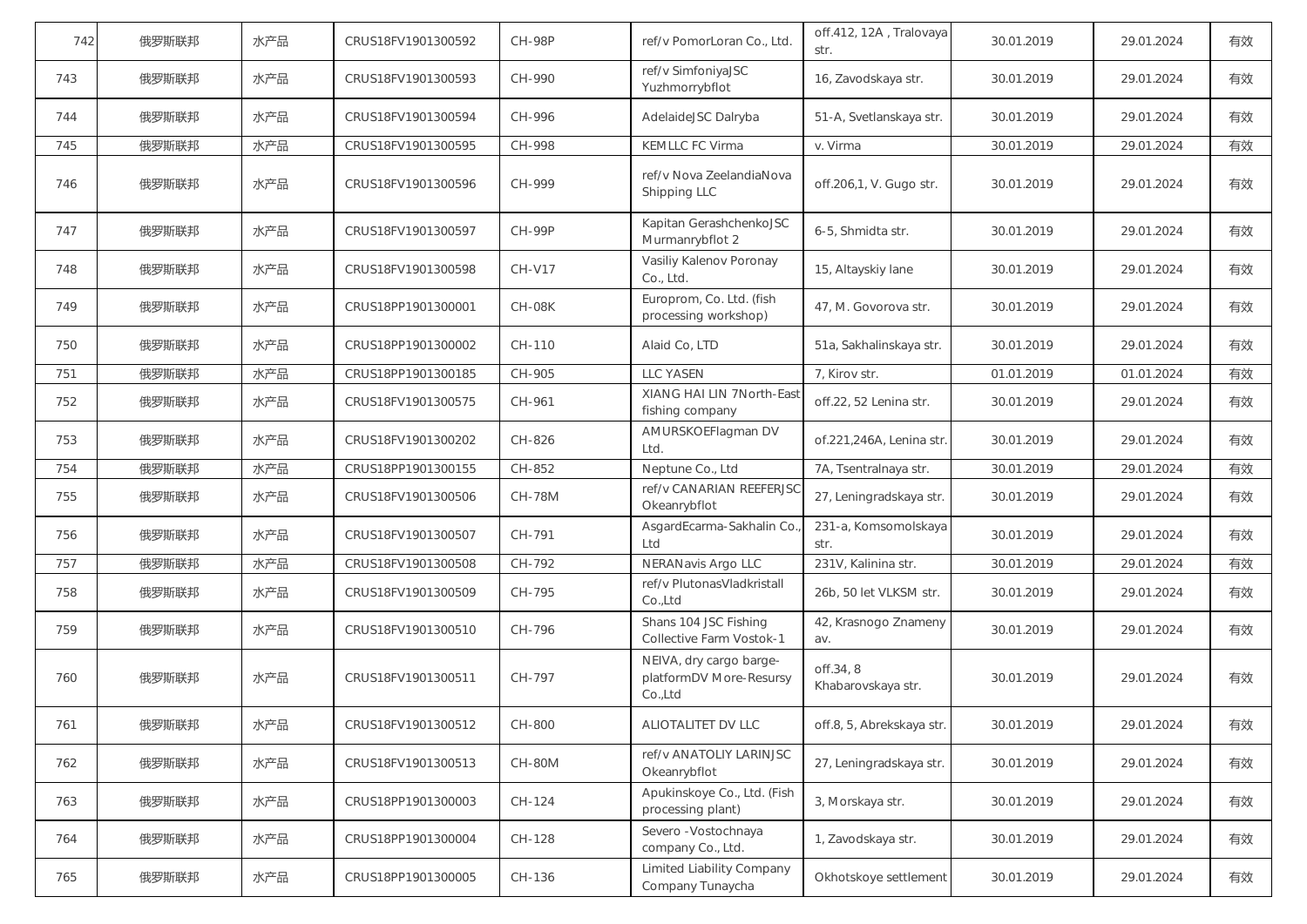| 766 | 俄罗斯联邦 | 水产品 | CRUS18PP1901300006 | <b>CH-13P</b> | Agricultural fishing<br>enterprise Sovetsko-<br>Gavanskoe, LLC                                                                                       | 7, Harbor Passagev.<br>Lososina       | 30.01.2019 | 29.01.2024 | 有效 |
|-----|-------|-----|--------------------|---------------|------------------------------------------------------------------------------------------------------------------------------------------------------|---------------------------------------|------------|------------|----|
| 767 | 俄罗斯联邦 | 水产品 | CRUS18PP1901300007 | <b>CH-14N</b> | Vostochny Bereg, Co. Ltd.<br>The seasonal fishprocessing<br>plant located in Ivashka<br>village Karaginsky<br>municipal region of<br>Kamchatsky kray | 2, Beregovaia str.                    | 30.01.2019 | 29.01.2024 | 有效 |
| 768 | 俄罗斯联邦 | 水产品 | CRUS18PP1901300008 | CH-169        | Fishing collective farm<br>named after Kirov Co., Ltd.                                                                                               | 4, Centralnaya str.                   | 30.01.2019 | 29.01.2024 | 有效 |
| 769 | 俄罗斯联邦 | 水产品 | CRUS18FV1901300576 | CH-962        | XIANG HAI LIN 8North-East<br>fishing company                                                                                                         | off.22, 52 Lenina str.                | 30.01.2019 | 29.01.2024 | 有效 |
| 770 | 俄罗斯联邦 | 水产品 | CRUS18PP1901300063 | CH-631        | <b>Bolsheretsk CO LLC</b>                                                                                                                            | r. Kihchik (Fish plant Nº<br>3)       | 30.01.2019 | 29.01.2024 | 有效 |
| 771 | 俄罗斯联邦 | 水产品 | CRUS18PP1901300064 | CH-632        | VITYAZ-AVTO CO., LTD fish<br>processing work-shop                                                                                                    | 48, Oktyabrskaya str.,                | 30.01.2019 | 29.01.2024 | 有效 |
| 772 | 俄罗斯联邦 | 水产品 | CRUS18PP1901300065 | CH-808        | AmurFishServise, LLC                                                                                                                                 | 12A, Portovaya str.                   | 30.01.2019 | 29.01.2024 | 有效 |
| 773 | 俄罗斯联邦 | 水产品 | CRUS18PP1901300066 | CH-809        | <b>LTD Gold Net</b>                                                                                                                                  | 15, Zavodskaya str.                   | 30.01.2019 | 29.01.2024 | 有效 |
| 774 | 俄罗斯联邦 | 水产品 | CRUS18FV1901300585 | CH-97M        | ref/v ARKADIJALODIA LLC                                                                                                                              | off.701,154,<br>Komsomolskaya str.    | 30.01.2019 | 29.01.2024 | 有效 |
| 775 | 俄罗斯联邦 | 水产品 | CRUS18FV1901300540 | CH-904        | ShikotanPrimoryes<br>Fishering Company, Co.,<br><b>LTD</b>                                                                                           | 71, Chekhov str.                      | 30.01.2019 | 29.01.2024 | 有效 |
| 776 | 俄罗斯联邦 | 水产品 | CRUS18FV1901300038 | CH-160        | KirovkaJSC Fishery Kolkhoz<br>Primorets                                                                                                              | 12, Zelenaya str                      | 30.01.2019 | 29.01.2024 | 有效 |
| 777 | 俄罗斯联邦 | 水产品 | CRUS18PP1901300094 | CH-198        | FPF Brida Co., Ltd.                                                                                                                                  | 13-A, 2-Pionerskaya<br>str.v. Lugovoe | 30.01.2019 | 29.01.2024 | 有效 |
| 778 | 俄罗斯联邦 | 水产品 | CRUS18PP1901300095 | CH-211        | Sakhalinskiy losos Co., Ltd.                                                                                                                         | 4, Lesopilnaya str.                   | 30.01.2019 | 29.01.2024 | 有效 |
| 779 | 俄罗斯联邦 | 水产品 | CRUS18PP1901300096 | CH-237        | Poronayskiy zverosovhoz<br>Co., Ltd.                                                                                                                 | 2a, Sovhoznaya str.                   | 30.01.2019 | 29.01.2024 | 有效 |
| 780 | 俄罗斯联邦 | 水产品 | CRUS18PP1901300067 | CH-812        | Stylish fish DV Co., LTD                                                                                                                             | 7A, Lazo str.                         | 30.01.2019 | 29.01.2024 | 有效 |
| 781 | 俄罗斯联邦 | 水产品 | CRUS18PP1901300068 | CH-866        | Asuas LLC                                                                                                                                            | 71, Sovetskaya str.                   | 30.01.2019 | 29.01.2024 | 有效 |
| 782 | 俄罗斯联邦 | 水产品 | CRUS18PP1901300069 | CH-867        | Fish Factory Ostrovnoy LLC                                                                                                                           | 1,2, Sovetskaya str.                  | 30.01.2019 | 29.01.2024 | 有效 |
| 783 | 俄罗斯联邦 | 水产品 | CRUS18PP1901300070 | CH-873        | DV Alliance plus Co., LTD                                                                                                                            | lit B,3, Zavodskaya str.              | 30.01.2019 | 29.01.2024 | 有效 |
| 784 | 俄罗斯联邦 | 水产品 | CRUS18PP1901300071 | CH-875        | Baltic canning factory LLC                                                                                                                           | 13, Portovaya str.                    | 30.01.2019 | 29.01.2024 | 有效 |
| 785 | 俄罗斯联邦 | 水产品 | CRUS18PP1901300072 | CH-877        | OOO Sifish                                                                                                                                           | 1, 50 years of October<br>str.        | 30.01.2019 | 29.01.2024 | 有效 |
| 786 | 俄罗斯联邦 | 水产品 | CRUS18PP1901300073 | CH-881        | Russian Fish LTD                                                                                                                                     | 1A, Boiko-Pavlova str.                | 30.01.2019 | 29.01.2024 | 有效 |
| 787 | 俄罗斯联邦 | 水产品 | CRUS18PP1901300097 | $CH-23P$      | Kupinskii rybokombinat<br>LLC                                                                                                                        | 1a, Stroitelnaya str.                 | 30.01.2019 | 29.01.2024 | 有效 |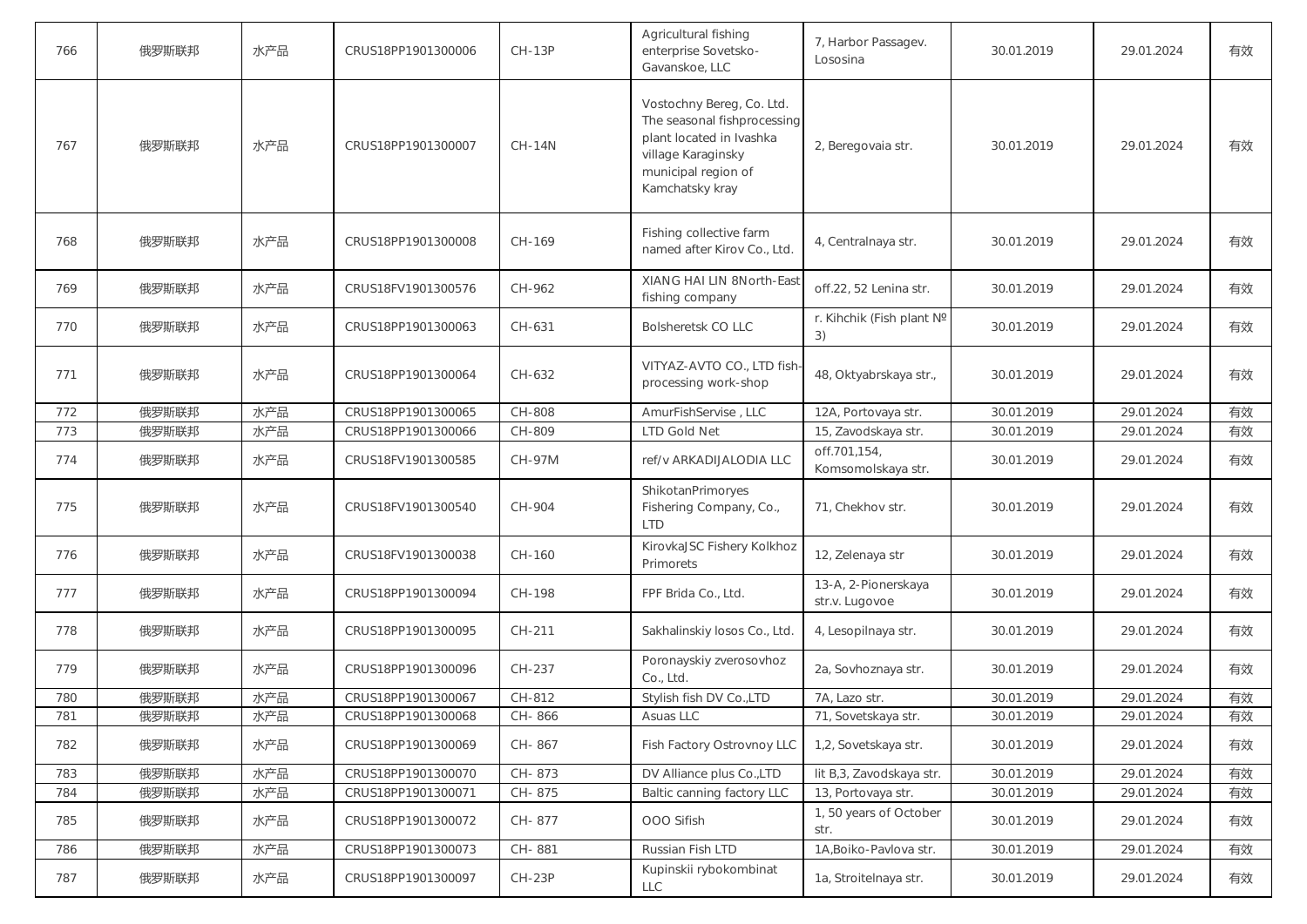| 788 | 俄罗斯联邦 | 水产品 | CRUS18PP1901300098 | CH-247        | Delfin Co., Ltd                                                          | 33-3, Morskaya str.                                          | 30.01.2019 | 29.01.2024 | 有效 |
|-----|-------|-----|--------------------|---------------|--------------------------------------------------------------------------|--------------------------------------------------------------|------------|------------|----|
| 789 | 俄罗斯联邦 | 水产品 | CRUS18PP1901300099 | CH-267        | Co. Ltd., MERIDIAN                                                       | 1-A, Zavodskaya str.                                         | 30.01.2019 | 29.01.2024 | 有效 |
| 790 | 俄罗斯联邦 | 水产品 | CRUS18PP1901300100 | CH-275        | Bolsheretsk CO LLC (Fish<br>plant $N^{\circ}$ 2)                         | 1, Sovetskaya str.                                           | 30.01.2019 | 29.01.2024 | 有效 |
| 791 | 俄罗斯联邦 | 水产品 | CRUS18PP1901300101 | CH-294        | Delta Co., Ltd Fish<br>processing plant                                  | 25, Rabochaya str.                                           | 30.01.2019 | 29.01.2024 | 有效 |
| 792 | 俄罗斯联邦 | 水产品 | CRUS18PP1901300112 | CH-426        | Fortuna Co., Ltd.                                                        | 28/12, Shevchenko str.                                       | 30.01.2019 | 29.01.2024 | 有效 |
| 793 | 俄罗斯联邦 | 水产品 | CRUS18FV1901300515 | <b>CH-81M</b> | ref/v PREGOLSKIYJSC<br>Okeanrybflot                                      | 27, Leningradskaya str.                                      | 30.01.2019 | 29.01.2024 | 有效 |
| 794 | 俄罗斯联邦 | 水产品 | CRUS18FV1901300569 | CH-950        | ref/v PrimoryeJSC Fishery<br>Kolkhoz Primorets                           | 12, Zelenaya str.                                            | 30.01.2019 | 29.01.2024 | 有效 |
| 795 | 俄罗斯联邦 | 水产品 | CRUS18FV1901300570 | CH-951        | ref/v LuchistyyPJSC<br>Preobrazhenskaya Base of<br><b>Trawling Fleet</b> | 1, Portovaya str.                                            | 30.01.2019 | 29.01.2024 | 有效 |
| 796 | 俄罗斯联邦 | 水产品 | CRUS18FV1901300571 | CH-954        | Oplot MiraOPLOT MIRA<br>Co., LTD                                         | 20, Severnaya str.                                           | 30.01.2019 | 29.01.2024 | 有效 |
| 797 | 俄罗斯联邦 | 水产品 | CRUS18FV1901300572 | CH-958        | K. Emeralda LLC Albatros<br>Co, LTD                                      | 8/4, Portovaya str.                                          | 30.01.2019 | 29.01.2024 | 有效 |
| 798 | 俄罗斯联邦 | 水产品 | CRUS18PP1901300172 | CH-955        | Ukinskij Liman LLC                                                       | estuary river Uka,1km<br>from the river mouth,<br>left coast | 30.01.2019 | 29.01.2024 | 有效 |
| 799 | 俄罗斯联邦 | 水产品 | CRUS18PP1901300173 | CH-965        | Matsky LTD Fish processing<br>plant                                      | the Mukhina river area                                       | 30.01.2019 | 29.01.2024 | 有效 |
| 800 | 俄罗斯联邦 | 水产品 | CRUS18PP1901300174 | CH-966        | <b>LLL Kamber</b>                                                        | Factory ship Pymta                                           | 30.01.2019 | 29.01.2024 | 有效 |
| 801 | 俄罗斯联邦 | 水产品 | CRUS18FV1901300548 | <b>CH-91L</b> | Mark LiubovskiiJSC<br>Arkhangelsk trawl fleet                            | 324, Leningradskiy av.                                       | 30.01.2019 | 29.01.2024 | 有效 |
| 802 | 俄罗斯联邦 | 水产品 | CRUS18FV1901300549 | CH-91P        | MysChikhachevaJSCKarat-1                                                 | 43, Shmidta str.                                             | 30.01.2019 | 29.01.2024 | 有效 |
| 803 | 俄罗斯联邦 | 水产品 | CRUS18FV1901300550 | CH-920        | ref/v Kombrig<br>MalchenkoTARK Co., Ltd                                  | off. 300, 59, prospect<br>Krasnogo Znameni                   | 30.01.2019 | 29.01.2024 | 有效 |
| 804 | 俄罗斯联邦 | 水产品 | CRUS18FV1901300551 | CH-925        | NEFRITOVYYDALMORFISH<br>Co.,Ltd                                          | 10, Dubovaya str.                                            | 30.01.2019 | 29.01.2024 | 有效 |
| 805 | 俄罗斯联邦 | 水产品 | CRUS18FV1901300552 | CH-926        | <b>BRIZ-M Korvel Co.Ltd</b>                                              | 4/3, 60let VLKSM str.                                        | 30.01.2019 | 29.01.2024 | 有效 |
| 806 | 俄罗斯联邦 | 水产品 | CRUS18FV1901300553 | <b>CH-92F</b> | Kurshskaya kosa Morskaya<br>FVezda, Co.Ltd                               | 57, Suvorova str.                                            | 30.01.2019 | 29.01.2024 | 有效 |
| 807 | 俄罗斯联邦 | 水产品 | CRUS18PP1901300176 | CH-975        | LLC Fort-ViT                                                             | 14, Vodnaya str.                                             | 30.01.2019 | 29.01.2024 | 有效 |
| 808 | 俄罗斯联邦 | 水产品 | CRUS18PP1901300177 | <b>CH-97L</b> | LLC KRISTALL                                                             | 15, Naberezhnaya str.                                        | 30.01.2019 | 29.01.2024 | 有效 |
| 809 | 俄罗斯联邦 | 水产品 | CRUS18PP1901300178 | CH-981        | Fishing companies<br>Komsomolskaya                                       | 1, Bazovaya str.                                             | 30.01.2019 | 29.01.2024 | 有效 |
| 810 | 俄罗斯联邦 | 水产品 | CRUS18PP1901300179 | CH-985        | LLC Lake Fish                                                            | 26, Traktovaya str.                                          | 30.01.2019 | 29.01.2024 | 有效 |
| 811 | 俄罗斯联邦 | 水产品 | CRUS18PP1901300180 | CH-991        | Kamchatrybtorg Co.LTD                                                    | 1A, Podgornaya str.                                          | 30.01.2019 | 29.01.2024 | 有效 |
| 812 | 俄罗斯联邦 | 水产品 | CRUS18PP1901300181 | CH-992        | LLC ASIAINFO                                                             | 6/2, Arsenalnaya str.                                        | 30.01.2019 | 29.01.2024 | 有效 |
| 813 | 俄罗斯联邦 | 水产品 | CRUS18PP1901300182 | CH-995        | Fish processing complex<br>Okhotsk Co., LTD                              | 1. Vostretsovo str.                                          | 30.01.2019 | 29.01.2024 | 有效 |